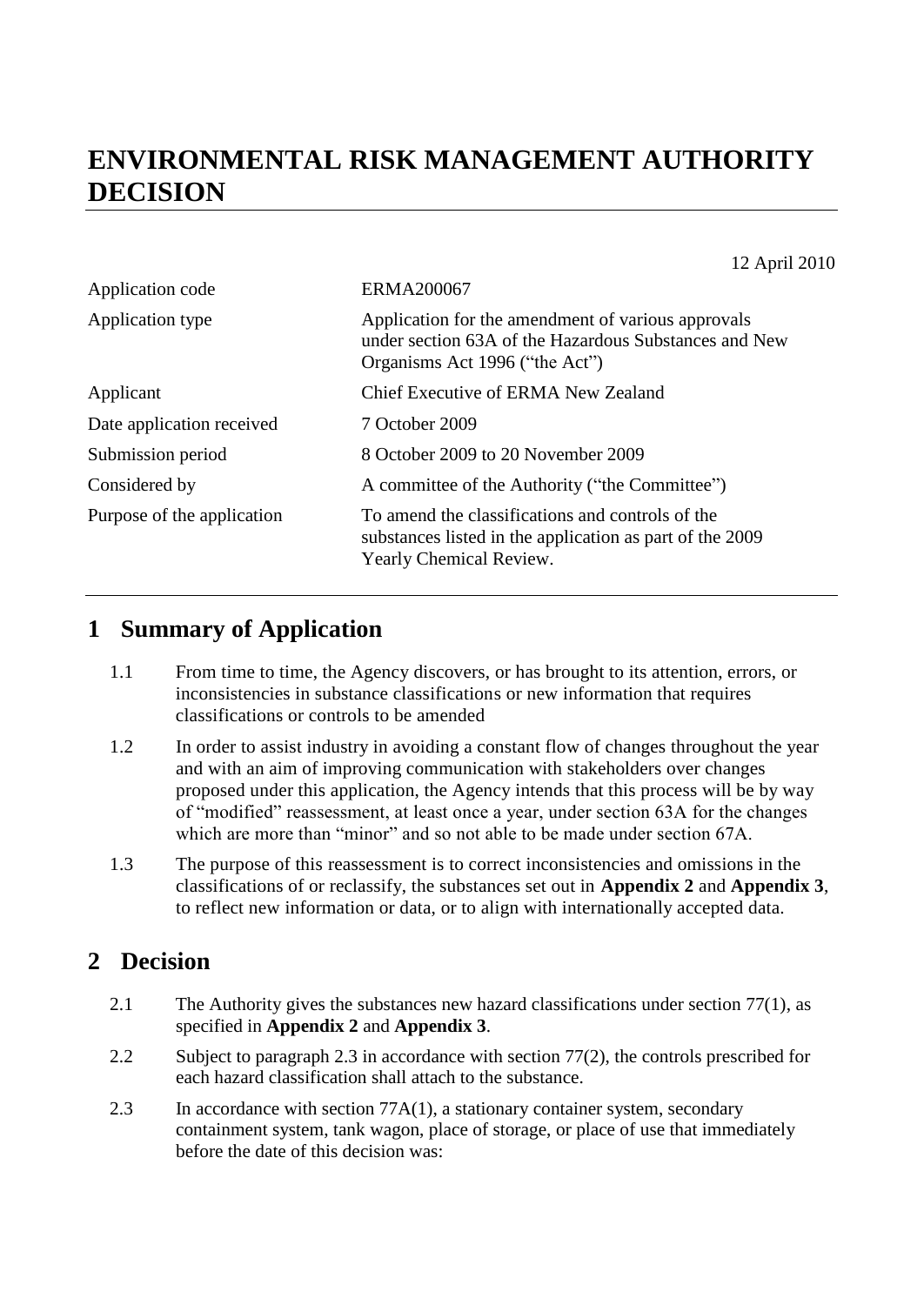- (a) being used to contain, transport or store a substance described in **Appendix 2** or **3**, or for products containing substances listed in **Appendix 2**; or
- (b) designed to be used to contain, transport or store the substance and construction of the stationary container system, secondary containment system, tank wagon, place of storage or place of use to that design had commenced;

is not required to comply with a control prescribed for a hazard classification that attaches to a substance if:

- (i) it meets the requirements of a compliance plan approved by the Authority for that stationary container system, secondary containment system, tank wagon, place of storage, or place of use; and
- (ii) the stationary container system, secondary containment system, tank wagon, place of storage, or place of use has a current test certificate certifying that it meets the requirements of (i) above.
- 2.4 These requirements will come into effect one year after the date of this decision.

## **3 Process**

- 3.1 The application for a "modified" reassessment under section 63A has been prepared by the Chief Executive of the Agency following grounds for reassessment having been established under section 62 by the Authority in its decision dated 23 July 2009.
- 3.2 The application has been considered in accordance with section 63A as:
	- 3.2.1 The reassessment considers only the specific aspect of each approval that is outlined in **Appendix 2** and **Appendix 3**; and
	- 3.2.2 The proposed changes are considered to be more than "minor in effect" for the following reasons:
		- a) all the proposed changes may result in some costs for industry particularly for companies which have many products affected by the changes;
		- b) there is no requirement for industry to register products covered by individual approvals or group standard approvals with the Agency. Therefore, the Agency does not know who the affected parties with respect to amendment of classifications for chemical substances are. It is noted that a number of the substances (for example, ethanol) with proposed changes are widely used and are found in many products;
		- c) some changes of classification result in the need for changes to safety data sheets and labelling requirements. Amendment of classifications by section 67A does not allow for time to implement these changes. As part of this reassessment the Agency proposes a phase in period for implementing any resulting control and information changes; and
		- d) some of the changes are to remove controls. It is important that this is done using a public process.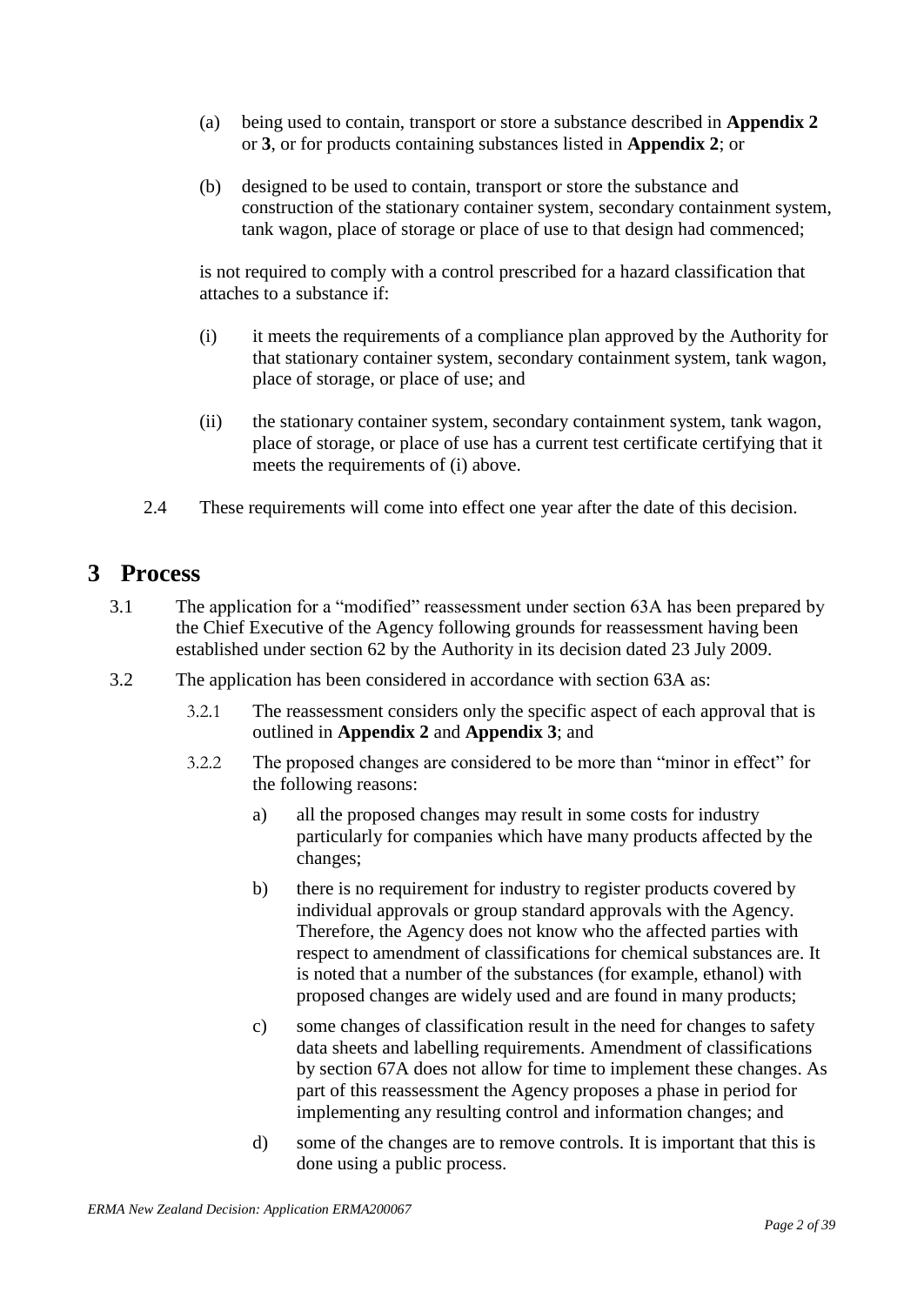- 3.3 Section 63A(6) allows the Authority to approve or decline an application for reassessment under section 63A as it considers appropriate after taking into account:
	- (a) all the effects associated with the reassessment; and
	- (b) the best international practices and standards for the safe management of hazardous substances.
- 3.4 Under section 63A(3), the application for reassessment was deemed to be an application made under section 29. Section 29 requires the Authority to consider adverse and positive effects of a substance and to make a decision based on whether or not the positive effects of the substance outweigh the adverse effects of the substance.
- 3.5 In making this decision the Committee has applied the relevant sections of the Act and followed the relevant provisions of the Hazardous Substances and New Organisms (Methodology) Order 1998 ("the Methodology") as detailed in the decision path set out in **Appendix 1** to this decision.
- 3.6 Reference made to a section in this document means that section of the Act, reference to a clause refers to the relevant clause in the Methodology.

## **4 Consideration**

### **Evaluation of the risks costs and benefits**

- 4.1 The modified reassessment seeks to amend classifications and controls to better manage the hazards/risks of the substances listed in **Appendix 2** and **Appendix 3.**
- 4.2 Each change will have different costs and benefits associated with the change. For instance, the addition of a hazard that makes the substance a dangerous good (DG) (as prescribed in the UN Model Regulations for the Transportation of Dangerous  $Goods<sup>1</sup>$ ) may have a significant effect on the management of the substance. In most cases, where the proposed change will result in the substance becoming regulated as a DG, the substance will already be handled as a DG internationally.
- 4.3 However, where the proposed change is to remove a minor classification, such as irritancy, where the substance has other toxicity classifications, no change in controls other than labelling and documentation is required.
- 4.4 In some cases the removal of a classification will result in the removal of controls. This may result in a significant reduction in compliance costs.
- 4.5 The main benefit of making the changes listed in **Appendix 2** and **Appendix 3** is to ensure consistency within the HSNO classification system and secondly where appropriate (i.e where there are sufficient data to support), with internationally accepted classifications.
- 4.6 The Committee has taken into account the effects associated with the reassessment and best international practices and standards. The Committee considers the revised classifications to more accurately represent the hazards of the substances and the

<u>.</u>

<sup>1</sup> http://www.unece.org/trans/danger/publi/unrec/rev15/English/03E\_Part3.pdf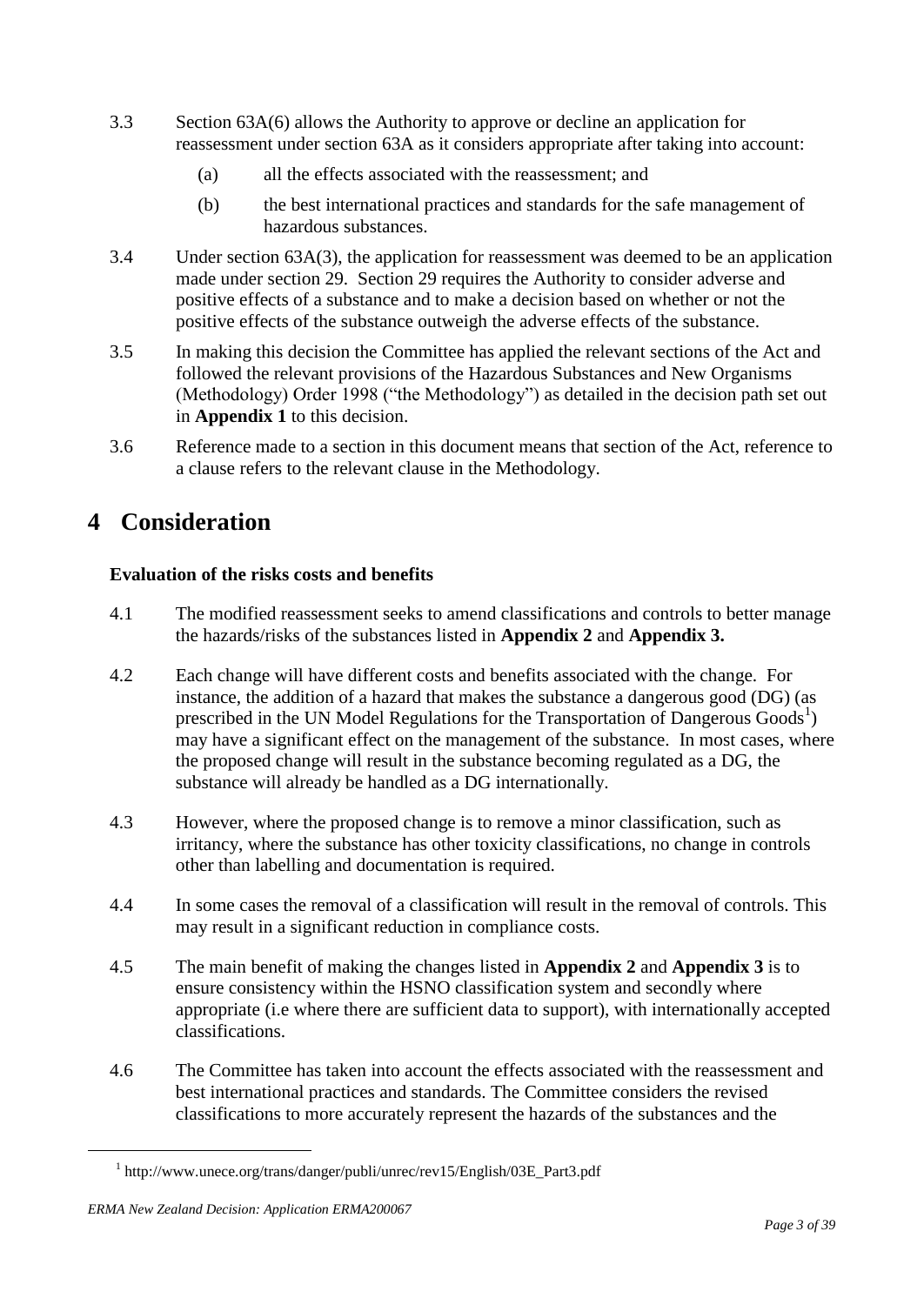controls are more appropriate to manage the risks of the substances. Thus, the listed changes will improve the effective management of the substances. These changes also represent an attempt at alignment with internationally accepted classification.

#### **Revised classifications and controls**

- 4.7 Having considered the risks, costs and benefits of the amendment proposals, the Committee has given the substances the hazard classifications specified in **Appendix 2** and **Appendix 3**.
- 4.8 Subject to paragraph 5.2 the controls prescribed for each hazard classification shall attach to the substance.
- 4.9 For the substances listed in **Appendix 2** and **Appendix 3**, and for products containing substances listed in **Appendix 2**, the Committee recognises that a reasonable period of time should be allowed in which to comply with the proposed new classifications and controls. The Committee therefore has decided that a transitional (phase-in) period of 1 year should be allowed in which to implement any changes.
- 4.10 The submission form asked whether or not a 1 year phase in for compliance with new classifications/controls is reasonable. Generally, submitters thought this was reasonable; however, the extent of the required changes was an issue. Where changes result in the need for major infrastructure upgrades or investments (e.g. building new storage facilities) a one year phase in period was thought to be too short.
- 4.11 The Committee has decided that where major infrastructure upgrades or investments are required as a consequence of this application a compliance plan may be submitted to extend the phase in period. The compliance plan is to be submitted within 1 year of the changes being approved.
- 4.12 Under section 77A, the Committee may add additional controls but must be satisfied that the criteria set out in section 77A(4) are met. By allowing a phase in period and the option for submission of a compliance plan the Committee considers it more likely that compliance with the new controls will be met and that consistency with the controls on existing substances will occur. As the new controls are more likely to achieve compliance this will lead to the more effective management of the listed substances.
- 4.13 Accordingly, the Committee considers that a compliance plan that allows for a period of non-compliance with one or more of the following prescribed controls may be approved by the Authority, where appropriate:
	- Stationary container systems (Schedule 8, Gazette Notice 35 2004);
	- Secondary containment (Regulations 38, 39 and 40 of the Hazardous Substances (Emergency Management) Regulations 2001; Clauses 1 and 2 of Schedule 9 Gazette Notice 35 2004; the variation made in Schedule 7, Gazette Notice 35 2004 to the regulation 38 of the Hazardous Substances (Emergency Management) Regulations 2001);
	- Tank wagons (Hazardous Substances (Tank Wagons and Transportable Containers) Regulations 2004);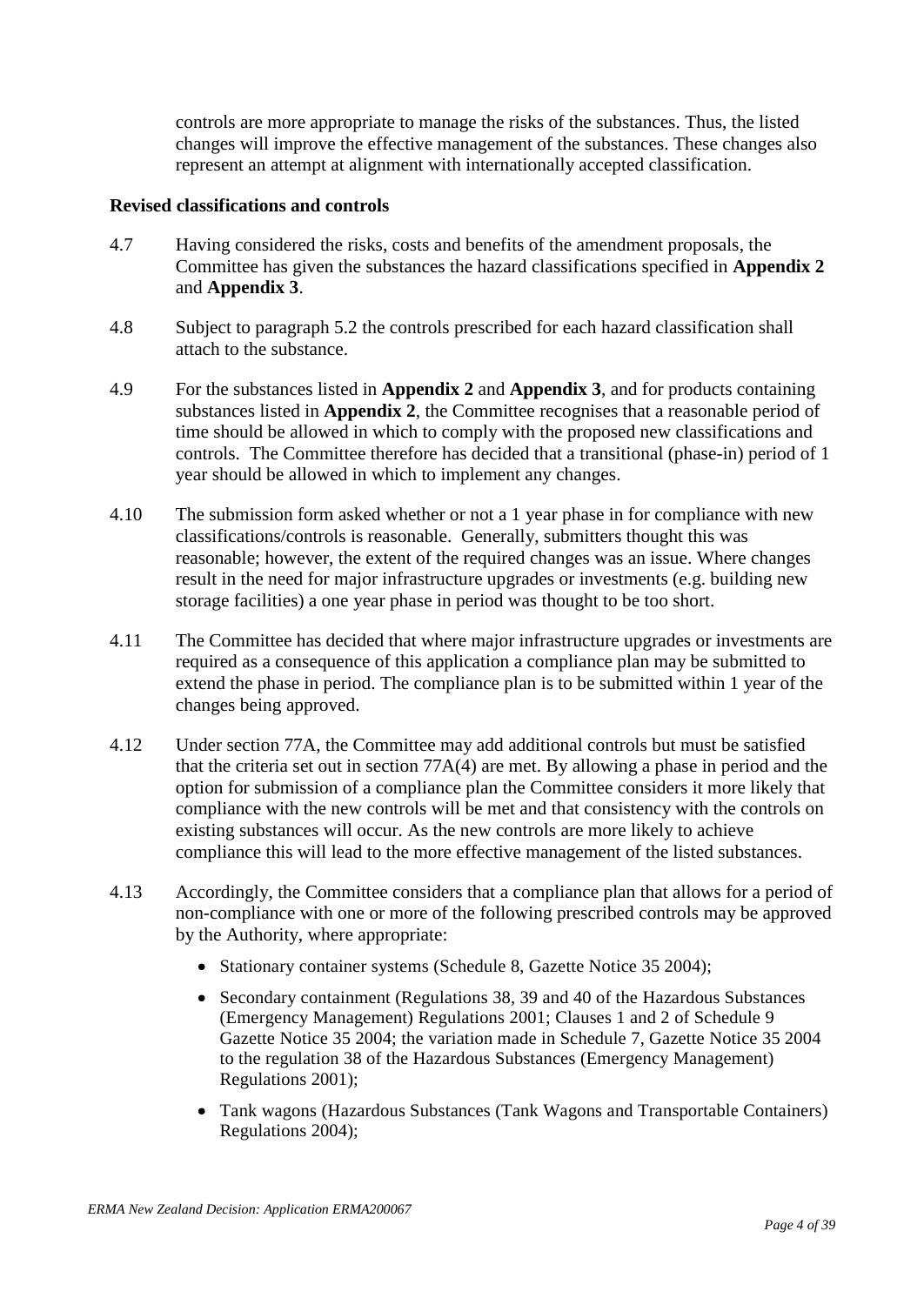- Schedule 10, Gazette Notice 35 2004; Regulations 71-106 of the Hazardous Substances (Classes 1 to 5 Controls) Regulations 2001; and
- Site and storage group standard conditions of any of the above.
- 4.14 A compliance plan submitted for approval by the Authority should set out:
	- (1) a proposed programme for extending the time by which the controls listed in paragraph 4.13 will be complied with; and/or
	- (2) proposed variations to the requirements of the controls listed in paragraph 4.13.

# **5 Conclusions**

- 5.1 Pursuant to section 63A(6) the Committee determines that in accordance with section 29 and clause 27,
	- 5.1.1 the substances are given the hazard classifications under section 77(1), as specified in **Appendix 2** and **Appendix 3**; and
	- 5.1.2 subject to paragraph 5.2 in accordance with section 77(2), the controls prescribed for each hazard classification shall attach to the substance.
- 5.2 In accordance with section 77A(1), a stationary container system, secondary containment system, tank wagon, place of storage, or place of use that immediately before the date of this decision was:
	- (a) being used to contain, transport or store a substance described in **Appendix 2** or **Appendix 3**, or for products containing substances listed in **Appendix 2**; or
	- (b) designed to be used to contain, transport or store the substance and construction of the stationary container system, secondary containment system, tank wagon, place of storage or place of use to that design had commenced;

is not required to comply with a control prescribed for a hazard classification that attaches to a substance if:

- (i) it meets the requirements of a compliance plan approved by the Authority for that stationary container system, secondary containment system, tank wagon, place of storage, or place of use; and
- (ii) the stationary container system, secondary containment system, tank wagon, place of storage, or place of use has a current test certificate certifying that it meets the requirements of (i) above.
- 5.3 The Authority will consider approval of a compliance plan that allows for a period of non-compliance with one or more of the following prescribed controls:
	- Stationary container systems (Schedule 8, Gazette Notice 35 2004);
	- Secondary containment (Regulations 38, 39 and 40 of the Hazardous Substances (Emergency Management) Regulations 2001; Clauses 1 and 2 of Schedule 9 Gazette Notice 35 2004; the variation made in Schedule 7, Gazette Notice 35 2004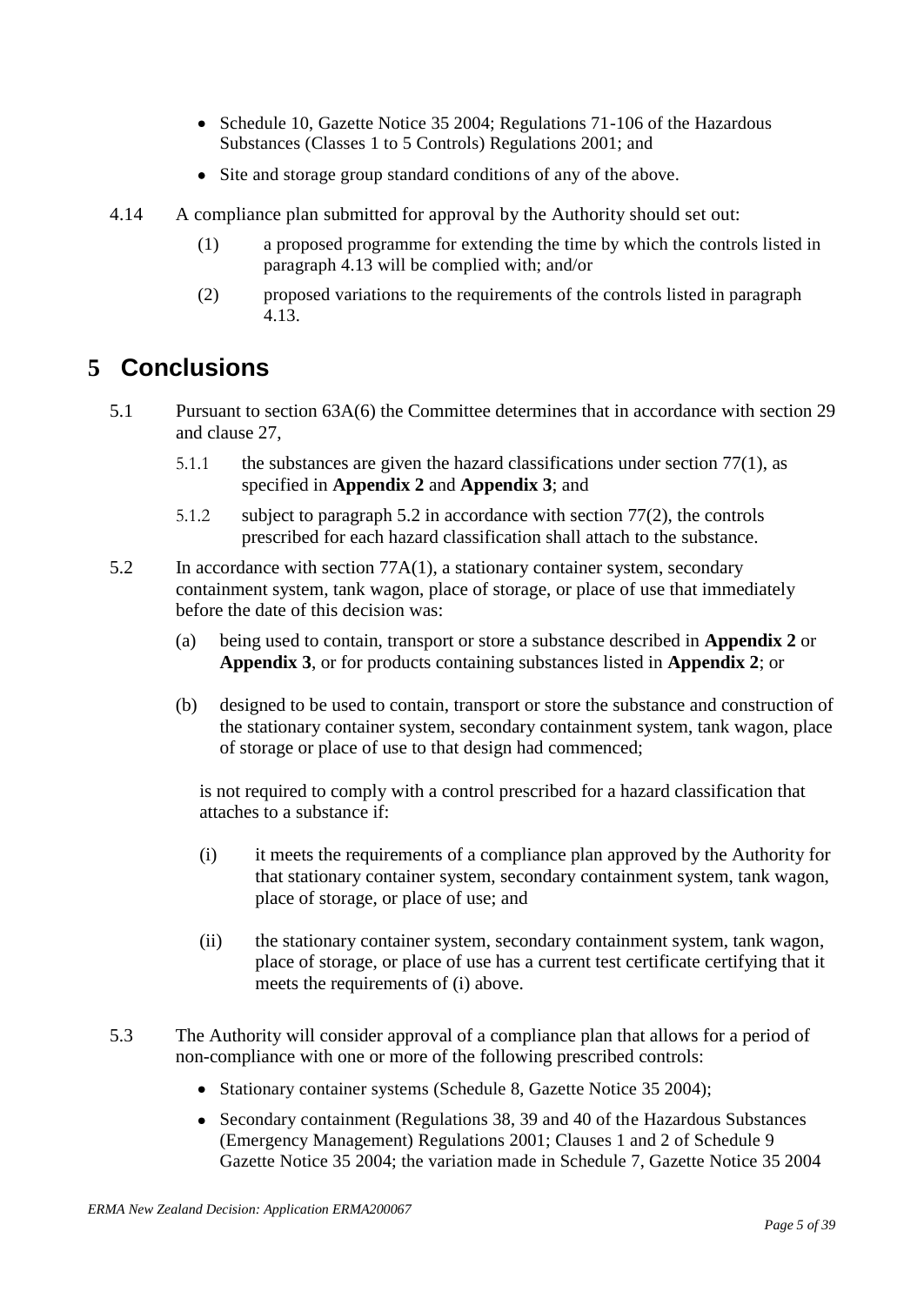to the regulation 38 of the Hazardous Substances (Emergency Management) Regulations 2001);

- Tank wagons (Hazardous Substances (Tank Wagons and Transportable Containers) Regulations 2004);
- Schedule 10, Gazette Notice 35 2004; Regulations 71-106 of the Hazardous Substances (Classes 1 to 5 Controls) Regulations 2001; and
- Site and storage group standard conditions of any of the above.
- 5.4 These requirements will come into effect one year after the date of this decision.
- 5.5 In accordance with clause 36(2)(b), the Committee records that, in reaching these conclusions, it has applied the balancing tests in section 29 and clauses 26 and 27 and has also applied the relevant criteria in the decision path set out in the **Appendix 1** to this decision.

Helen Atkins Date: 12 April 2010

**Chair**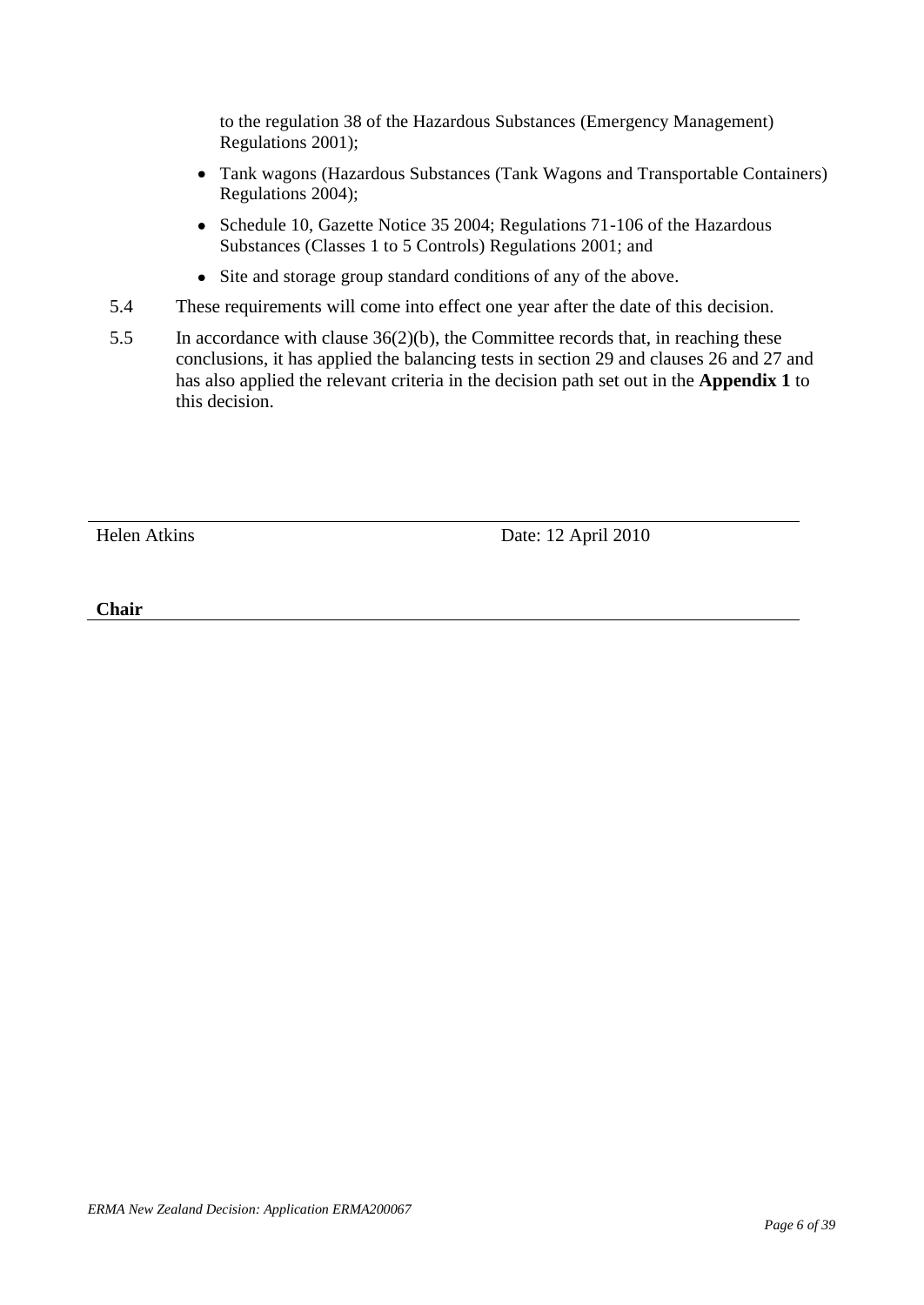# **Appendix 1: Decision path for reassessment of hazardous substances**

### **Context**

This decision path describes the decision-making process for the application. This application is made under section 63 (Reassessment) of the HSNO Act, and determined under section 29 of the Act.

#### **Introduction**

The purpose of the decision path is to provide the Authority with guidance so that all relevant matters in the HSNO Act and the Methodology have been addressed. It does not attempt to direct the weighting that the Authority may decide to make on individual aspects of an application.

In this document 'section' refers to sections of the HSNO Act, and 'clause' refers to clauses of the ERMA New Zealand Methodology.

The decision path has two parts –

- **Flowchart** (a logic diagram showing the process prescribed in the Methodology and the HSNO  $\bullet$ Act to be followed in making a decision), and
- **Explanatory notes** (discussion of each step of the process).  $\bullet$

Of necessity the words in the boxes in the flowchart are brief, and key words are used to summarise the activity required. The explanatory notes provide a comprehensive description of each of the numbered items in the flowchart, and describe the processes that should be followed to achieve the described outcome.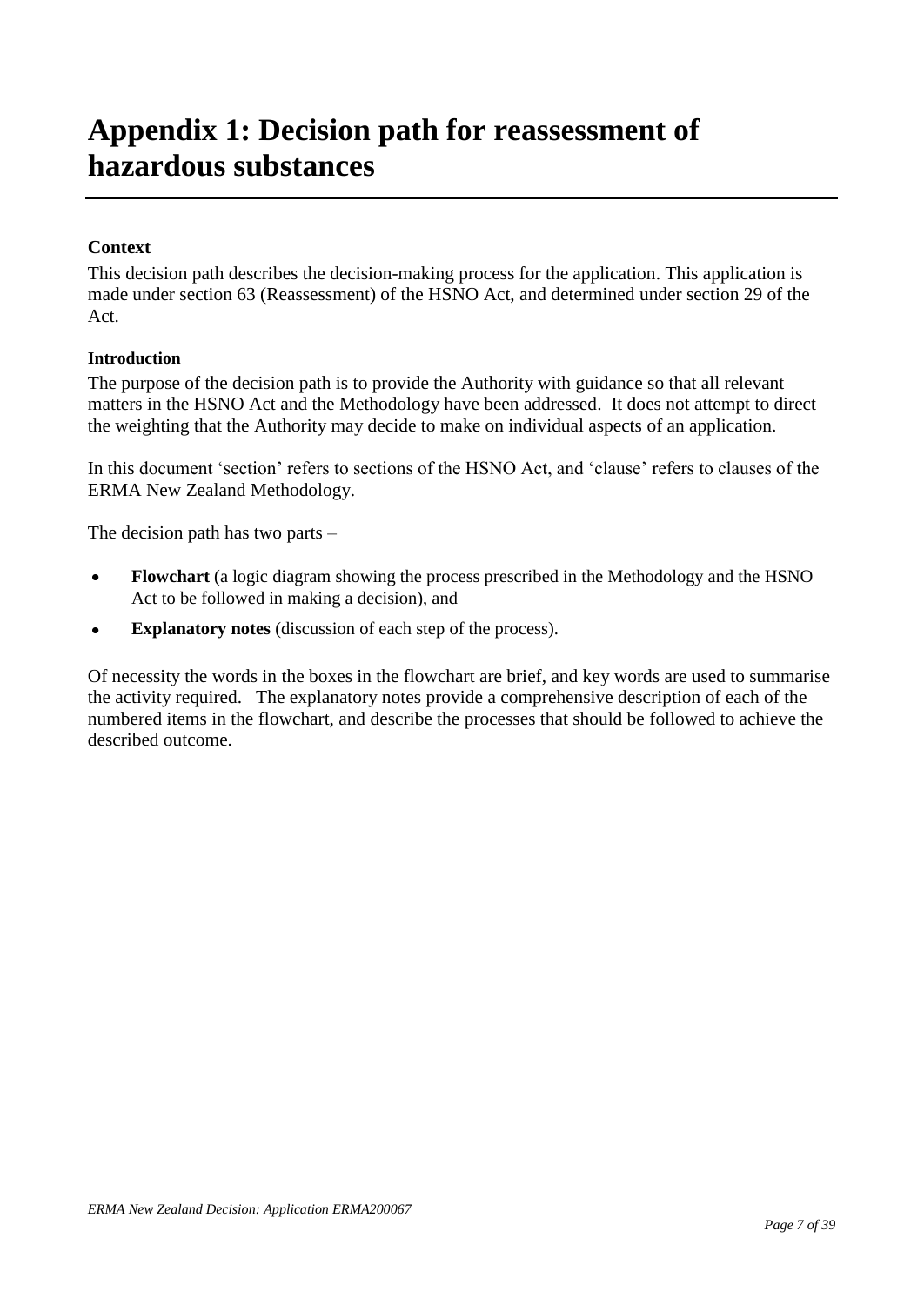#### **Decision path for applications to import or manufacture a hazardous substance, application made under section 28 of the Act and determined under section 29.**

For proper interpretation of the decision path it is important to work through the flowchart in conjunction with the explanatory notes.



*Figure updated:* April 2008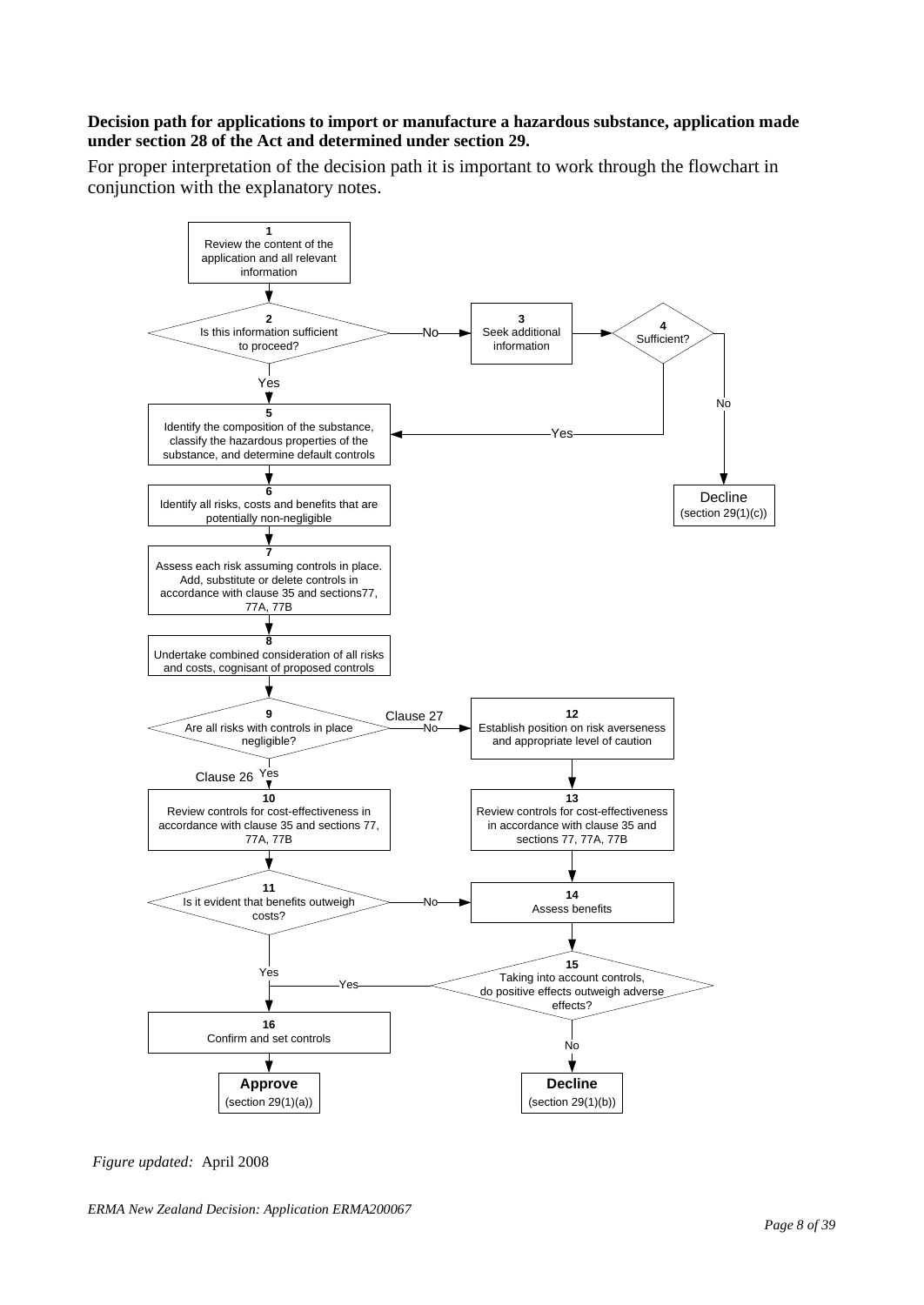## *Figure 1 EXPLANATORY NOTES*

#### **Item 1: Review the content of the application and all relevant information**

Review the application, the E&R Report, and information received from experts and that provided in submissions (where relevant) in terms of section 28(2) of the Act and clauses 8, 15, 16 and 20 of the Methodology.

#### **Item 2: Is this information sufficient to proceed?**

Review the information and determine whether or not there is sufficient information available to make a decision.

The Methodology (clause 8) states that the information used by the Authority in evaluating applications shall be that which is appropriate and relevant to the application. While the Authority will consider all relevant information, its principal interest is in information which is significant to the proper consideration of the application; ie information which is "necessary and sufficient" for decisionmaking.

#### **Item 3: (if no) Seek additional information**

If there is not sufficient information then additional information may need to be sought from the applicant, the Agency or other parties/experts under section 58 of the Act (clause 23 of the Methodology).

#### **Item 4 Sufficient?**

When additional information has been sought, has this been provided, and is there now sufficient information available to make a decision?

If the Authority is not satisfied that it has sufficient information for consideration, then the application must be declined under section  $29(1)(c)$ .

**Item 5: (If 'yes' from item 2 or from item 4) Identify the composition of the substance, classify the hazardous properties, and determine default controls** Identify the composition of the substance, and establish the hazard classifications for the identified substance.

> Determine the default controls for the specified hazardous properties using the regulations "toolbox".

**Item 6: Identify all risks, costs and benefits that are potentially non-negligible<sup>2</sup>** Costs and benefits are defined in the Methodology as the value of particular effects (clause 2). However, in most cases these "values" are not certain and have a likelihood attached to them. Thus costs and risks are generally linked and may be addressed together. If not, they will be addressed separately. Examples of costs that might not be obviously linked to risks are direct financial costs that cannot be considered as "sunk" costs (see footnote 1). Where such costs arise and they have a market economic effect they will be assessed in the same way as risks, but their likelihood of occurrence will be more certain (see also item 11).

<sup>2</sup> Relevant effects are **marginal effects**, or the changes that will occur as a result of the substance being available. Financial costs associated with preparing and submitting an application are not marginal effects and are not effects of the substance(s) and are therefore not taken into account in weighing up adverse and positive effects. These latter types of costs are sometimes called 'sunk' costs since they are incurred whether or not the application is successful.

*ERMA New Zealand Decision: Application ERMA200067*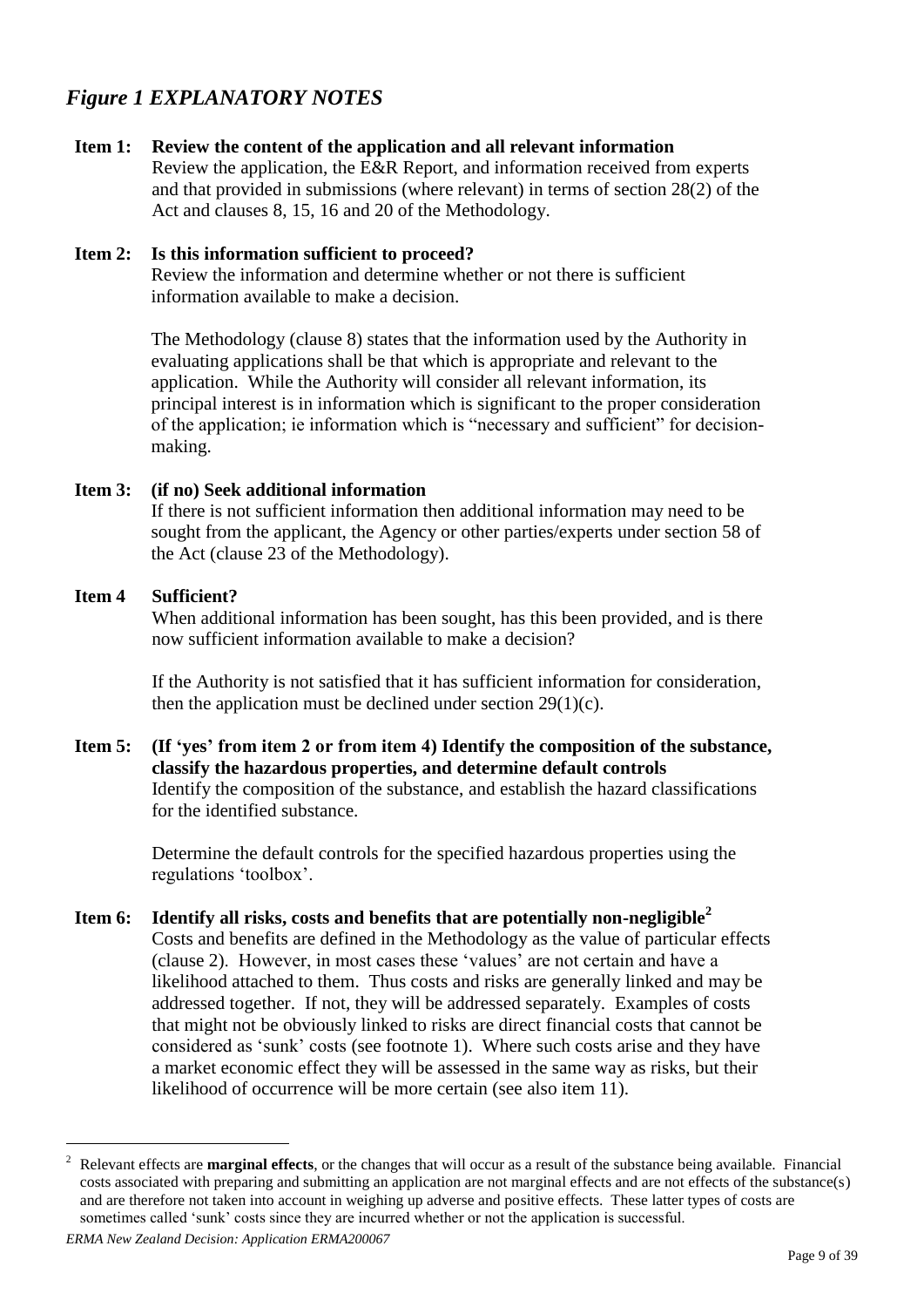Identification is a two step process that scopes the range of possible effects (risks, costs and benefits).

Step 1: Identify all possible risks and costs (adverse effects) and benefits (positive effects) associated with the approval of the substance(s), and based on the range of areas of impact described in clause 9 of the Methodology and sections 5 and  $\vec{6}$  of the Act<sup>3</sup>. Consider the effects of the substance through its lifecycle (clause 11) and include the likely effects of the substance being unavailable (sections  $29(1)(a)(iii)$  and  $29(1)(b)(iii)$ .

> Relevant costs and benefits are those that relate to New Zealand and those that would arise as a consequence of approving the application (clause 14).

Consider short term and long term effects.

Identify situations where risks and costs occur in one area of impact or affect one sector and benefits accrue to another area or sector; that is, situations where risks and costs do not have corresponding benefits.

Step 2: Document those risks, costs and benefits that can be readily concluded to be negligible<sup>4</sup>, and eliminate them from further consideration.

> Note that where there are costs that are not associated with risks some of them may be eliminated at this scoping stage on the basis that the financial cost represented is very small and there is no overall effect on the market economy.

**Item 7: Assess each risk assuming controls in place. Add, substitute or delete controls in accordance with clause 35 and sections 77, 77A and 77B of the Act.** The assessment of potentially non-negligible risks and costs should be carried out in accordance with clauses 12, 13, 15, 22, 24, 25, and 29 to 32 of the Methodology. The assessment is carried out with the default controls in place.

> Assess each potentially non-negligible risk and cost estimating the magnitude of the effect if it should occur and the likelihood of it occurring. Where there are non-negligible financial costs that are not associated with risks then the probability of occurrence (likelihood) may be close to 1. Relevant information provided in submissions should be taken into account.

> The distribution of risks and costs should be considered, including geographical distribution and distribution over groups in the community, as well as distribution over time. This information should be retained with the assessed level of risk/cost.

<sup>&</sup>lt;sup>3</sup> Effects on the natural environment, effects on human health and safety, effects on Maori culture and traditions, effects on society and community, effects on the market economy.

Negligible effects are defined in the Annotated Methodology as "Risks which are of such little significant in terms of their likelihood and effect that they do not require active management and/or after the application of risk management can be justified by very small levels of benefits.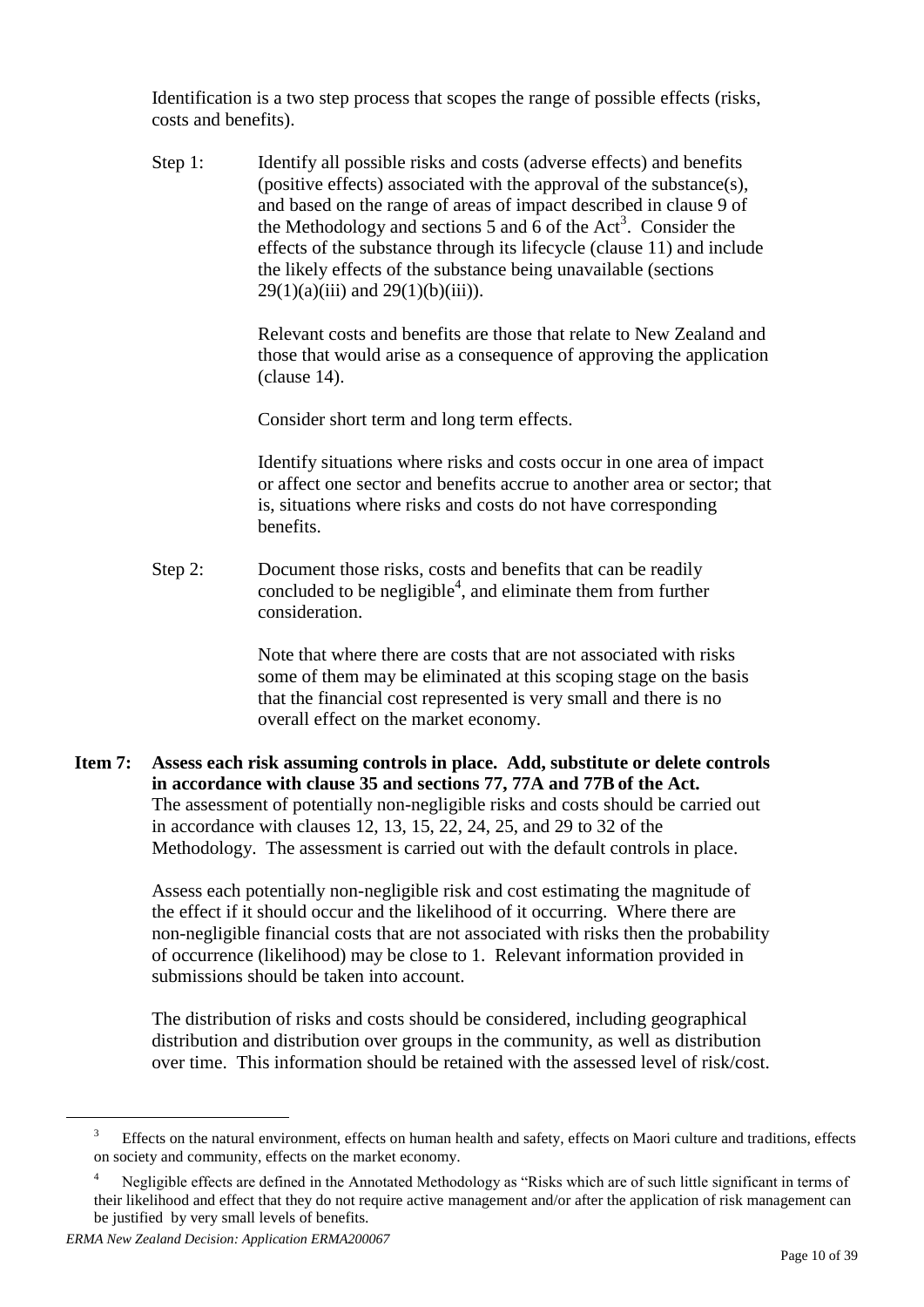This assessment includes consideration of how cautious the Authority will be in the face of uncertainty (section 7). Where there is uncertainty, it may be necessary to estimate scenarios for lower and upper bounds for the adverse effect as a means of identifying the range of uncertainty (clause 32). It is also important to bear in mind the materiality of the uncertainty and how significant the uncertainty is for the decision (clause 29(a)).

Consider the Authority"s approach to risk (clause 33 of the Methodology) or how risk averse the Authority should be in giving weight to the residual risk, where residual risk is the risk remaining after the imposition of controls. See ERMA New Zealand report 'Approach to Risk' for further guidance<sup>5</sup>.

Where it is clear that residual risks are non-negligible and where appropriate controls are available, add substitute or delete controls in accordance with sections 77 and 77A of the Act to reduce the residual risk to a tolerable level. If the substance has toxic or ecotoxic properties, consider setting exposure limits under section 77B. While clause 35 is relevant here, in terms of considering the costs and benefits of changing the controls, it has more prominence in items 10 and 13

If changes are made to the controls at this stage then the approach to uncertainty and the approach to risk must be revisited.

### **Item 8: Undertake combined consideration of all risks and costs, cognisant of proposed controls**

Once the risks and costs have been assessed individually, if appropriate consider all risks and costs together as a "basket" of risks/costs. This may involve combining groups of risks and costs as indicated in clause 34(a) of the Methodology where this is feasible and appropriate, or using other techniques as indicated in clause 34(b). The purpose of this step is to consider the interactions between different effects and determine whether these may change the level of individual risks.

### **Item 9: Are all risks with controls in place negligible?**

Looking at individual risks in the context of the 'basket' of risks, consider whether all of the residual risks are negligible.

**Item 10:**

 $\overline{a}$ 



### **(from item 9 - if 'yes') Review controls for cost-effectiveness in accordance with clause 35 and sections 77, 77A and 77B**

Where all risks are negligible the decision must be made under clause 26 of the Methodology.

Consider the practicality and cost-effectiveness of the proposed individual controls and exposure limits (clause 35). Where relevant and appropriate, add, substitute or

<sup>5</sup> <http://www.ermanz.govt.nz/resources/publications/pdfs/ER-OP-03-02.pdf>

*ERMA New Zealand Decision: Application ERMA200067*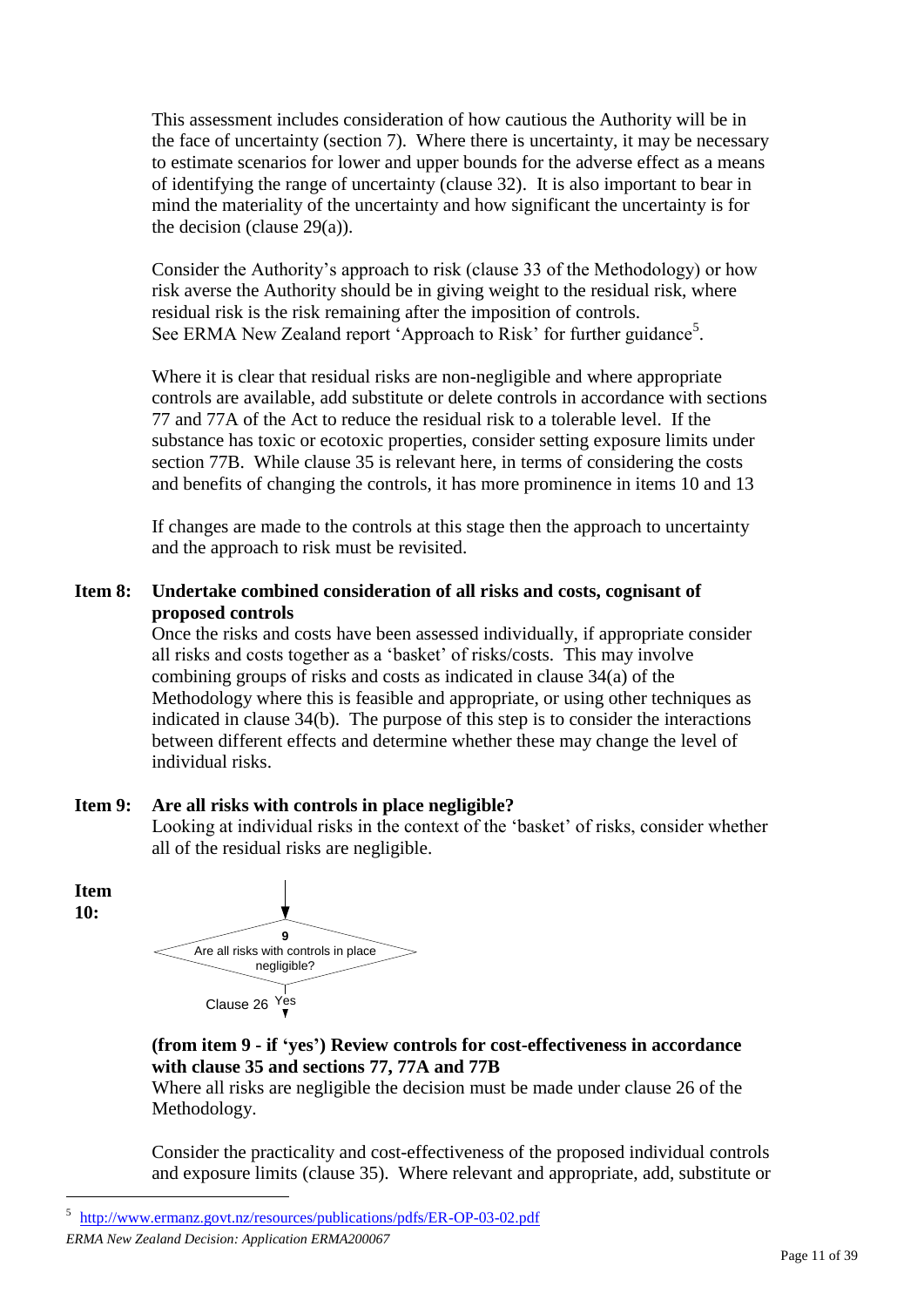delete controls whilst taking into account the view of the applicant, and the costeffectiveness of the full package of controls.

#### **Item Is it evident that benefits outweigh costs?**

**11:** Risks have already been determined to be negligible (item 9). In the unusual circumstance where there are non-negligible costs that are not associated with risks they have been assessed in item 7.

> Costs are made up of two components: internal costs or those that accrue to the applicant, and external costs or those that accrue to the wider community.

Consider whether there are any non-negligible external costs that are not associated with risks.

If there are no external non-negligible costs then external benefits outweigh external costs. The fact that the application has been submitted is deemed to demonstrate existence of internal or private net benefit, and therefore total benefits outweigh total costs<sup>6</sup>. As indicated above, where risks are deemed to be negligible, and the only identifiable costs resulting from approving an application are shown to accrue to the applicant, then a cost-benefit analysis will not be required. The act of an application being lodged will be deemed by the Authority to indicate that the applicant believes the benefits to be greater than the costs.

However, if this is not the case and there are external non-negligible costs then all benefits need to be assessed (via item 14).



### **(from item 9 - if 'no') Establish Authority's position on risk averseness and appropriate level of caution**

Although 'risk averseness' (approach to risk, clause 33) is considered as a part of the assessment of individual risks, it is good practice to consolidate the view on this if several risks are non-negligible. This consolidation also applies to the consideration of the approach to uncertainty (section 7)

#### **Item 13: Review controls for cost-effectiveness in accordance with clause 35 and sections 77, 77A and 77B**

This constitutes a decision made under clause 27 of the Methodology (taken in sequence from items 9 and 12).

Consider whether any of the non-negligible risks can be reduced by varying the controls in accordance with sections 77 and 77A of the Act, or whether there are available more cost-effective controls that achieve the same level of effectiveness (section  $77A(4)(b)$  and clause  $35(a)$ ).

 $^6$  Technical Guide 'Risks, Costs and Benefits' page 6 - Note that, where risks are negligible and the costs accrue only to the applicant, no explicit cost benefit analysis is required. In effect, the Authority takes the act of making an application as evidence that the benefits outweigh the costs". See also Protocol Series 1 'General requirements for the Identification and Assessment of Risks, Costs, and Benefits'.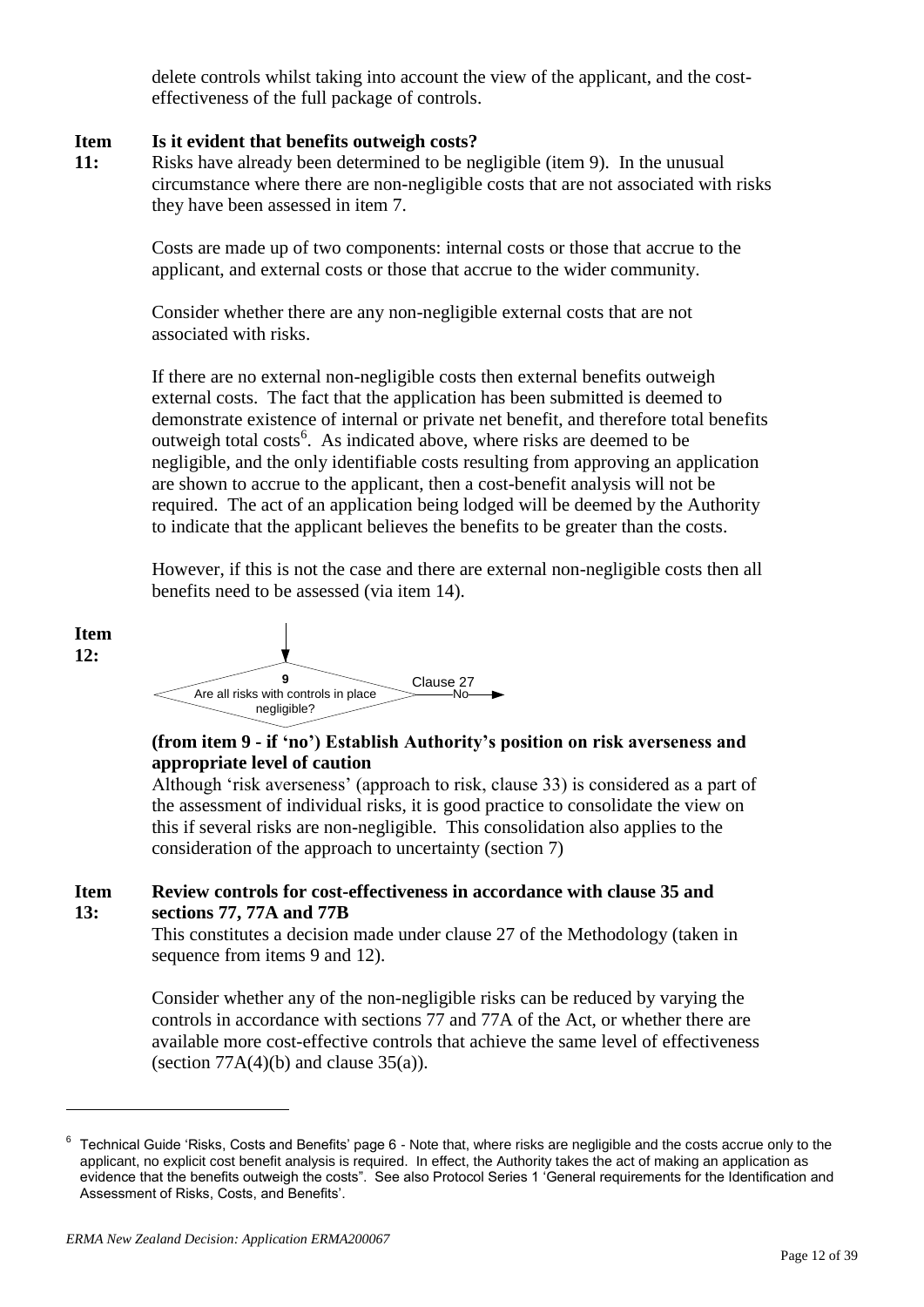Where relevant and appropriate, add, substitute or delete controls whilst taking into account the views of the applicant (clause 35(b)), and making sure that the total benefits that result from doing so continue to outweigh the total risks and costs that result.

As for item 7, if the substance has toxic or ecotoxic properties, consider exposure limits under section 77B.

#### **Item (if 'no' from item 11 or in sequence from item 13) Assess benefits**

**14:** Assess benefits or positive effects in terms of clause 13 of the Methodology.

> Since benefits are not certain, they are assessed in the same way as risks. Thus the assessment involves estimating the magnitude of the effect if it should occur and the likelihood of it occurring. This assessment also includes consideration of the Authority"s approach to uncertainty or how cautious the Authority will be in the face of uncertainty (section 7). Where there is uncertainty, it may be necessary to estimate scenarios for lower and upper bounds for the positive effect.

> An understanding of the distributional implications of a proposal is an important part of any consideration of costs and benefits, and the distribution of benefits should be considered in the same way as for the distribution of risks and costs. The Authority will in particular look to identify those situations where the beneficiaries of an application are different from those who bear the costs<sup>7</sup>. This is important not only for reasons related to fairness but also in forming a view of just how robust any claim of an overall net benefit might be. It is much more difficult to sustain a claim of an overall net benefit if those who enjoy the benefits are different to those who will bear the costs. Thus where benefits accrue to one area or sector and risks and costs are borne by another area or sector then the Authority may choose to be more risk averse and to place a higher weight on the risks and costs.

As for risks and costs, the assessment is carried out with the default controls in place.

**Item 15: Taking into account controls, do positive effects outweigh adverse effects?** In weighing up positive and adverse effects, consider clause 34 of the Methodology. Where possible combine groups of risks, costs and benefits or use other techniques such as dominant risks and ranking of risks. The weighing up process takes into account controls proposed in items 5, 7, 10 and/or 13.

> Where this item is taken in sequence from items 12, 13 and 14 (i.e. risks are not negligible) it constitutes a decision made under clause 27 of the Methodology.

Where this item is taken in sequence from items 9, 10, 11 and 14 (i.e. risks are negligible, and there are external non-negligible costs) it constitutes a decision made under clause 26 of the Methodology.

*ERMA New Zealand Decision: Application ERMA200067*  $7$  This principle derives from Protocol Series 1, and is restated in the Technical Guide 'Risks, Costs and Benefits'.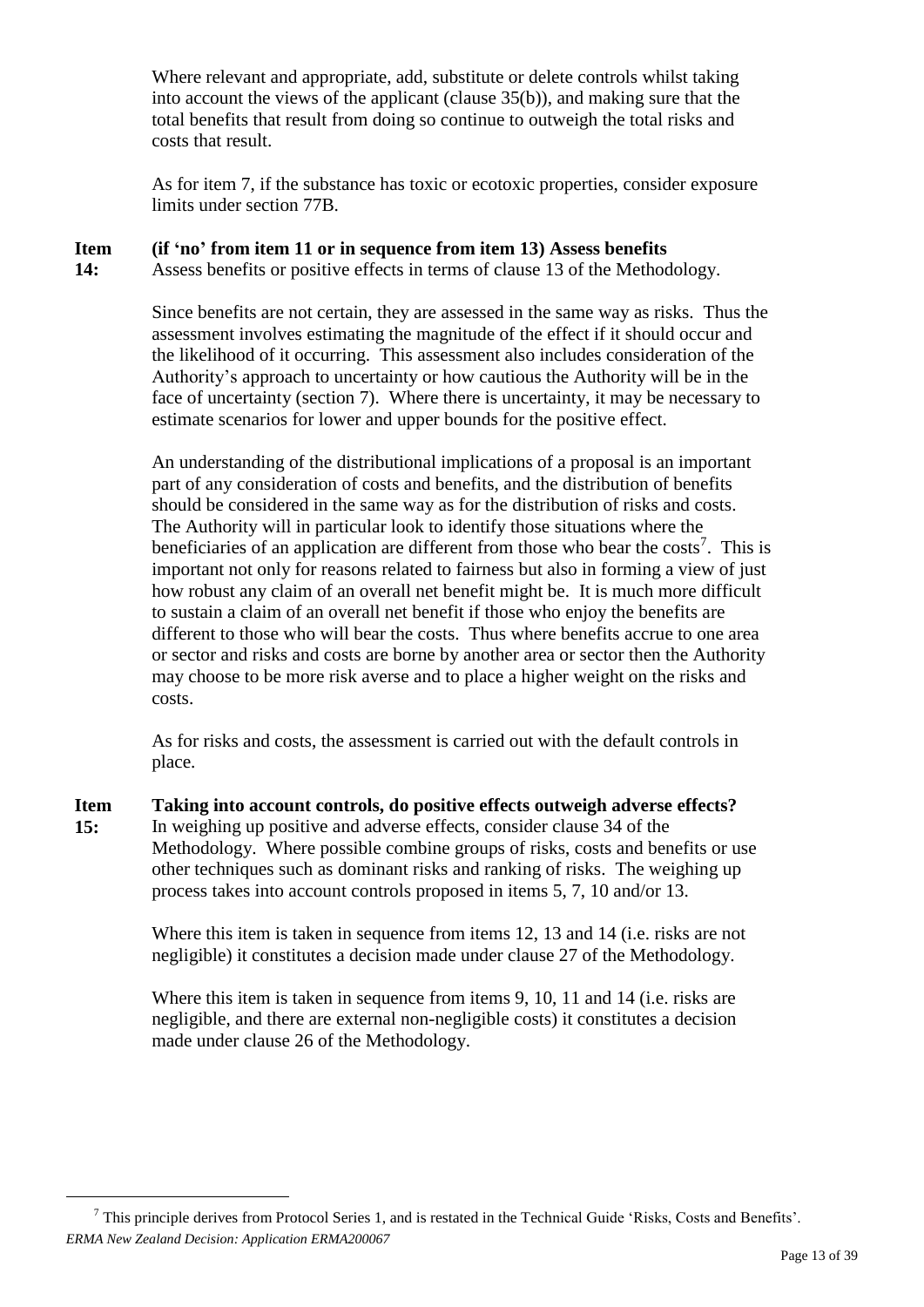

**(if 'yes' from items 11 or 15) Confirm and set controls**

Controls have been considered at the earlier stages of the process (items 5, 7, 10 and/or 13). The final step in the decision-making process brings together all the proposed controls, and reviews them for overlaps, gaps and inconsistencies. Once these have been resolved the controls are confirmed.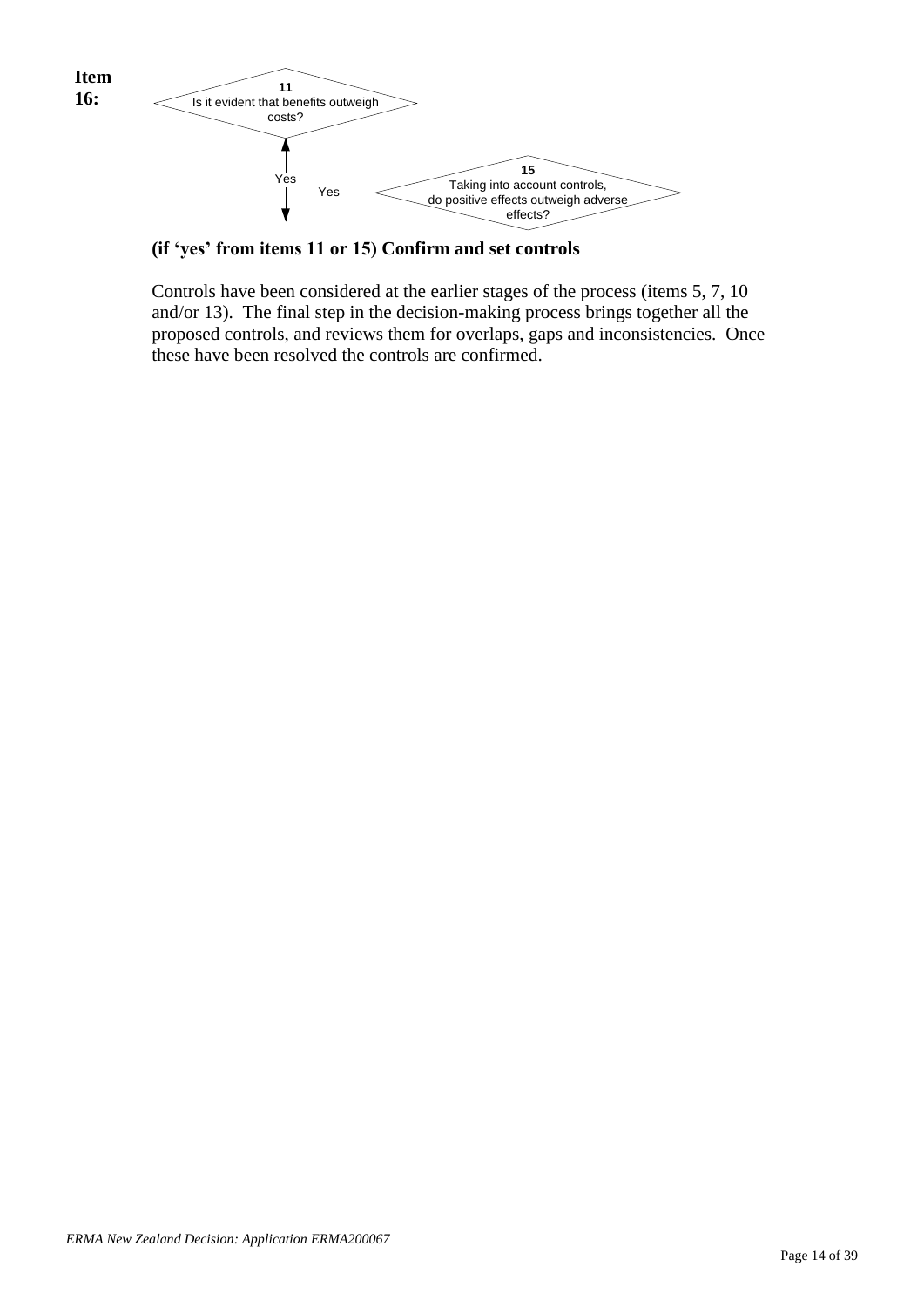# **Appendix 2: Substances**

Current classifications and new classifications are given. The schedule also includes the justification for the changes and an indication of the controls affected by these changes.

For more detailed information on the control codes please refer to the following document

<http://www.ermanz.govt.nz/resources/publications/pdfs/TheMatrix.pdf>

Bold lettering indicates affected classifications.

| <b>Substances affected</b>                                                                            | <b>Approval</b><br><b>Number</b> | <b>Current</b><br><b>Classification</b>      | <b>Proposed</b><br>classification | <b>Justification for Change</b>                                                                                                                                                                   | <b>Effect on Controls</b><br>triggered                           |
|-------------------------------------------------------------------------------------------------------|----------------------------------|----------------------------------------------|-----------------------------------|---------------------------------------------------------------------------------------------------------------------------------------------------------------------------------------------------|------------------------------------------------------------------|
| Pyrantel pamoate<br>CAS 22204-24-6                                                                    | HSR003679                        | 6.9B                                         |                                   | Remove 6.9B<br>The 6.9B classification for pyrantel pamoate was based on the<br>tartrate salt. The 6.9B classification of pyrantel pamoate was                                                    | All controls will be<br>removed as these<br>substances no longer |
| Solid containing 8 - 70%<br>oxantel pamoate, 0.5 - 7%<br>praziquantel and 2 - 20%<br>pyrantel pamoate | HSR001940                        | 6.9B                                         |                                   | based on a NOAEL of 3 mg/kg bw/day with effects on liver<br>weights and serum alanine aminotransferase values. This was<br>incorrect since the classification should be based on a LOAEL<br>vale. | trigger a HSNO<br>classification.                                |
| Solid containing 60 - 80%<br>oxantel pamoate and 15 -<br>23% pyrantel pamoate                         | HSR001902                        | 6.9B                                         |                                   | The LOAEL was 30 mg/kg bw/day and considering the<br>duration of the study (2 years), pyrantel tartrate should not                                                                                |                                                                  |
| Solid containing 50 - 70<br>g/kg praziquantel and 640 -<br>720 g/kg pyrantel pamoate                  | HSR001947                        | 6.9B                                         |                                   | trigger the 6.9 classification. Also noted was that the tartrate<br>salt is 10 times more toxic that the pamoate salt. The 6.9B<br>classification for pyrantel pamoate should therefore be        |                                                                  |
| Solid containing 50 - 90%<br>pyrantel pamoate                                                         | HSR001956                        | 6.9B                                         |                                   | removed. Pyrantel pamoate no longer triggers any HSNO<br>classifications.                                                                                                                         |                                                                  |
| Liquid containing 10 - 20<br>g/litre pyrantel pamoate                                                 | HSR001966                        | 6.9B                                         |                                   |                                                                                                                                                                                                   |                                                                  |
| Paste containing 18 - 32<br>g/litre praziquantel and 250<br>- 350 g/litre pyrantel<br>pamoate         | HSR001877                        | 6.9B                                         |                                   |                                                                                                                                                                                                   |                                                                  |
| Paste containing 16 - 20%<br>niclosamide and 2 - 4%<br>pyrantel pamoate                               | HSR002371                        | 6.3B, 6.4A, 6.5B,<br><b>6.9B, 9.1A, 9.3C</b> | 6.3B, 6.4A, 6.5B,<br>9.1A, 9.3C   |                                                                                                                                                                                                   | No change to controls.                                           |
| Paste containing 26 - 29%<br>niclosamide and 8 - 12%<br>pyrantel pamoate                              | HSR001957                        | 6.4A, 6.5B, 6.9B,<br>9.1A, 9.3B              | 6.4A, 6.5B, 9.1A,<br>9.3B         |                                                                                                                                                                                                   |                                                                  |
| Paste containing 26 - 29%<br>niclosamide and 8 - 12%<br>pyrantel pamoate                              | HSR001957                        | 6.4A, $6.5B$ , $6.9B$ ,<br>9.1A, 9.3B        | 6.4A, 6.5B, 9.1A,<br>9.3B         |                                                                                                                                                                                                   |                                                                  |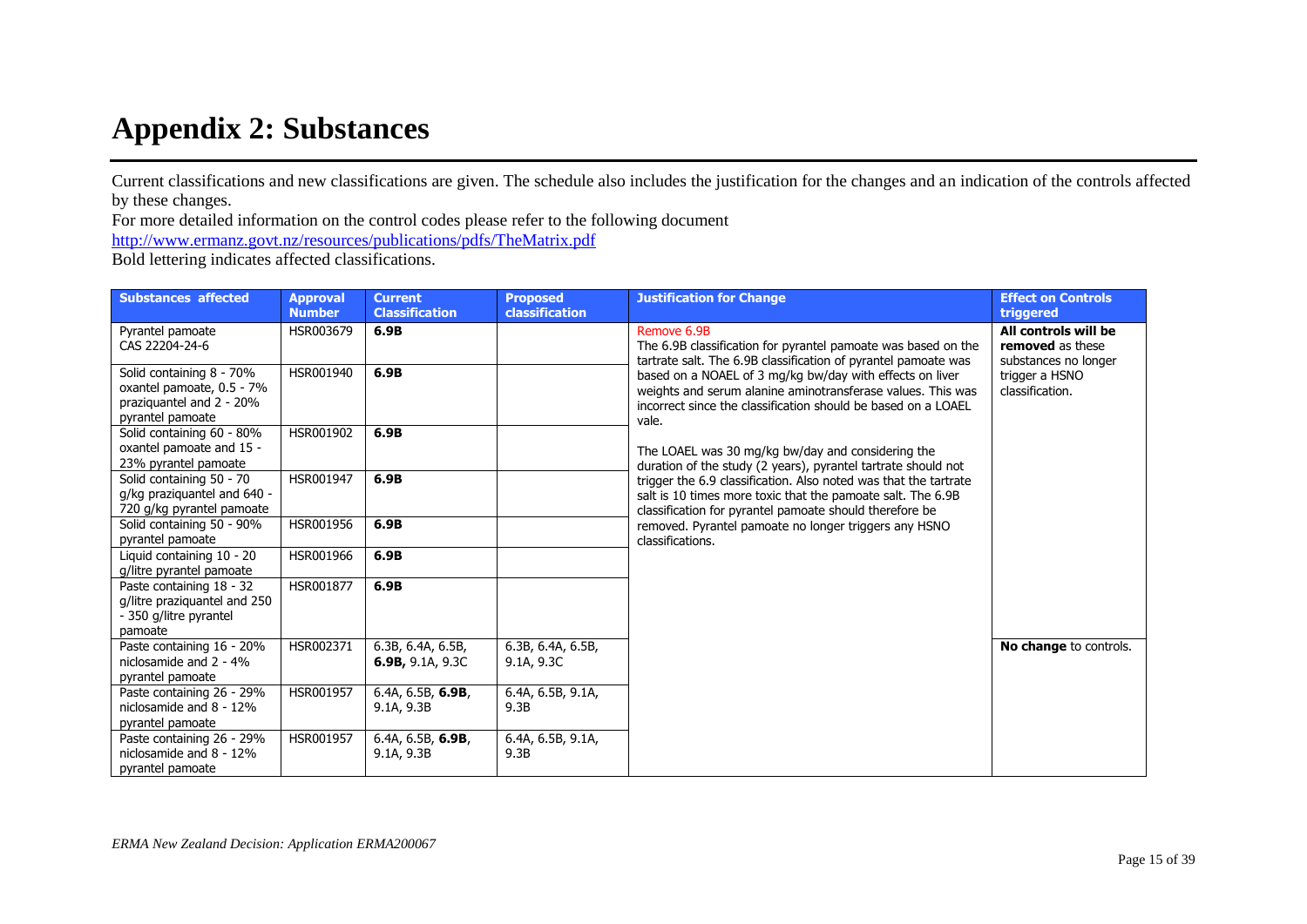| <b>Substances affected</b>                                                   | <b>Approval</b><br><b>Number</b> | <b>Current</b><br><b>Classification</b> | <b>Proposed</b><br>classification              | <b>Justification for Change</b>                                                                                                                                                                                                                                                                                                                                                                                                                                                                                                                                                    | <b>Effect on Controls</b><br>triggered                                                                      |
|------------------------------------------------------------------------------|----------------------------------|-----------------------------------------|------------------------------------------------|------------------------------------------------------------------------------------------------------------------------------------------------------------------------------------------------------------------------------------------------------------------------------------------------------------------------------------------------------------------------------------------------------------------------------------------------------------------------------------------------------------------------------------------------------------------------------------|-------------------------------------------------------------------------------------------------------------|
| Aluminium sulphate<br>CAS 10043-01-3                                         | HSR003958                        | 6.1D, 6.3A, 8.1A,<br>8.3A, 9.1B, 9.3C   | 6.1D, 6.3A, 6.4A,<br>8.1A, 9.1B, 9.3C          | Change 8.3A to 6.4A<br>For CAS 16828-11-8 change name to Aluminium sulphate<br>hexadecahydrate, >25% in a non hazardous diluent                                                                                                                                                                                                                                                                                                                                                                                                                                                    | Controls to be removed<br>as they are triggered by<br>8.3A                                                  |
| Aluminium sulphate 18-<br>hydrate<br>CAS 7784-31-8                           | HSR004337                        | 6.1D, 6.3A, 8.1A,<br>8.3A, 9.1B, 9.3C   | 6.1D, 6.3A, 6.4A,<br>8.1A, 9.1B, 9.3C          | Aluminium sulphate should be classified 6.4A (eye irritant),<br>rather than 8.3A (eye corrosive) based on the following data:<br>Acute Exposure to Hydrated aluminium sulphate (Al2(SO4)3,                                                                                                                                                                                                                                                                                                                                                                                         | EM2, I2, I10, I22 and<br>P <sub>14</sub>                                                                    |
| Aluminium sulphate, >25%<br>in a non hazardous diluent<br>CAS 16828-11-8     | HSR004338                        | 6.1D, 6.3A, 8.1A,<br>8.3A, 9.1B, 9.3C   | 6.1D, 6.3A, 6.4A,<br>8.1A, 9.1B, 9.3C          | 14.3H2O): Moderately irritating to rabbit eyes (European<br>Chemicals Bureau; IUCLID Dataset, Aluminium sulphate<br>(10043-01-3) (2000 CD-ROM edition). Available from, as of                                                                                                                                                                                                                                                                                                                                                                                                      |                                                                                                             |
| Aluminium sulphate, >25%<br>in a non hazardous diluent<br>CAS 10043-01-3     | HSR005743                        | 6.1D, 6.3A, 8.1A,<br>8.3A, 9.1B, 9.3C   | 6.1D, 6.3A, 6.4A,<br>8.1A, 9.1B, 9.3C          | June 15, 2004: http://ecb.jrc.ec.europa.eu/iuclid-<br>datasheet/10043013.pdf)                                                                                                                                                                                                                                                                                                                                                                                                                                                                                                      |                                                                                                             |
| Sodium carbonate<br>CAS 497-19-8                                             | HSR003265                        | 6.1B, 6.3A, 6.4A,<br>6.9B, 6.9B         | 6.1D(inhalation),<br>6.1E(oral), 6.3A,<br>6.4A | Remove 6.9B classification<br>Change 6.1B to 6.1D<br>Sodium Carbonate - 6.9B classification should be removed<br>because the target organ toxicity is a result of primarily or<br>secondary effects on the gastro-intestinal tract due to irritation<br>and thus not due to systemic toxicity. Target organ toxicity                                                                                                                                                                                                                                                               | Controls to be removed<br>as they are triggered by<br>6.1B<br>EM2, I2, I10, I22 and<br>P14 T3, T6. TR1, AH1 |
| Sodium carbonate, >10 -<br>44% in a non hazardous<br>diluent<br>CAS 497-19-8 | HSR006706                        | 6.3A, 6.4A                              | 6.3A, 6.4A (no<br>change)                      | should be mediated through a systemic not local effect.<br>Sodium carbonate $-6.1B$ (inhalation) classification should be<br>lowered to 6.1D. The 6.1B classification was based on a<br>Guinea pig study however the Guinea pig is not a preferred<br>species for inhalation studies. The LC50 rat study, whole body,<br>2 hours with a dust (combustion products) is 2300 mg/m3.<br>Converting this to a 4 hour exposure and to mg/L gives a<br>value of 1.15 mg/L 6.1D classification. This 6.1D classification<br>adopts a cautious approach; the SIDS Initial assessment form, | No change to controls                                                                                       |
| Sodium carbonate, >2 -<br>10% in a non hazardous<br>diluent<br>CAS 497-19-8  | HSR006548                        | 6.3B                                    | 6.3B (no change)                               | October 2002 indicates that the particle size for the rat<br>inhalation study was in the region of 1um aerodynamic<br>equivalent diameter (there was however no details how this<br>was measured) whilst the average particle size diameter<br>expected to occur in dust to which humans will be exposed will<br>range from 90 to 500 um. In humans, due to the higher<br>particle size much of the dust would be expected to be<br>deposited in the upper respiratory airways and then proceed<br>to the stomach via the mucocilliary escalator, however there is                 | No change to controls                                                                                       |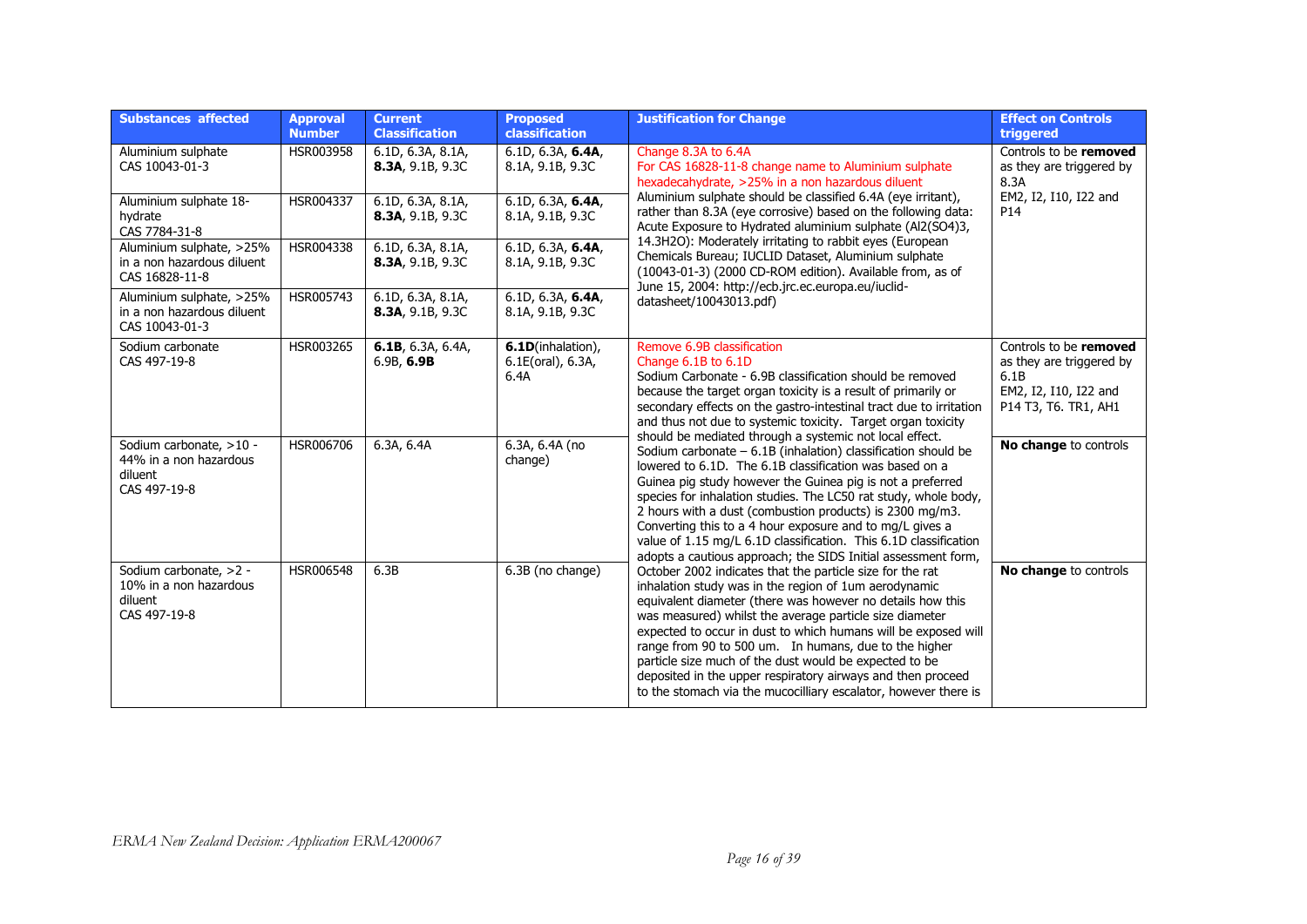| <b>Substances affected</b>                                           | <b>Approval</b><br><b>Number</b> | <b>Current</b><br><b>Classification</b> | <b>Proposed</b><br>classification                 | <b>Justification for Change</b>                                                                                                                                                                                                                                                                                                                                                                                                                                                                                                                                                                                                                                                                                                                                                                                                                                                                                                                                                                                                                                                                                                                                                                                                                                                                                                                                                                                                                                                                                                                       | <b>Effect on Controls</b><br>triggered                                                                                        |
|----------------------------------------------------------------------|----------------------------------|-----------------------------------------|---------------------------------------------------|-------------------------------------------------------------------------------------------------------------------------------------------------------------------------------------------------------------------------------------------------------------------------------------------------------------------------------------------------------------------------------------------------------------------------------------------------------------------------------------------------------------------------------------------------------------------------------------------------------------------------------------------------------------------------------------------------------------------------------------------------------------------------------------------------------------------------------------------------------------------------------------------------------------------------------------------------------------------------------------------------------------------------------------------------------------------------------------------------------------------------------------------------------------------------------------------------------------------------------------------------------------------------------------------------------------------------------------------------------------------------------------------------------------------------------------------------------------------------------------------------------------------------------------------------------|-------------------------------------------------------------------------------------------------------------------------------|
| Sodium carbonate, >44%<br>in a non hazardous diluent<br>CAS 497-19-8 | HSR006547                        | 6.1E, 6.3A, 6.4A                        | 6.1D(inhalation),<br>6.1E(oral), 6.3A,<br>6.4A    | the potential for the smaller particles to reach the lower<br>respiratory tract which justifies the cautious approach.<br>Sodium Carbonate - 6.9B classification should be removed<br>because the target organ toxicity is a result of primarily or<br>secondary effects on the gastro-intestinal tract due to irritation<br>and thus not due to systemic toxicity. Target organ toxicity<br>should be mediated through a systemic not local effect.<br>Sodium carbonate $-6.1B$ (inhalation) classification should be                                                                                                                                                                                                                                                                                                                                                                                                                                                                                                                                                                                                                                                                                                                                                                                                                                                                                                                                                                                                                                | Controls to add based<br>on the addition of 6.1D<br>EM11, EM12, EM13, I17,<br>I18, I20, I29                                   |
| Sodium carbonate,<br>decahydrate<br>CAS 6132-02-1                    | HSR005703                        | 6.4A                                    | 6.4A (no change)                                  | lowered to 6.1D. The 6.1B classification was based on a<br>Guinea pig study however the Guinea pig is not a preferred<br>species for inhalation studies. The LC50 rat study, whole body,<br>2 hours with a dust (combustion products) is 2300 mg/m3.<br>Converting this to a 4 hour exposure and to mg/L gives a<br>value of 1.15 mg/L 6.1D classification. This 6.1D classification<br>adopts a cautious approach; the SIDS Initial assessment form,<br>October 2002 indicates that the particle size for the rat<br>inhalation study was in the region of 1um aerodynamic<br>equivalent diameter (there was however no details how this                                                                                                                                                                                                                                                                                                                                                                                                                                                                                                                                                                                                                                                                                                                                                                                                                                                                                                             | No change to controls                                                                                                         |
| Sodium carbonate,<br>monohydrate<br>CAS 5968-11-6                    | HSR005702                        | 6.4A                                    | 6.1D(inhalation),<br>$6.1E(oral)$ , 6.3A,<br>6.4A | was measured) whilst the average particle size diameter<br>expected to occur in dust to which humans will be exposed will<br>range from 90 to 500 um. In humans, due to the higher<br>particle size much of the dust would be expected to be<br>deposited in the upper respiratory airways and then proceed<br>to the stomach via the mucocilliary escalator, however there is<br>the potential for the smaller particles to reach the lower<br>respiratory tract which justifies the cautious approach.<br>Sodium Carbonate - 6.9B classification should be removed<br>because the target organ toxicity is a result of primarily or<br>secondary effects on the gastro-intestinal tract due to irritation<br>and thus not due to systemic toxicity. Target organ toxicity<br>should be mediated through a systemic not local effect.<br>Sodium carbonate $-6.1B$ (inhalation) classification should be<br>lowered to 6.1D. The 6.1B classification was based on a<br>Guinea pig study however the Guinea pig is not a preferred<br>species for inhalation studies. The LC50 rat study, whole body,<br>2 hours with a dust (combustion products) is 2300 mg/m3.<br>Converting this to a 4 hour exposure and to mg/L gives a<br>value of 1.15 mg/L 6.1D classification. This 6.1D classification<br>adopts a cautious approach; the SIDS Initial assessment form,<br>October 2002 indicates that the particle size for the rat<br>inhalation study was in the region of 1um aerodynamic<br>equivalent diameter (there was however no details how this | Controls to add based<br>on the addition of 6.1D<br>and $6.3A$<br>EM11, EM12, EM13, I8,<br>I17, I18, I20, I29, I30,<br>T5, T8 |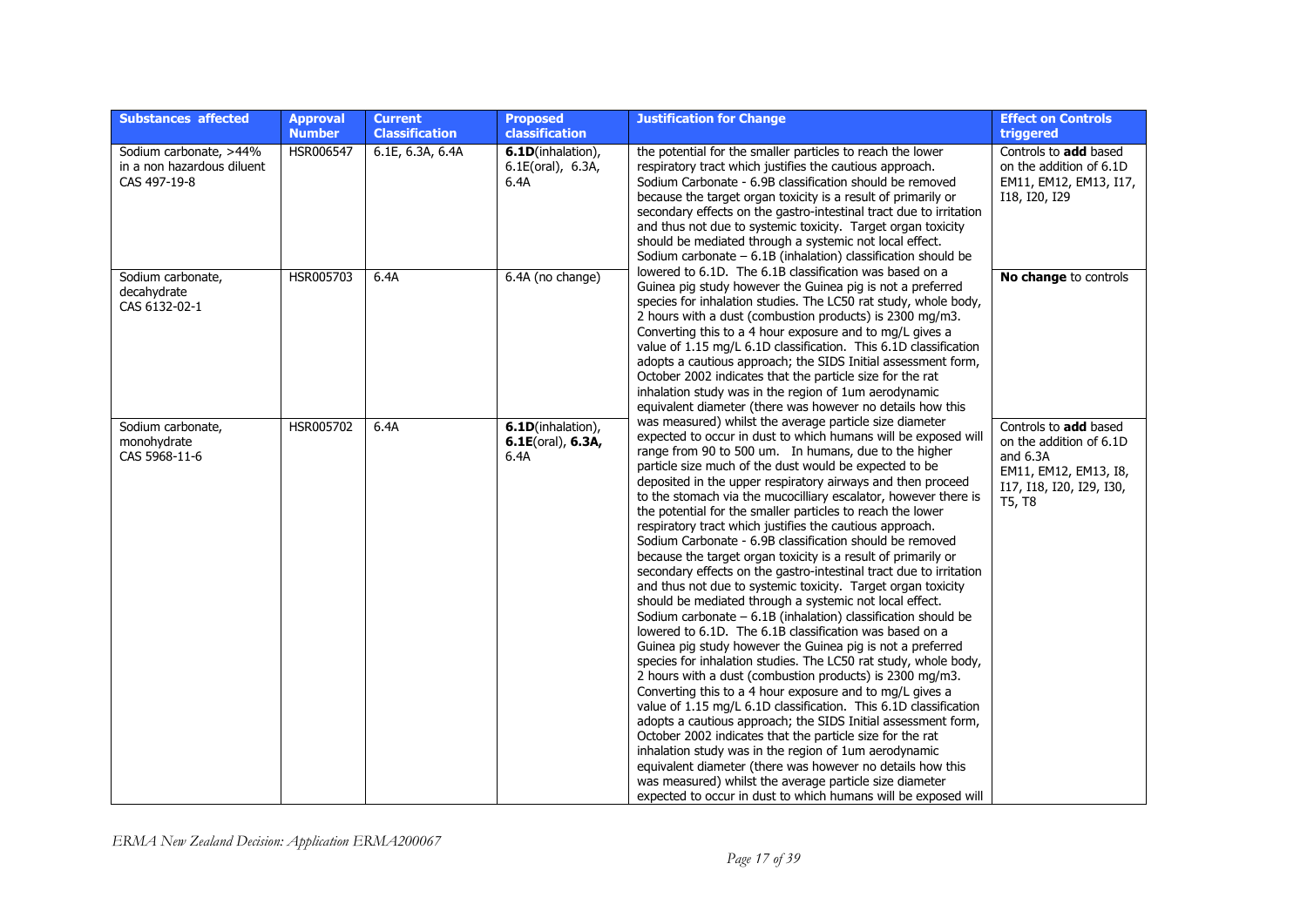| <b>Substances affected</b>                                                             | <b>Approval</b><br><b>Number</b> | <b>Current</b><br><b>Classification</b> | <b>Proposed</b><br><b>classification</b> | <b>Justification for Change</b>                                                                                                                                                                                                                                                                                                                                                                                                                                                                                                                                                                                                                                                                                                                                                                                                                                                                                                                                                                                                                                                                                                                                                                                                                                                                                                                                     | <b>Effect on Controls</b><br>triggered   |
|----------------------------------------------------------------------------------------|----------------------------------|-----------------------------------------|------------------------------------------|---------------------------------------------------------------------------------------------------------------------------------------------------------------------------------------------------------------------------------------------------------------------------------------------------------------------------------------------------------------------------------------------------------------------------------------------------------------------------------------------------------------------------------------------------------------------------------------------------------------------------------------------------------------------------------------------------------------------------------------------------------------------------------------------------------------------------------------------------------------------------------------------------------------------------------------------------------------------------------------------------------------------------------------------------------------------------------------------------------------------------------------------------------------------------------------------------------------------------------------------------------------------------------------------------------------------------------------------------------------------|------------------------------------------|
|                                                                                        |                                  |                                         |                                          | range from 90 to 500 um. In humans, due to the higher<br>particle size much of the dust would be expected to be<br>deposited in the upper respiratory airways and then proceed<br>to the stomach via the mucocilliary escalator, however there is<br>the potential for the smaller particles to reach the lower<br>respiratory tract which justifies the cautious approach.<br>References: National Library of Medicine "Sodium carbonate"<br>http://toxnet.nlm.nih.gov/cgi-bin/sis/search.<br>Sodium Carbonate, OECD SIDS Initial Assessment Report for<br>SIAM 15 (22-25 October 2002)                                                                                                                                                                                                                                                                                                                                                                                                                                                                                                                                                                                                                                                                                                                                                                            |                                          |
| Coumatetralyl<br>CAS 5836-29-3                                                         | HSR002777                        | 6.1A, 6.9A, 9.1D,<br>9.3A               | 6.1B, 6.9A, 9.1D,<br>9.3A                | 6.1A change to 6.1B<br>The following 6.1 inhalation data was present at the time of<br>the original classification:<br>• 4h LC40 rat inhalation 39 mg/m3 = $0.039$ mg/L<br>• 4h LC50 mice inhalation 54 mg/m3 [The Pesticide Manual<br>11th Edition, British Crop Protection Council]<br>The 6.1A inhalation classification was given based on the LC40<br>value in rats (6.1A given if value <0.05 mg/L) rather than a<br>LC50 value. It would be expected that the LC50 would be<br>higher than LC40 and thus the LC50 value may not trigger<br>6.1A classification. There is a LC50 value in mice, which is<br>0.054 mg/L which would trigger 6.1B rather than 6.1A. In the<br>absence of a LC50 value in rats it is acceptable to take the<br>LC50 value in mice, also if the LC40 value in rats was<br>extrapolated to a LC50 value it is likely that this value would<br>lie around 0.05 mg/L. It is therefore considered that the<br>weight of evidence is such that the LC50 for this chemical is in<br>the region of 0.05 mg/L, triggering a 6.1B classification rather<br>than $6.1A$ .<br>The following 6.1 inhalation data was present at the time of<br>the original classification:<br>• 4h LC40 rat inhalation 39 mg/m3 = $0.039$ mg/L<br>• 4h LC50 mice inhalation 54 mg/m3 [The Pesticide Manual<br>11th Edition, British Crop Protection Council] | Control PG1 change to<br>PG <sub>2</sub> |
| Iron (III) Chloride<br>CAS 7705-08-0                                                   | HSR004016                        | 6.1D, 6.3A, 8.3A,<br>9.1C, 9.3B         | 6.1D, 8.1A, 8.2C,<br>8.3A, 9.1C, 9.3B    | Change 6.3A to 8.2C<br><b>Add 8.1A</b>                                                                                                                                                                                                                                                                                                                                                                                                                                                                                                                                                                                                                                                                                                                                                                                                                                                                                                                                                                                                                                                                                                                                                                                                                                                                                                                              | No change to controls.                   |
| Iron (III) chloride,<br>anhydrous, >25% in a non<br>hazardous diluent<br>CAS 7705-08-0 | HSR004519                        | 6.1D, 6.3A, 8.3A,<br>9.3C               | 6.1D, 8.1A, 8.2C,<br>8.3A, 9.3C          | Iron (III) chloride has an individual UN number 1773 Class 8<br>PGIII. Therefore it should have an 8.2C rather than 6.3A<br>classification.<br>Refer to Summary of Submissions for justification for adding<br>8.1A classification.                                                                                                                                                                                                                                                                                                                                                                                                                                                                                                                                                                                                                                                                                                                                                                                                                                                                                                                                                                                                                                                                                                                                 |                                          |

*ERMA New Zealand Decision: Application ERMA200067*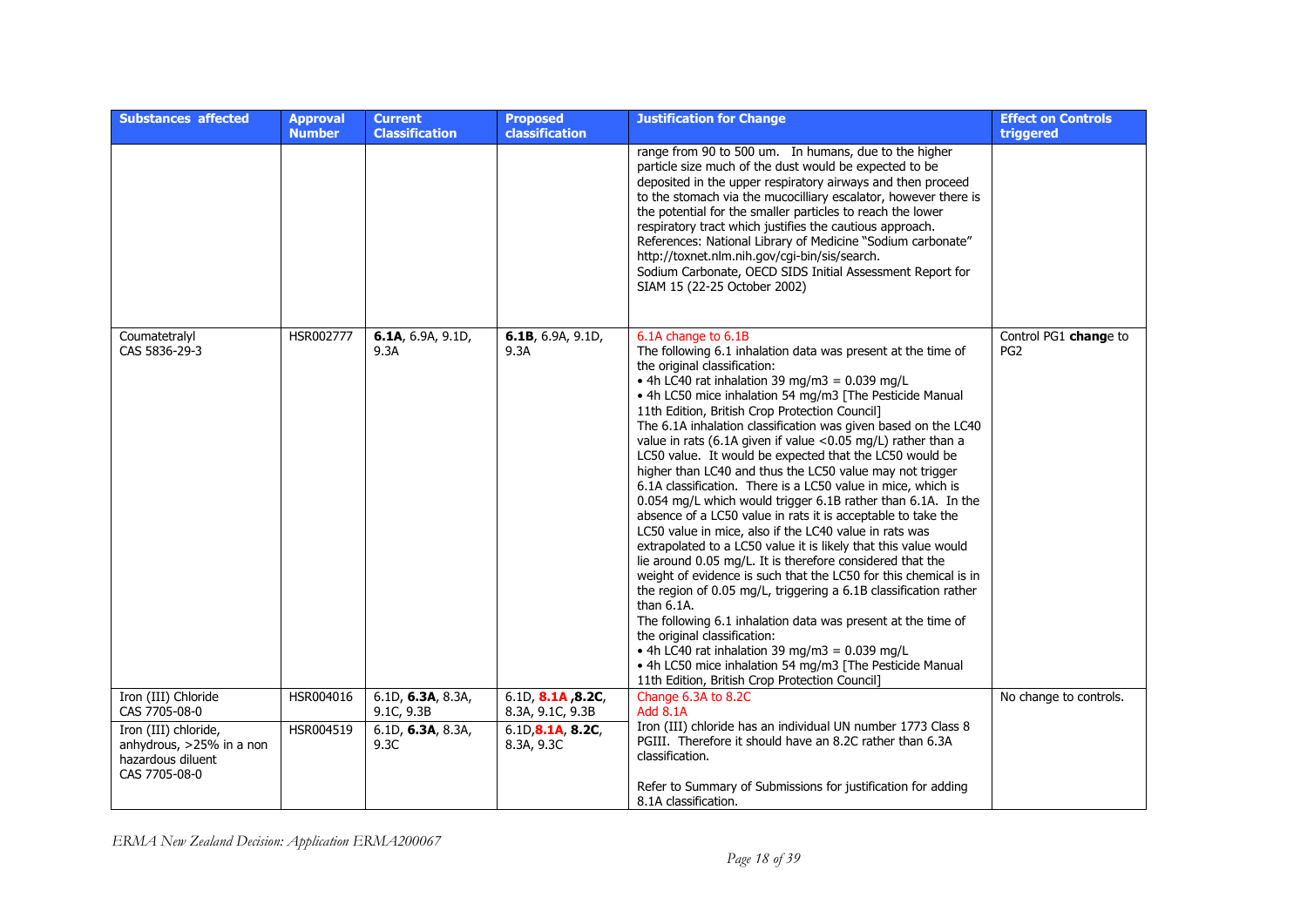| <b>Substances affected</b>                                                                                                | <b>Approval</b><br><b>Number</b> | <b>Current</b><br><b>Classification</b>                    | <b>Proposed</b><br>classification                          | <b>Justification for Change</b>                                                                                                                                                                                                                                                                                                                                                                       | <b>Effect on Controls</b><br>triggered                                                              |
|---------------------------------------------------------------------------------------------------------------------------|----------------------------------|------------------------------------------------------------|------------------------------------------------------------|-------------------------------------------------------------------------------------------------------------------------------------------------------------------------------------------------------------------------------------------------------------------------------------------------------------------------------------------------------------------------------------------------------|-----------------------------------------------------------------------------------------------------|
| alpha-Cypermethrin<br>CAS 67375-30-8                                                                                      | HSR003293                        | 6.1B, 6.9B, 9.1A,<br>9.3B, 9.4A                            | 6.1B, 6.9B, 9.1A,<br>9.3A, 9.4A                            | Change 9.3B to 9.3A<br>The 6.1B classification is derived from a mouse LD50 of 35                                                                                                                                                                                                                                                                                                                     | No change to controls.                                                                              |
| <b>FLP 200</b>                                                                                                            | HSR002699                        | 3.1D, 6.1D, 6.3A,<br>6.4A, 6.8, 6.9B,<br>9.1A, 9.3C, 9.4A  | 3.1D, 6.1D, 6.3A,<br>6.4A, 6.8A, 6.9B,<br>9.1A, 9.3B, 9.4A | mg/kg whereas the 9.3B classification is derived from an LD50<br>of 474 mg tech./kg. These values should be consistent, and so<br>the lowest LD50 should be used. With a LD50 of 35 mg/kg the                                                                                                                                                                                                         |                                                                                                     |
| Alpha cypermethrin EC<br>10%                                                                                              | HSR001754                        | 6.1D, 6.3B, 6.9B,<br>9.1A, 9.3C, 9.4A                      | 6.1D, 6.3B, 6.9B,<br>9.1A, 9.3B, 9.4A                      | 9.3A classification is triggered. The lowest LD50 in the rat is<br>given as 40 mg/kg. The oral LD50 values do vary with vehicle,                                                                                                                                                                                                                                                                      |                                                                                                     |
| Emulsifiable concentrate<br>containing 100 g/litre<br>alpha-cypermethrin. Also<br>contains xylene                         | HSR000290                        | 3.1B, 6.1C, 6.3A,<br>6.4A, 6.8B, 6.9B,<br>9.1A, 9.3C, 9.4A | 3.1B, 6.1C, 6.3A,<br>6.4A, 6.8B, 6.9B,<br>9.1A, 9.3B, 9.4A | with the highest values being associated with the use of corn<br>oil (EHC 142, 1992). Corn oil is a commonly used vehicle for<br>oral LD50 type studies and in the absence of information to<br>indicate that the corn oil studies are invalid the lowest LD50<br>value in the rat should be used. Therefore the 9.3B<br>classification should be changed to 9.3A.                                    |                                                                                                     |
| Liquid containing 0.5 -<br>0.9% alpha-cypermethrin,<br>6 - 9% piperonyl butoxide<br>and $1.4 - 2.6%$<br>tetrachlorvinphos | HSR001776                        | 6.1E, 6.3B, 6.4A,<br>6.5B, 6.8A, 9.1A,<br>9.4B             | 6.1E, 6.3B, 6.4A,<br>6.5B, 6.8A, 9.1A,<br>9.3C, 9.4B       |                                                                                                                                                                                                                                                                                                                                                                                                       | Controls to add based<br>on addition of 9.3B<br>E <sub>4</sub>                                      |
| Liquid containing 20 - 50<br>g/litre alpha-cypermethrin                                                                   | HSR001765                        | 6.5B, 6.9B, 9.1A,<br>9.4A                                  | 6.5B, 6.9B, 9.1A,<br>9.3C, 9.4A                            |                                                                                                                                                                                                                                                                                                                                                                                                       |                                                                                                     |
| Suspension concentrate<br>containing 15 g/litre alpha-<br>cypermethrin                                                    | HSR000286                        | 6.1E, 6.5B, 6.9B,<br>9.1A, 9.4B                            | 6.1E, 6.5B, 6.9B,<br>9.1A, 9.3C, 9.4B                      |                                                                                                                                                                                                                                                                                                                                                                                                       |                                                                                                     |
| Alpha Cypermethrin 50SC                                                                                                   | HSR001710                        | 6.9B, 9.1A 9.4A                                            | 6.9B, 9.1A, 9.3B,<br>9.4A                                  |                                                                                                                                                                                                                                                                                                                                                                                                       |                                                                                                     |
| Hydroxylamine sulphate<br>CAS 10039-54-0                                                                                  | HSR004057                        | 6.1D, 6.3A, 6.4A,<br>6.5B, 6.9A, 9.1A                      | 6.1D, 6.5B, 6.9A,<br>8.2C, 8.3A, 9.1A                      | Change 6.3A to 8.2C and 6.4A to 8.3A<br>Change the substance description of Hydroxylammonium<br>sulphate, >3 - 9%in a non hazardous diluent to<br>Hydroxylammonium sulphate, ≥5 - 9%in a non hazardous                                                                                                                                                                                                | Controls to add based<br>on addition of 8.2C and<br>8.3A<br>I2, I10, I22, , P14, EM2                |
| Hydroxylammonium<br>sulphate, >26% in a non<br>hazardous diluent<br>CAS 10039-54-0                                        | HSR006830                        | 6.1D, 6.3A, 6.4A,<br>6.5B, 9.1A, 9.3B                      | 6.1D, 6.5B, 6.9A,<br>8.2C, 8.3A, 9.1A,<br>9.3B             | diluent<br>Add 6.9 classification to dilutions.<br>This substance has a specific UN number 2865 Class 8 PG III<br>We should not have a classification in conflict with<br>internationally accepted information. An 8.2C classification is<br>therefore recommended.<br>If a 8.2C is applied then it is logical to also apply a 8.3A.<br>Mixtures containing hydroxylamine sulphate will be 8.2C at 5% | Controls to add based<br>on addition of 8.2C 8.3A<br>and 6.9A T3, I2, I10,<br>I22, P14, EM2,        |
| Hydroxylammonium<br>sulphate, >10 - 24% in a<br>non hazardous diluent<br>CAS 10039-54-0                                   | HSR006838                        | 6.1E, 6.3A, 6.4A,<br>6.5B, 9.1B                            | 6.1E, 6.5B, 6.9A,<br>8.2C, 8.3A, 9.1B                      |                                                                                                                                                                                                                                                                                                                                                                                                       |                                                                                                     |
| Hydroxylammonium<br>sulphate, >3 - 9%in a non<br>hazardous diluentCAS<br>10039-54-0                                       | HSR006843                        | 6.3A, 6.5B, 9.1B                                           | 6.1E, 6.5B, 6.9B,<br>8.2C, 8.3A, 9.1B                      | and greater and 8.3A above 3 %.<br>The dilution classifications are not consistent with the parent<br>6.9A classification. The 6.9 classification should also apply to<br>the dilutions.                                                                                                                                                                                                              | Controls to add based<br>on addition of 8.2C,<br>8.3A and 6.9B<br>I2, I8, I10, I22, I30,<br>P14,EM2 |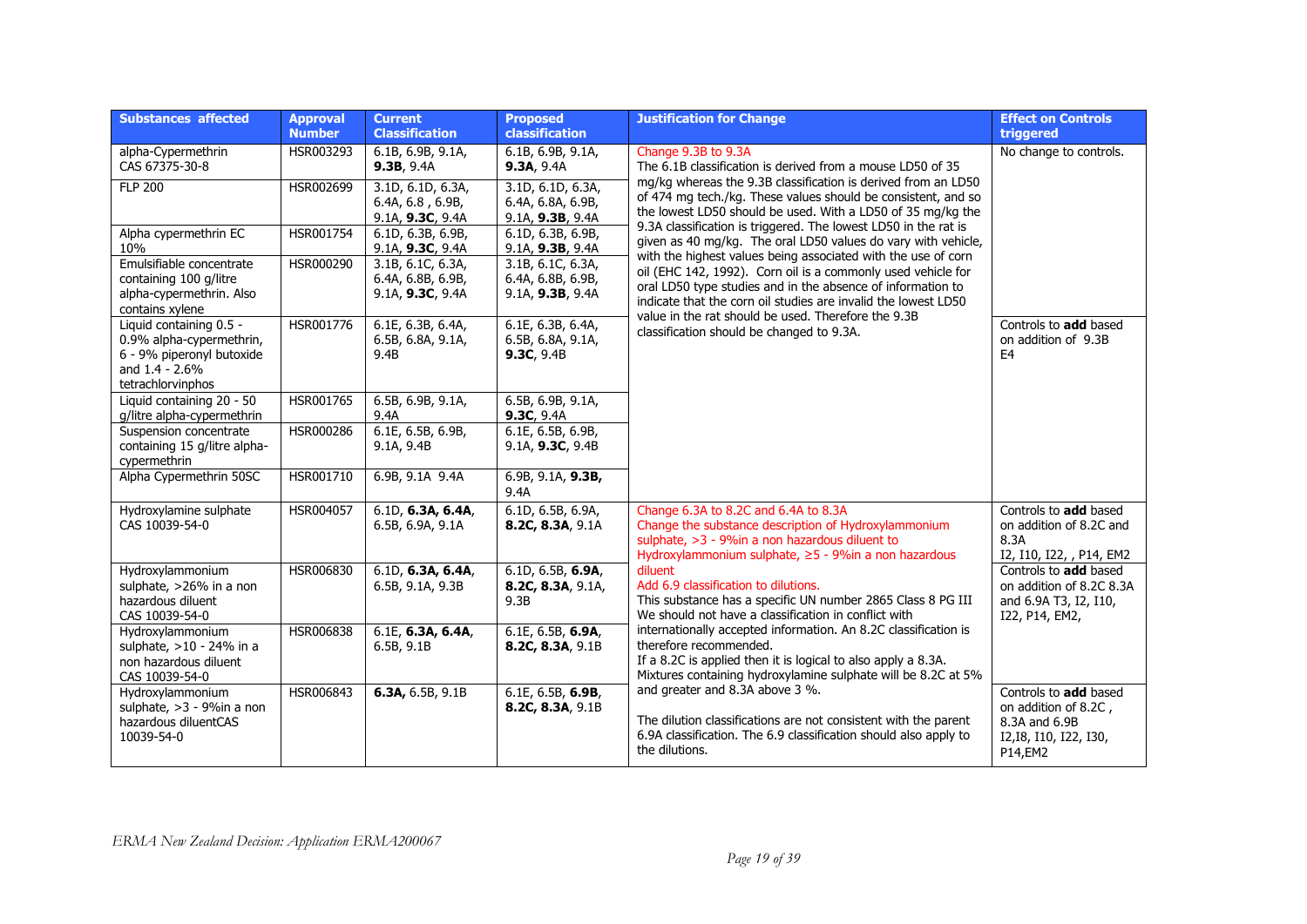| <b>Substances affected</b>      | <b>Approval</b><br><b>Number</b> | <b>Current</b><br><b>Classification</b> | <b>Proposed</b><br>classification                      | <b>Justification for Change</b>                                                                                                                                                                                                                                                                                                                                                                                                                                                                                                                                                                                                                                                                                                                                                                                                                                                                                                                                                                                                                       | <b>Effect on Controls</b><br>triggered                                                                                                                                                                                                |
|---------------------------------|----------------------------------|-----------------------------------------|--------------------------------------------------------|-------------------------------------------------------------------------------------------------------------------------------------------------------------------------------------------------------------------------------------------------------------------------------------------------------------------------------------------------------------------------------------------------------------------------------------------------------------------------------------------------------------------------------------------------------------------------------------------------------------------------------------------------------------------------------------------------------------------------------------------------------------------------------------------------------------------------------------------------------------------------------------------------------------------------------------------------------------------------------------------------------------------------------------------------------|---------------------------------------------------------------------------------------------------------------------------------------------------------------------------------------------------------------------------------------|
| Mancozeb<br>CAS 8018-01-7       | HSR002904                        | 4.2C, 4.3C, 6.4A,<br>6.5B, 6.9B, 9.1A   | 6.4A, 6.5B, 6.9B,<br>9.1A                              | Change name to Mancozeb (stabilised)<br>Remove 4.2C, 4.3C<br>There is no such thing a mancozeb technical as it is an<br>unstable material.<br>Mancozeb is made as a 800 g/kg product (i.e. mancozeb plus<br>a stabiliser) and never as a technical. The 800g/kg product is<br>used to make other mancozeb products. There is no 4.2, 4.3<br>UN number applicable to mancozeb.                                                                                                                                                                                                                                                                                                                                                                                                                                                                                                                                                                                                                                                                         | Controls to be<br>removed as they are<br>triggered by 4.2C and<br>4.2C<br>F1,F2,F3,F7,F11,F12,F13<br>,F15,F16, I 5. I13, I25,<br>P9, P10, D2, EM4, EM9,<br>EM10                                                                       |
| 2-Bromopyridine<br>CAS 109-04-6 | HSR006014                        | 6.3A, 6.4A                              | 3.1C, $6.1C$ (oral),<br>$6.1B$ (dermal),<br>6.3A, 6.4A | Add 3.1C, 6.1C(oral), 6.1B(inhalation)<br>The reported flashpoint in a number of SDS's for this<br>substance was 54oC which would give a 3.1C classification.<br>The weight of evidence indicates a flashpoint of 54oC. It is<br>recommended that a 3.1C classification is added to this<br>substance.<br>There is no specific UN number for this substance. The most<br>common UN number assigned in the references was 2929<br>Class 6.1 PGII Subrisk: 3<br>Recommendations of 6.1B and 3.1C are in line with this UN<br>number.<br>LD50 data (company data): oral (rat) = 92mg/kg,<br>dermal(rabbit) = 81.5mg/kg supports the addition of a 6.1<br>classification. For a substance to hold a 6.1C classification, oral<br>LD50 values must be above 50mg/kg and less than or equal to<br>300mg/kg. For a substance to hold a 6.1B classification,<br>dermal LD50 values must be above 50mg/kg but less than or<br>equal to 200mg/kg. Since a substance must carry the highest<br>classification, this substance should have a 6.1B classification. | Controls to add as they<br>are triggered by 3.1C<br>and or 6.1B AH1, D2,<br>EM9,10,11,12,13;<br>F1,2,3,5,6,11,12,14,16;<br>GN35A; I5,8,13,17, 18,<br>20,25,29,30; P5, PG2,3;<br>T3,6,8; TR1, Schedule<br>8,9 and 10 of GN35           |
| 2-Aminopyridine<br>CAS 504-29-0 | HSR006044                        | 6.3A, 6.4A                              | 6.1C, 6.3A, 6.4A,<br>9.3A                              | Add 6.1C, 9.3A<br>RTECS data (US180858)<br>Oral mouse LD50 145 mg/kg = $6.1C$<br>Oral rat LD50 200 mg/kg = $6.1C$<br>Oral Quail LD50 133 mg/kg = $9.3B$<br>Oral Wild bird LD50 33 mg/kg = $9.3A$<br>Skin guinea pig LD50 500 mg/kg = $6.1C$<br>This substance has a specific UN number2671 Class 6.1 PG II<br>Generally a 6.1 PGII would have a 6.1B classification in this<br>case all the data indicated a 6.1C classification even though all<br>MSDS's assign the UN number 2671.<br>In assigning a packing group to UN class 6 the following<br>directions are given in the orange book:<br>"Substances of Division 6.1, including pesticides, are allocated<br>among the three packing groups according to their degree of                                                                                                                                                                                                                                                                                                                      | Controls to add as they<br>are triggered by 6.1C<br>and 9.3A:<br>AH1, D5, E1, E2, E4, E5,<br>E6, E7, EM7, EM11,<br>EM12, EM13, I3, I8, I11,<br>I17, I18, I20, I23, I29,<br>I30, T3, T6, T8, PG3,<br>TR1, Schedule 8 of<br><b>GN35</b> |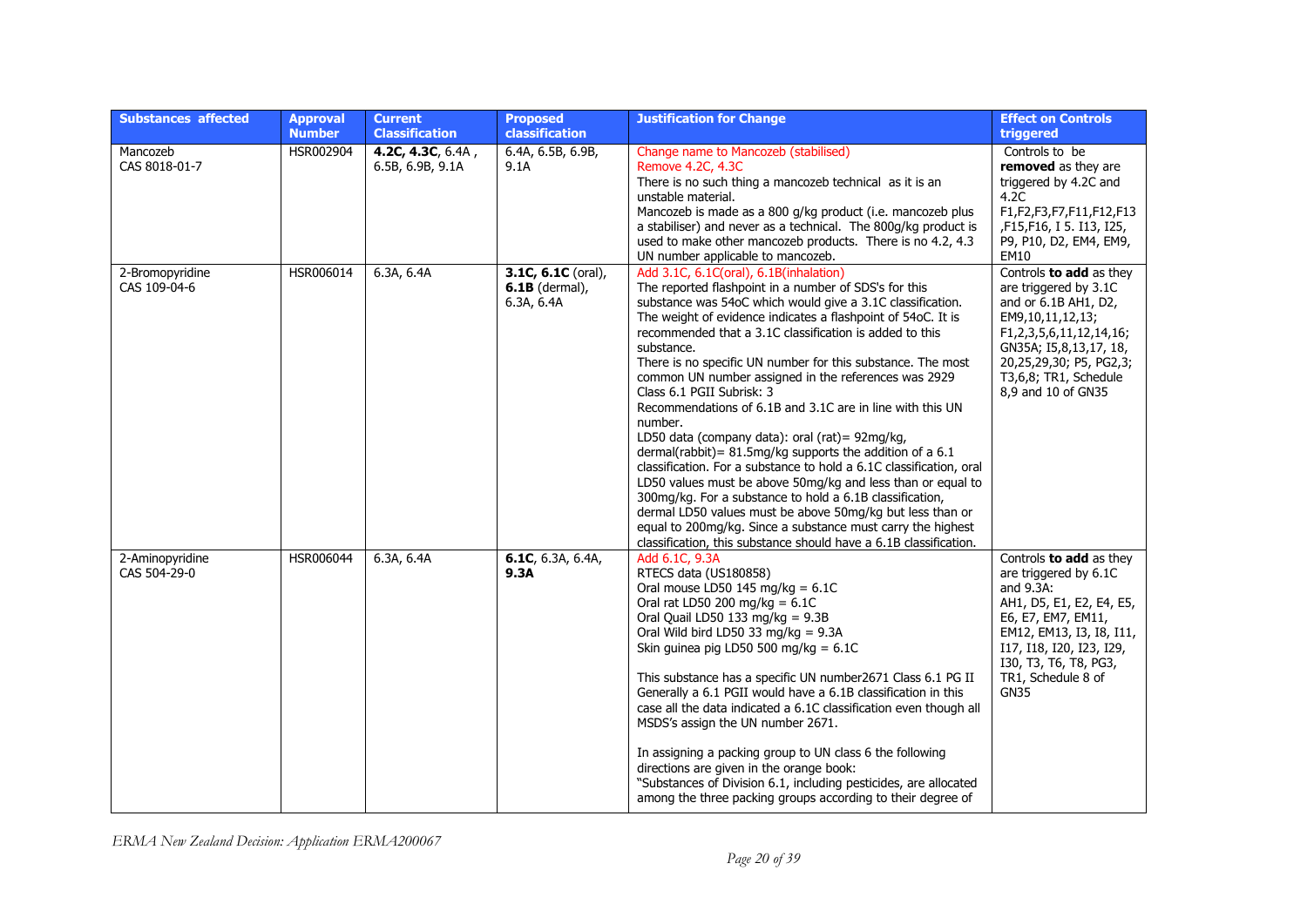| <b>Substances affected</b>                | <b>Approval</b><br><b>Number</b> | <b>Current</b><br><b>Classification</b> | <b>Proposed</b><br><b>classification</b>                   | <b>Justification for Change</b>                                                                                                                                                                                                                                                                                                                                                                                                                                                                                                                                                                                                                                                                                                                                                                                                                                                                                                                                                                                                                                                                                                                                                                                                                                                                                                                                                                                                                                                                                                          | <b>Effect on Controls</b><br>triggered                                                                                                                                                                                                     |
|-------------------------------------------|----------------------------------|-----------------------------------------|------------------------------------------------------------|------------------------------------------------------------------------------------------------------------------------------------------------------------------------------------------------------------------------------------------------------------------------------------------------------------------------------------------------------------------------------------------------------------------------------------------------------------------------------------------------------------------------------------------------------------------------------------------------------------------------------------------------------------------------------------------------------------------------------------------------------------------------------------------------------------------------------------------------------------------------------------------------------------------------------------------------------------------------------------------------------------------------------------------------------------------------------------------------------------------------------------------------------------------------------------------------------------------------------------------------------------------------------------------------------------------------------------------------------------------------------------------------------------------------------------------------------------------------------------------------------------------------------------------|--------------------------------------------------------------------------------------------------------------------------------------------------------------------------------------------------------------------------------------------|
|                                           |                                  |                                         |                                                            | toxic hazard in transport as follows:<br>(a) Packing group I: Substances and preparations presenting a<br>very severe toxicity risk;<br>(b) Packing group II: Substances and preparations presenting<br>a serious toxicity risk;<br>(c) Packing group III: Substances and preparations presenting<br>a relatively low toxicity risk.<br>2.6.2.2.2 In making this grouping, account shall be taken of<br>human experience in instances of accidental poisoning and of<br>special properties possessed by any individual substance, such<br>as liquid state, high volatility, any special likelihood of<br>penetration, and special biological effects."<br>RTECS and http://www.cdc.gov/NIOSH/pdfs/0026-rev.pdf has<br>inhalation data for humans listed.<br>http://www.cdc.gov/NIOSH/pdfs/0026-rev.pdf also gives a<br>mouse oral LD50 value of 50 mg/kg. National exposure<br>standards/limits exist for this chemical also suggesting<br>exposure to humans is an issue.<br>The ICSC:0214 has a statement under inhalation risk saying "A<br>harmful contamination of the air can be reached very quickly<br>on evaporation of the substance at 20oC."<br>Although for this substance it does not seem justified to<br>classify as 6.1B on LD50 values considering there is human<br>experience evidence and a UN PGII has been cited based on<br>expert judgment it is recommended that there should be a<br>6.1B classification<br>A 9.3A classification should also be added based on the RTECS<br>data for wild bird LD5033 mg/kg. |                                                                                                                                                                                                                                            |
| 1-Octen-3-ol<br>CAS 3391-86-4             | HSR003548                        | 6.1C, 6.3B, 6.4A                        | 3.1D, 6.1D, 6.3B,<br>6.4A                                  | <b>Add 3.1D</b><br>6.1C change to 6.1D<br>Data indicates this substance has a flashpoint of 68°C which<br>triggers 3.1D classification. New data indicates LD50 (oral),<br>rat = $340$ mg/kg which triggers 6.1D rather than 6.1C.                                                                                                                                                                                                                                                                                                                                                                                                                                                                                                                                                                                                                                                                                                                                                                                                                                                                                                                                                                                                                                                                                                                                                                                                                                                                                                       | Controls to be<br><b>removed</b> as they are<br>triggered by 6.1C<br>AH1, PG3, T3, T6, TR1.<br>Controls to add as they<br>are triggered by 3.1D<br>D2, EM10, EM9, F11, F2,<br>F6, GN35A, I13, I25, I5,<br>P5, Schedule 9 and 10<br>of GN35 |
| Doxycycline CAS 17086-28-<br>$\mathbf{1}$ | HSR007003                        | 6.5A, 6.5B, 6.9B                        | 6.1D, 6.3B, 6.4A,<br>6.5A, 6.5B, 6.9B,<br>9.1A, 9.2A, 9.3C | CAS 17086-28-1<br>Change name to doxycycline monohydrate<br>Add 6.1D, 6.3B, 6.4A, 9.1A, 9.1A, 9.2A, 9.3C<br>CAS 564-25-0                                                                                                                                                                                                                                                                                                                                                                                                                                                                                                                                                                                                                                                                                                                                                                                                                                                                                                                                                                                                                                                                                                                                                                                                                                                                                                                                                                                                                 | Controls to add based<br>on the classification<br>changes<br>AH1, D5, E1, E2, E4, E5,<br>E6, E7, EM7, EM13, I3,                                                                                                                            |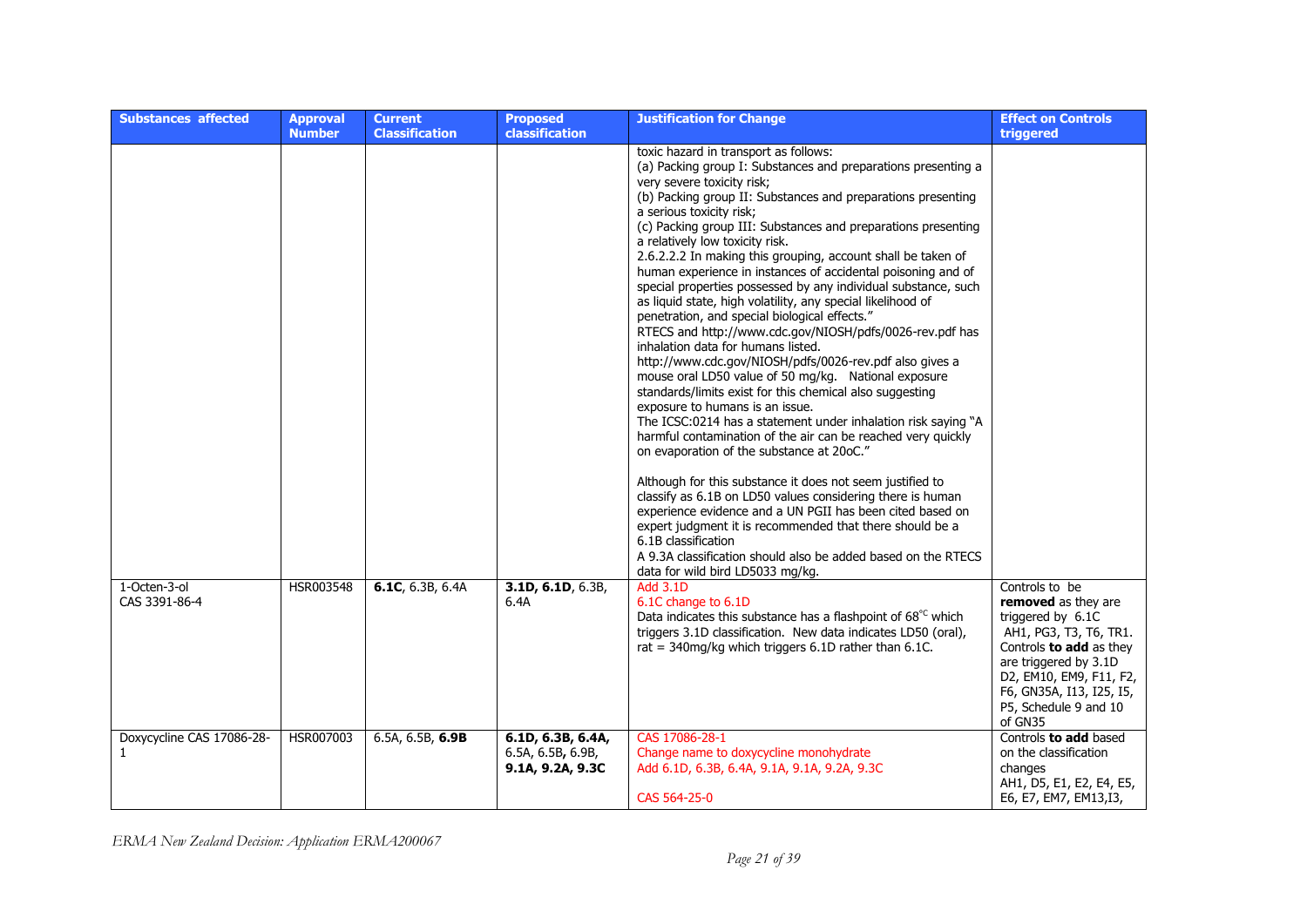| <b>Substances affected</b>                                                        | <b>Approval</b><br><b>Number</b> | <b>Current</b><br><b>Classification</b>        | <b>Proposed</b><br>classification                          | <b>Justification for Change</b>                                                                                                                                                                                                                                                                                                                                                                                                                                                                                                                                                                                                                                                                                                                                                                                                                                                                                                                                                                                                                                                                                                                                                                                                                                                                                                                                                                                                                                                                | <b>Effect on Controls</b><br>triggered                                                                                                                    |
|-----------------------------------------------------------------------------------|----------------------------------|------------------------------------------------|------------------------------------------------------------|------------------------------------------------------------------------------------------------------------------------------------------------------------------------------------------------------------------------------------------------------------------------------------------------------------------------------------------------------------------------------------------------------------------------------------------------------------------------------------------------------------------------------------------------------------------------------------------------------------------------------------------------------------------------------------------------------------------------------------------------------------------------------------------------------------------------------------------------------------------------------------------------------------------------------------------------------------------------------------------------------------------------------------------------------------------------------------------------------------------------------------------------------------------------------------------------------------------------------------------------------------------------------------------------------------------------------------------------------------------------------------------------------------------------------------------------------------------------------------------------|-----------------------------------------------------------------------------------------------------------------------------------------------------------|
|                                                                                   |                                  |                                                |                                                            | Add 6.5A, 9.2A<br>The only difference between these substances is that one in<br>anhydrous and the other is a monohydrate. Therefore, the<br>classifications for both records should match. The proposed<br>classifications are to make the substance classifications                                                                                                                                                                                                                                                                                                                                                                                                                                                                                                                                                                                                                                                                                                                                                                                                                                                                                                                                                                                                                                                                                                                                                                                                                          | I11, I20, I23, I219, I30,<br>P15, TR1                                                                                                                     |
| Doxycycline CAS 564-25-0                                                          | HSR003876                        | 6.1D, 6.3B, 6.4A,<br>6.5B, 6.9B, 9.1A,<br>9.3C | 6.1D, 6.3B, 6.4A,<br>6.5A, 6.5B, 6.9B,<br>9.1A, 9.2A, 9.3C | consistent with each other.<br>The 9.2A classification should be applied to all<br>antimicrobials/antibiotics where there is not data to the                                                                                                                                                                                                                                                                                                                                                                                                                                                                                                                                                                                                                                                                                                                                                                                                                                                                                                                                                                                                                                                                                                                                                                                                                                                                                                                                                   | No change to controls.                                                                                                                                    |
| Solid containing 30 - 48%<br>doxycycline                                          | HSR002114                        | 6.1E, 6.3B, 6.4A,<br>6.5B, 6.9B, 9.1A,<br>9.3C | 6.1E, 6.3B, 6.4A,<br>6.5B, 6.9B, 9.1A,<br>9.2A, 9.3C       | contrary. There is no data for doxycycline therefore a 9.2A<br>classification should apply.<br>6.5A classifications are not generally applied to veterinary                                                                                                                                                                                                                                                                                                                                                                                                                                                                                                                                                                                                                                                                                                                                                                                                                                                                                                                                                                                                                                                                                                                                                                                                                                                                                                                                    |                                                                                                                                                           |
| Paste containing 10 - 18%<br>doxycycline                                          | HSR002227                        | 6.3B, 6.4A, 6.5B,<br>6.9B, 9.1B                | 6.3B, 6.4A, 6.5B,<br>6.9B, 9.2B, 9.1B                      | medicines as the route of exposure is not relevant.                                                                                                                                                                                                                                                                                                                                                                                                                                                                                                                                                                                                                                                                                                                                                                                                                                                                                                                                                                                                                                                                                                                                                                                                                                                                                                                                                                                                                                            |                                                                                                                                                           |
| Solid containing 2.6 - 8%<br>doxycycline                                          | HSR002373                        | 6.3B, 6.5B, 6.9B,<br>9.1B                      | $6.3B$ , 6.5B, 6.9B,<br>9.1B, 9.2B                         |                                                                                                                                                                                                                                                                                                                                                                                                                                                                                                                                                                                                                                                                                                                                                                                                                                                                                                                                                                                                                                                                                                                                                                                                                                                                                                                                                                                                                                                                                                |                                                                                                                                                           |
| Chlorine dioxide, >26% in<br>a non hazardous gaseous<br>diluent<br>CAS 10049-04-4 | HSR007152                        | 6.1B, 8.2C, 8.3A,<br>9.1A, 9.3A                | 5.1.2A, 6.1A, 8.2C,<br>8.3A, 6.9A, 9.1A,<br>9.2A, 9.3B     | Add 5.1.2A, 6.9A, 9.2A<br>Change 6.1B to 6.1A<br>Change 9.3A to 9.3B<br>Chlorine dioxide is classified as a 5.1.2A oxidizing gas<br>converted from the R8. When the dilution was classified it was<br>assumed that all the dilutions were in water, therefore, a gas<br>classification was not appropriate for a liquid and was not<br>applied. Consultation with industry informed ERMA New<br>Zealand that chlorine dioxide is not that soluble so it was not<br>possible to get a dilution of this concentration. The name was<br>changed to Chlorine dioxide >26% in a non hazardous<br>gaseous diluents. However, the classification was not<br>reconsidered when the name was changed. A gas at >26% in<br>a gas mixture will still be oxidizing therefore the 5.1.2A<br>classification should be applied to the substance.<br>The 6.1A (inhalation) and 6.9A (inhalation) were also<br>determined for a solution not a gas mix these inhalation<br>classifications are relevant for the substance in gaseous form<br>and should therefore be applied to this substance.<br>Based on the following information 9.2A should be added<br>(expert judgement)<br>USEPA: Chlorine dioxide and sodium chlorite are active<br>ingredients in numerous products used in the control of<br>bacteria, fungi, and algal slimes. In addition, chlorine dioxide<br>and sodium chlorite are used as material preservatives and as<br>disinfectants. At this time, products containing chlorine dioxide | Controls to add based<br>on the classification<br>changes<br>CG, D3, EM5, EM9,<br>EM10, I7, I15, I27, O1,<br>02, 03, 04, 05, 06, 08,<br>09, 010, 011, PG1 |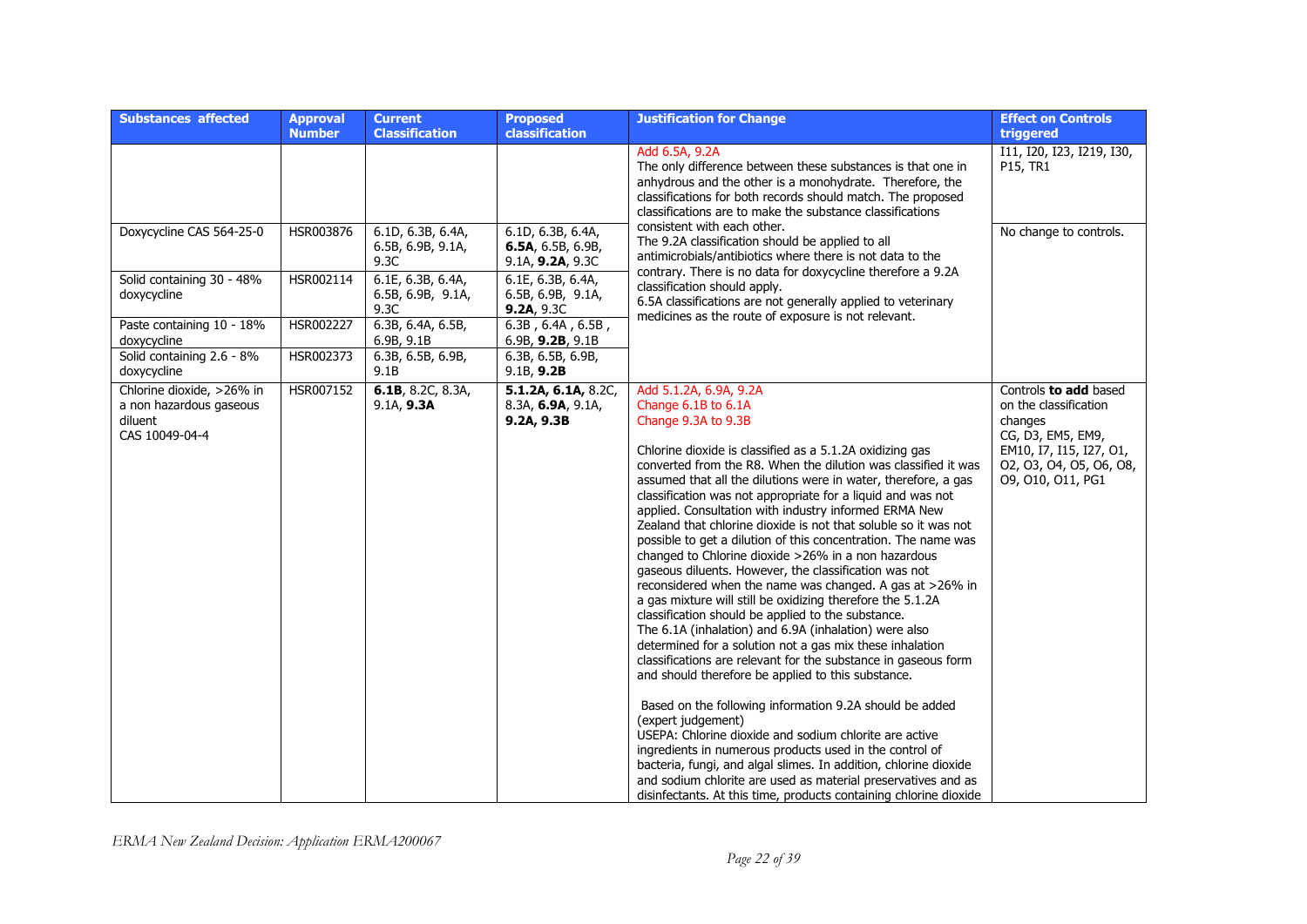| <b>Substances affected</b>         | <b>Approval</b><br><b>Number</b> | <b>Current</b><br><b>Classification</b> | <b>Proposed</b><br><b>classification</b> | <b>Justification for Change</b>                                                                                                                                                                                                                                                                                                                                                                                                                                                                                                                                                                                                                                                              | <b>Effect on Controls</b><br>triggered                                                                                                                                                                             |
|------------------------------------|----------------------------------|-----------------------------------------|------------------------------------------|----------------------------------------------------------------------------------------------------------------------------------------------------------------------------------------------------------------------------------------------------------------------------------------------------------------------------------------------------------------------------------------------------------------------------------------------------------------------------------------------------------------------------------------------------------------------------------------------------------------------------------------------------------------------------------------------|--------------------------------------------------------------------------------------------------------------------------------------------------------------------------------------------------------------------|
|                                    |                                  |                                         |                                          | and sodium chlorite are intended for agricultural, commercial,<br>industrial, medical and residential use. The agricultural<br>premises and equipment uses include the disinfection of hard<br>surfaces and equipment (such as hatching facilities and<br>mushroom houses).<br>US Department of Agriculture: Chlorine dioxide gas was also<br>demonstrated to reduce pests in soil, such as nematodes,<br>fungi and weeds that are detrimental to plants, and could be a<br>potential alternative for methyl bromide, a widely used soil<br>fumigant.<br>Based on the following information the 9.3A should be<br>changed to 9.3B.<br><b>IUCLID</b><br>SPECIES: Rat<br><b>ENDPOINT: LD50</b> |                                                                                                                                                                                                                    |
|                                    |                                  |                                         |                                          | VALUE: 292 mg/kg bw<br>REFERENCE SOURCE: IUCLID                                                                                                                                                                                                                                                                                                                                                                                                                                                                                                                                                                                                                                              |                                                                                                                                                                                                                    |
| Ethyl fluroacetate<br>CAS 459-72-3 | HSR006123                        | 3.1B                                    | 3.1C, 6.1B                               | Change 3.1B to 3.1C<br><b>Add 6.1B</b><br>The 3.1B classification was based on an R phrase. Data<br>indicates the flashpoint for this substance is 30°C which<br>supports a 3.1C rather than 3.1B classification.<br>Based on several data sheets indicating R phases equivalent to<br>6.1B classification, based on a weight of evidence approach a<br>6.1B (all) classification should be assigned based on a<br>precautionary approach.                                                                                                                                                                                                                                                   | Controls to be<br>removed as they are<br>triggered by 3.1B F4,<br>Controls to add as they<br>are triggered by 6.1B<br>D4, EM6, I8, I16, I17,<br>I18, I20, I28, I30, P13,<br>T1, T2, T3, T4, T5, T6,<br>T7, T8, TR1 |
| 1,3-Cyclohexadiene<br>CAS 592-57-4 | HSR006773                        | 3.1B, 6.1E                              | 3.1C, 6.1E                               | Change 3.1B to 3.1C<br>The 3.1B classification was based on an R phrase. Data<br>indicates the flashpoint for this substance is between 26°C -<br>26.67°C which supports a 3.1C rather than 3.1B classification.                                                                                                                                                                                                                                                                                                                                                                                                                                                                             | Controls to be<br>removed as they are<br>triggered by 3.1B F4,<br>AH1, PG2<br>Add PG3                                                                                                                              |
| 3-HexanoneCAS 589-38-8             | HSR006769                        | 3.1B, 6.1E                              | 3.1C, 6.1E                               | Change 3.1B to 3.1C<br>The 3.1B classification was based on an R phrase. Data<br>indicates the flashpoint for this substance is 35°C which<br>supports a 3.1C rather than 3.1B classification.                                                                                                                                                                                                                                                                                                                                                                                                                                                                                               | Controls to be<br>removed as they are<br>triggered by 3.1B AH1,<br>F4, PG2<br>Add PG3                                                                                                                              |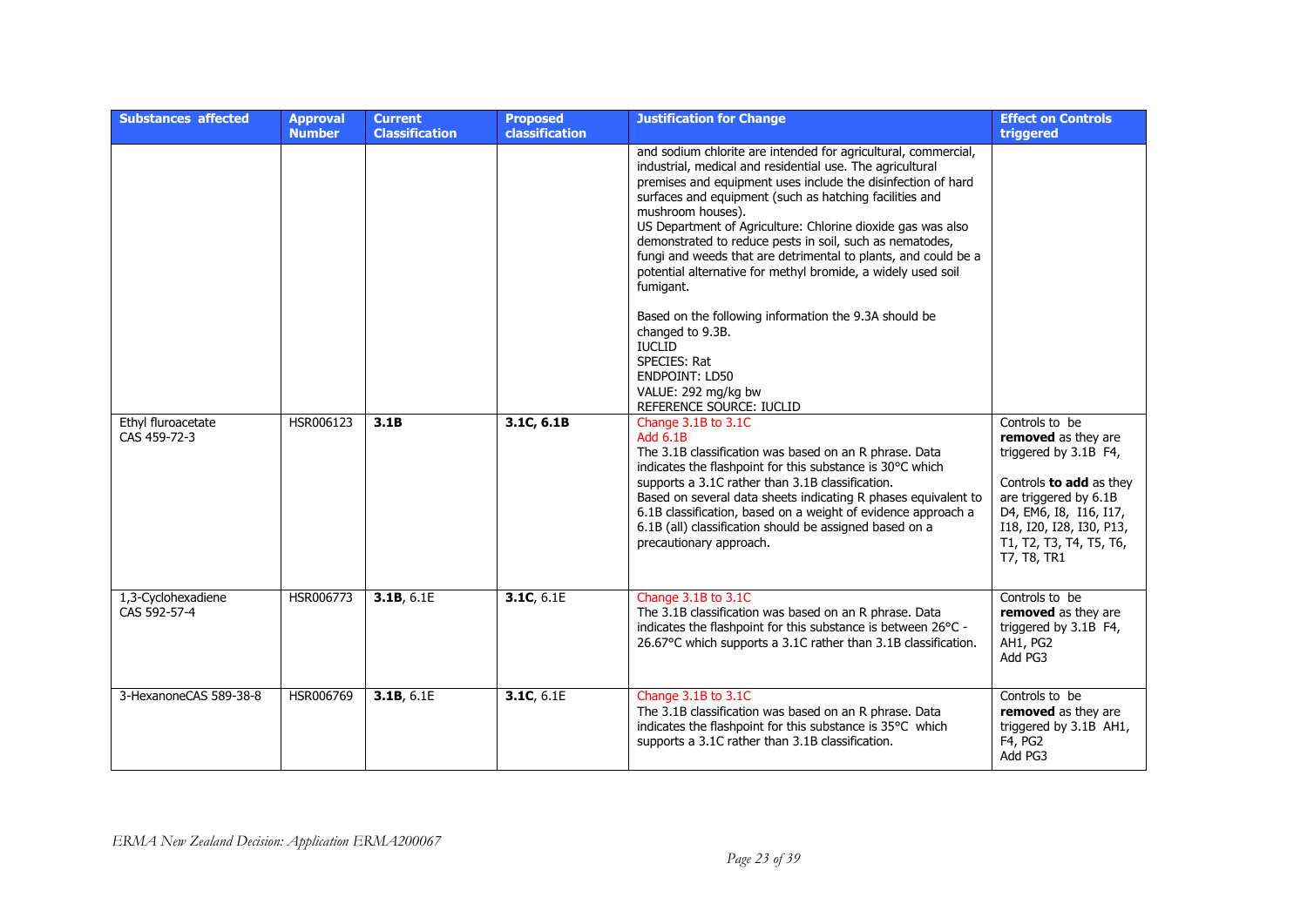| <b>Substances affected</b>                             | <b>Approval</b><br><b>Number</b> | <b>Current</b><br><b>Classification</b> | <b>Proposed</b><br>classification | <b>Justification for Change</b>                                                                                                                                                                                                                                                                                                                                | <b>Effect on Controls</b><br>triggered                                                                                       |
|--------------------------------------------------------|----------------------------------|-----------------------------------------|-----------------------------------|----------------------------------------------------------------------------------------------------------------------------------------------------------------------------------------------------------------------------------------------------------------------------------------------------------------------------------------------------------------|------------------------------------------------------------------------------------------------------------------------------|
| Triisobutylamine<br>CAS 1116-40-1                      | HSR006349                        | 3.1B, 8.2C, 8.3A                        | 3.1C, 8.2C, 8.3A                  | Change 3.1B to 3.1C<br>The 3.1B classification was based on an R phrase. Data<br>indicates the flashpoint for this substance is 57°C which<br>supports a 3.1C rather than 3.1B classification.                                                                                                                                                                 | Controls to be<br>removed as they are<br>triggered by 3.1B AH1,<br>F4, PG2<br>Add PG3                                        |
| 1-Chloroethyl<br>chloroformate<br>CAS 50893-53-3       | HSR006172                        | 3.1C, 8.2C, 8.3A                        | 3.1C, 6.1D, 8.2C,<br>8.3A         | Add 6.1D(oral)<br>Based on company data of oral LD50 of 470 mg/kg a 6.1D<br>classification should be added.                                                                                                                                                                                                                                                    | Controls to add as they<br>are triggered by 6.1D<br>EM6, I8, I16, I20, I28,<br>P13, T1, T2                                   |
| 3-(chloropropyl)-<br>trimethoxysilane<br>CAS 2530-87-2 | HSR005506                        | 3.1C                                    | 3.1D                              | 3.1C change to 3.1D<br>The 3.1C classification was based on a R10 risk phrase. Based<br>on the manufactures SDS giving a flashpoint of 85oC the<br>classification should be 3.1D. There is only one manufacture of<br>this substance that notified this chemical.                                                                                              | Controls to be<br>removed as they are<br>triggered by 3.1C<br>F1, F12, F14, F16, F3,<br>F5, P5, PG3<br>Add PS4               |
| Chlorophenylacetyl chloride<br>CAS 2912-62-1           | HSR004325                        | 3.1C, 6.1E, 8.2C,<br>8.3A               | 3.1C, 8.2C, 8.3A                  | Remove 6.1E classification<br>The 6.1E classification is based on a R37 irritating to the<br>respiratory system. There are no other data available in<br>support of this classification and no indication that this<br>chemical triggers R65 may cause lung damage if swallowed.<br>On this basis it is recommended that the 6.1E classification is<br>removed | Controls to be<br>removed as they are<br>triggered by 6.1E EM6,<br>I8, I16, I28, P13, T1,<br>T <sub>2</sub> , T <sub>8</sub> |
| 1,4-Dimethylpiperazine<br>CAS 106-58-1                 | HSR004152                        | 3.1C, $6.1D, 8.2C$<br>8.3A, 9.3C        | 3.1B, 6.1D, 8.2C,<br>8.3A, 9.3C   | Change 3.1C to 3.1B<br>The 3.1C classification was based on an R phrase. Data<br>indicates the flashpoint for this substance is 18°C with an IPB<br>of 130-133°C which supports a 3.1B rather than 3.1C<br>classification.                                                                                                                                     | Controls to add as they<br>are triggered by 3.1B<br>AH1, F4, PG2                                                             |
| Propyl propionate<br>CAS 106-36-5                      | HSR004959                        | 3.1C, 6.1D, 9.3C                        | 3.1B, 6.1D, 9.3C                  | Change 3.1C to 3.1B<br>The 3.1C classification was based on an R phrase. Data<br>indicates the flashpoint for this substance is 19.4°C with an<br>IPB of 120-124°C which supports a 3.1B rather than 3.1C<br>classification.                                                                                                                                   | Controls to add as they<br>are triggered by 3.1B<br>AH1, F4, PG2                                                             |
| Bromotrimethylsilane<br>CAS 2857-97-8                  | HSR004379                        | 3.1B, 6.1E, 8.2C,<br>8.3A               | 3.1C, 6.1E, 8.2C,<br>8.3A         | Change 3.1B to 3.1C<br>The 3.1B classification was based on an R phrase. Data<br>indicates the flashpoint for this substance is in the range 25-<br>32°C which supports a 3.1C rather than 3.1B classification.                                                                                                                                                | Controls to be<br>removed as they are<br>triggered by 3.1B<br>AH1, F4, PG2                                                   |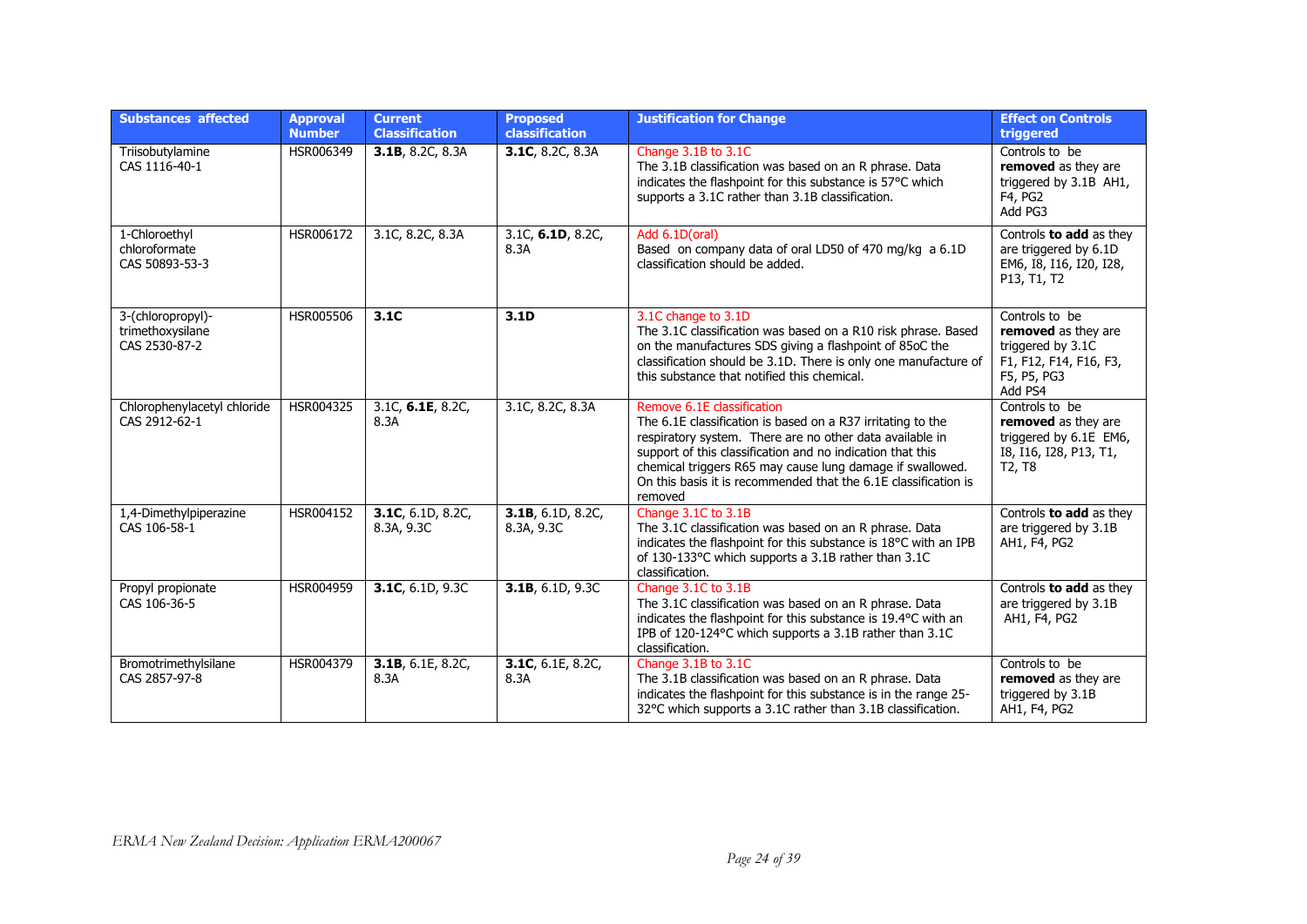| <b>Substances affected</b>                                   | <b>Approval</b><br><b>Number</b> | <b>Current</b><br><b>Classification</b>                   | <b>Proposed</b><br><b>classification</b>                        | <b>Justification for Change</b>                                                                                                                                                                                                                                                                                                                                                                                                                                                                                                                                                                                                                                                                                                                                                               | <b>Effect on Controls</b><br>triggered                                                                                    |
|--------------------------------------------------------------|----------------------------------|-----------------------------------------------------------|-----------------------------------------------------------------|-----------------------------------------------------------------------------------------------------------------------------------------------------------------------------------------------------------------------------------------------------------------------------------------------------------------------------------------------------------------------------------------------------------------------------------------------------------------------------------------------------------------------------------------------------------------------------------------------------------------------------------------------------------------------------------------------------------------------------------------------------------------------------------------------|---------------------------------------------------------------------------------------------------------------------------|
| Perboric acid, sodium salt,<br>monohydrate<br>CAS 10332-33-9 | HSR003633                        | $5.1.1C$ , 6.1D, 6.3B,<br>6.4A, $6.6A$ , $6.9A$ ,<br>9.1C | $5.1.1C$ , 6.1D, 6.3B,<br>6.4A, 6.6A, 6.8B,<br>6.9B, 9.1C, 9.3C | Perboric acid, sodium salt, monohydrate CAS 10332-33-9 Add<br>6.8B, 9.3C Change 6.9A to 6.9B<br>Sodium perborate, tetrahydrate CAS 10486-00-7 and >25%<br>dilution Add 5.1.1C, 6.3B, 6.4A, 6.6A, 6.8B, 6.9B Change<br>6.1D to 6.1E to be consistent with CAS 10332-33-9<br>Both the monohydrate and tetrahydrate forms of sodium<br>perborate are degraded in vivo to boric acid and H2O2. The<br>acid is excreted via the urine whilst the hydrogen peroxide is<br>broken down to water by catalase (European Chemicals<br>Bureau, 2007; Agency for Toxic Substances and Disease<br>Registry, 2007). Therefore, borates should have a similar<br>toxicity profile; due to the higher water content in the<br>tetrahydrate form this form may be slightly less toxic than the<br>monohydrate. | Controls to add based<br>on the classification<br>changes<br>E4                                                           |
| Sodium perborate,<br>tetrahydrate<br>CAS 10486-00-7          | HSR004017                        | 6.1D                                                      | 5.1.1C, 6.1E, 6.3B,<br>6.4A, 6.6A, 6.8B,<br>6.9B                | Acute toxicity – Review by the European Chemicals Bureau,<br>2007<br>Sodium perborate monohydrate oral LD50 in rats $= 1,800$                                                                                                                                                                                                                                                                                                                                                                                                                                                                                                                                                                                                                                                                 | Sodium perborate,<br>tetrahydrate controls<br>should be consistent<br>with CAS 10332-33-9<br>Controls <b>to add</b> based |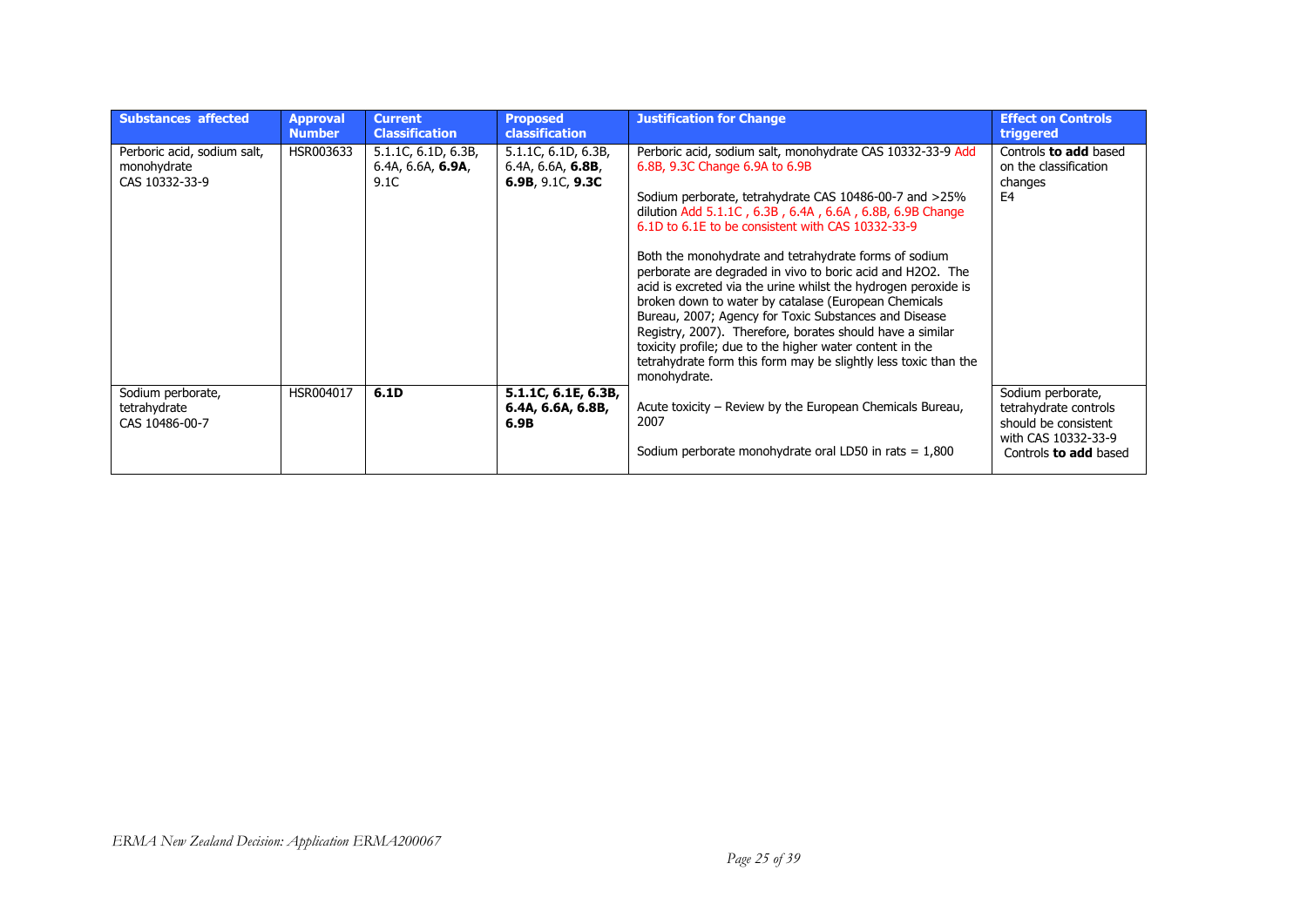| <b>Substances affected</b>                                                              | <b>Approval</b><br><b>Number</b> | <b>Current</b><br><b>Classification</b> | <b>Proposed</b><br>classification                                | <b>Justification for Change</b>                                                                                                                                                                                                                                                                                                                                                                                                                                                                                                                                                    | <b>Effect on Controls</b><br>triggered                                                                                                                                                |
|-----------------------------------------------------------------------------------------|----------------------------------|-----------------------------------------|------------------------------------------------------------------|------------------------------------------------------------------------------------------------------------------------------------------------------------------------------------------------------------------------------------------------------------------------------------------------------------------------------------------------------------------------------------------------------------------------------------------------------------------------------------------------------------------------------------------------------------------------------------|---------------------------------------------------------------------------------------------------------------------------------------------------------------------------------------|
| Sodium perborate,<br>tetrahydrate, >25% in a<br>non hazardous diluent<br>CAS 10486-00-7 | HSR004782                        | 6.1D                                    | 5.1.1C, $6.1E$ , $6.3B$<br>, 6.4A , 6.6A , <b>6.8B</b> ,<br>6.9B | mg/kg bw è implies 6.1D.<br>Sodium perborate tetrahydrate oral LD50 in rats = 2,567<br>mg/kg bw è implies 6.1E.<br>Sodium perborate monohydrate dermal LD50 > 2,000 mg/kg<br>bw è unlikely to trigger classification as dermal absorption very<br>poor. The same is considered to apply to the tetrahydrate<br>form.                                                                                                                                                                                                                                                               | on the classification<br>changes<br>AH1, D1, D3, EM3, EM5,<br>EM9, EM10, I4, I7, I12,<br>I15, I20, I24, I27, O1,<br>02, 03, 04, 05, 06, 07,<br>08, 09, 010, 011, P4,<br>P11, PG2, TR1 |
|                                                                                         |                                  |                                         |                                                                  | Skin irritation:<br>In some studies with the monohydrate after prolonged<br>exposure very mild irritating effects were observed (European<br>Chemicals Bureau, 2007). However, this is not sufficient<br>justification for 6.3 classification.                                                                                                                                                                                                                                                                                                                                     |                                                                                                                                                                                       |
|                                                                                         |                                  |                                         |                                                                  | Eye irritation<br>Sodium perborate caused strong eye irritation in animal<br>studies, the effects being not reversible in most of the animals<br>tested. Both sodium perborate monohydrate and tetrahydrate<br>are proposed to be classified with Xi; R41, "Risk of serious<br>damage to eyes" (European Chemicals Bureau, 2007). This<br>implies a 8.3A classification.                                                                                                                                                                                                           |                                                                                                                                                                                       |
|                                                                                         |                                  |                                         |                                                                  | Repeated dose toxicity<br>No data was located to support 6.9 classification for borates.                                                                                                                                                                                                                                                                                                                                                                                                                                                                                           |                                                                                                                                                                                       |
|                                                                                         |                                  |                                         |                                                                  | Mutagenicity<br>In vitro studies without metabolic activation show a genotoxic<br>potential of sodium perborate, which may be due to the<br>generation of H2O2. Since the effects of H2O2 are reduced in<br>the presence of catalase, the genotoxic potential of sodium<br>perborate may not be relevant in vivo. Furthermore and in<br>contrast to H2O2, due to its ionisation sodium perborate<br>should be taken up less easily by cells than H2O2 (European<br>Chemicals Bureau, 2007). These findings suggest that the 6.6<br>classification for perborates is not justified. |                                                                                                                                                                                       |
|                                                                                         |                                  |                                         |                                                                  | Carcinogenicity<br>No animal data on carcinogenicity of sodium perborate is<br>available. In the 28-day test discussed previously, 1,000<br>mg/kg bw sodium perborate tetrahydrate led to hyperplasia of<br>the fundic mucosa of the stomach in rats. It may be<br>speculated that, in analogy to H2O2, prolonged exposure to<br>high irritating concentrations of sodium perborate may cause<br>tumours as a consequence of increased cell proliferation. From                                                                                                                    |                                                                                                                                                                                       |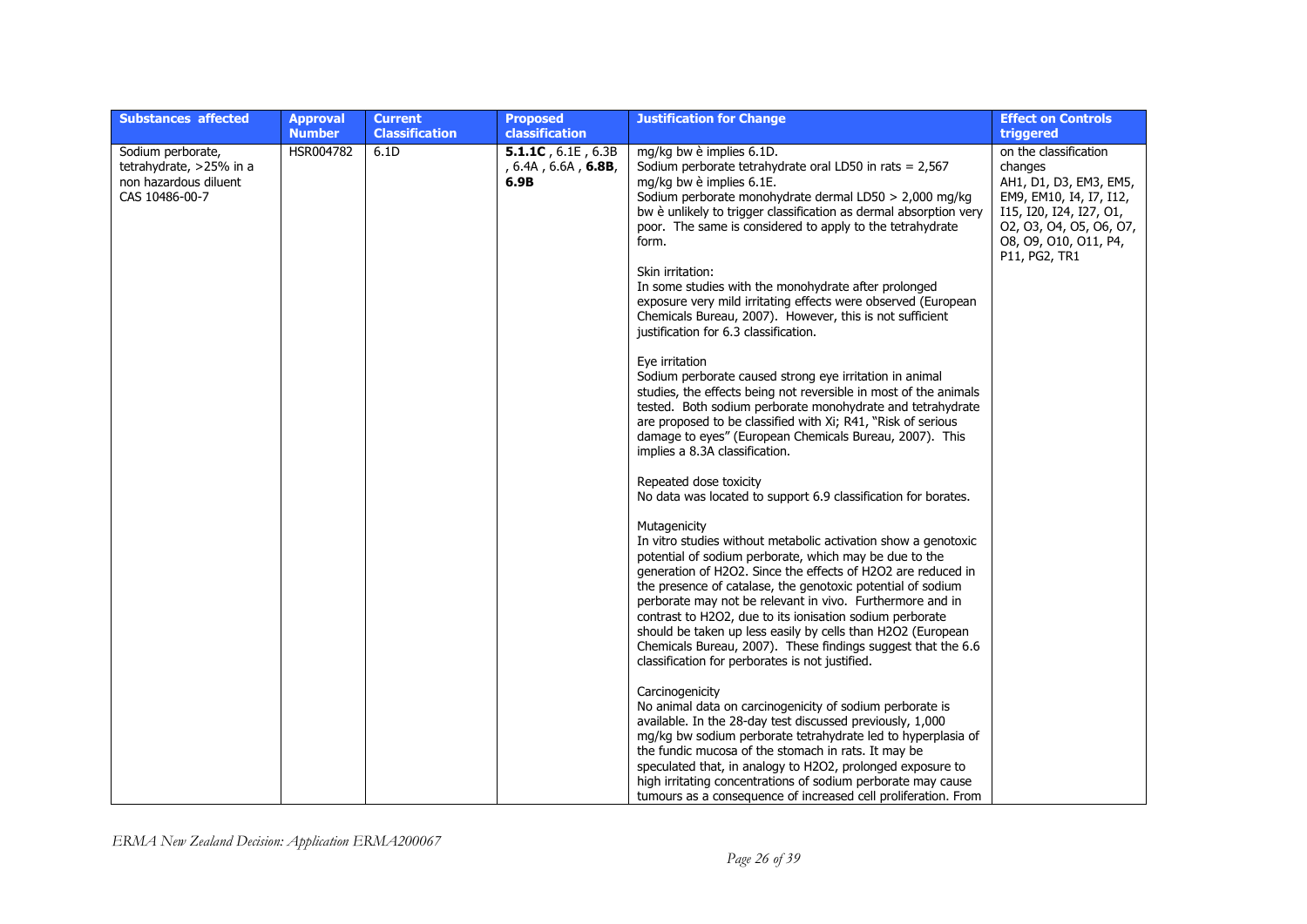| <b>Substances affected</b> | <b>Approval</b><br><b>Number</b> | <b>Current</b><br><b>Classification</b> | <b>Proposed</b><br><b>classification</b> | <b>Justification for Change</b>                                                                                                                                                                                                                                                                                                                                                                                                                                                                                                                                                                                                                                                                                                                                                                                                                                                                                                                                                                                                                                                                                                                                                                                                                                                                                                                                                                                                                                                                           | <b>Effect on Controls</b><br>triggered |
|----------------------------|----------------------------------|-----------------------------------------|------------------------------------------|-----------------------------------------------------------------------------------------------------------------------------------------------------------------------------------------------------------------------------------------------------------------------------------------------------------------------------------------------------------------------------------------------------------------------------------------------------------------------------------------------------------------------------------------------------------------------------------------------------------------------------------------------------------------------------------------------------------------------------------------------------------------------------------------------------------------------------------------------------------------------------------------------------------------------------------------------------------------------------------------------------------------------------------------------------------------------------------------------------------------------------------------------------------------------------------------------------------------------------------------------------------------------------------------------------------------------------------------------------------------------------------------------------------------------------------------------------------------------------------------------------------|----------------------------------------|
|                            |                                  |                                         |                                          | the reversibility of the effects on the stomach with sodium<br>perborate as well as with H2O2, it can be argued, that doses,<br>which would not lead to irritation, also would not lead to<br>tumour formation (European Chemicals Bureau, 2007).<br>However, this is not adequate justification to warrant<br>6.7 classification.                                                                                                                                                                                                                                                                                                                                                                                                                                                                                                                                                                                                                                                                                                                                                                                                                                                                                                                                                                                                                                                                                                                                                                        |                                        |
|                            |                                  |                                         |                                          | Toxicity for reproduction<br>Reproductive toxicity<br>The testes are target organs of toxicity of boron compounds.<br>In the 28-day study after oral application of 1,000 mg sodium<br>perborate tetrahydrate/kg bw a decrease in absolute testes<br>weights was recorded, which could be an early sign of<br>testicular toxicity (European Chemicals Bureau, 2007).<br>The following data were obtained from a report by the Agency<br>for Toxic Substances and Disease Registry. Testicular atrophy,<br>sperm abnormalities, and reduced sperm production have<br>been observed in mice, rats and dogs after intermediate-<br>duration ingestion of doses $\geq$ 26 mg boron/kg/day as boric<br>acid. Complete sterility was observed in Sprague-Dawley rats<br>fed boric acid or borax in the diet (101 and 116 mg<br>boron/kg/day for males and females, respectively) for 14<br>weeks before mating; sterility was associated with a lack of<br>viable sperm in atrophied testes in males and decreased<br>ovulation in females. No pregnancies occurred, when female<br>rats exposed to this dose level were mated with non-exposed<br>male rats. At lower exposure levels (10 or 30 mg<br>boron/kg/day for males and 12 or 35 mg boron/kg/day for<br>females), no exposure-related adverse effects were found on<br>overall fertility indices in three successive generations. The<br>European Centre for Ecotoxicology and Toxicology of<br>Chemicals (ECETOC) and the International Programme On |                                        |
|                            |                                  |                                         |                                          | Chemical Safety (IPCS) reports also support these findings.<br>Therefore, perborates should be assigned a 6.8B classification.<br>Developmental toxicity<br>No studies were found on the developmental effects of boron<br>and compounds in humans following inhalation, oral, or<br>dermal exposure. In acute-duration oral exposure animal<br>studies, developmentally toxic effects (including reduced fetal<br>weight and increased skeletal variations or malformations)<br>have been reported in CD-1 mice exposed during gestation to<br>boric acid doses as low as 70 mg boron/kg (2 times/day) and<br>in New Zealand rabbits exposed during gestation (days 6–19)                                                                                                                                                                                                                                                                                                                                                                                                                                                                                                                                                                                                                                                                                                                                                                                                                                |                                        |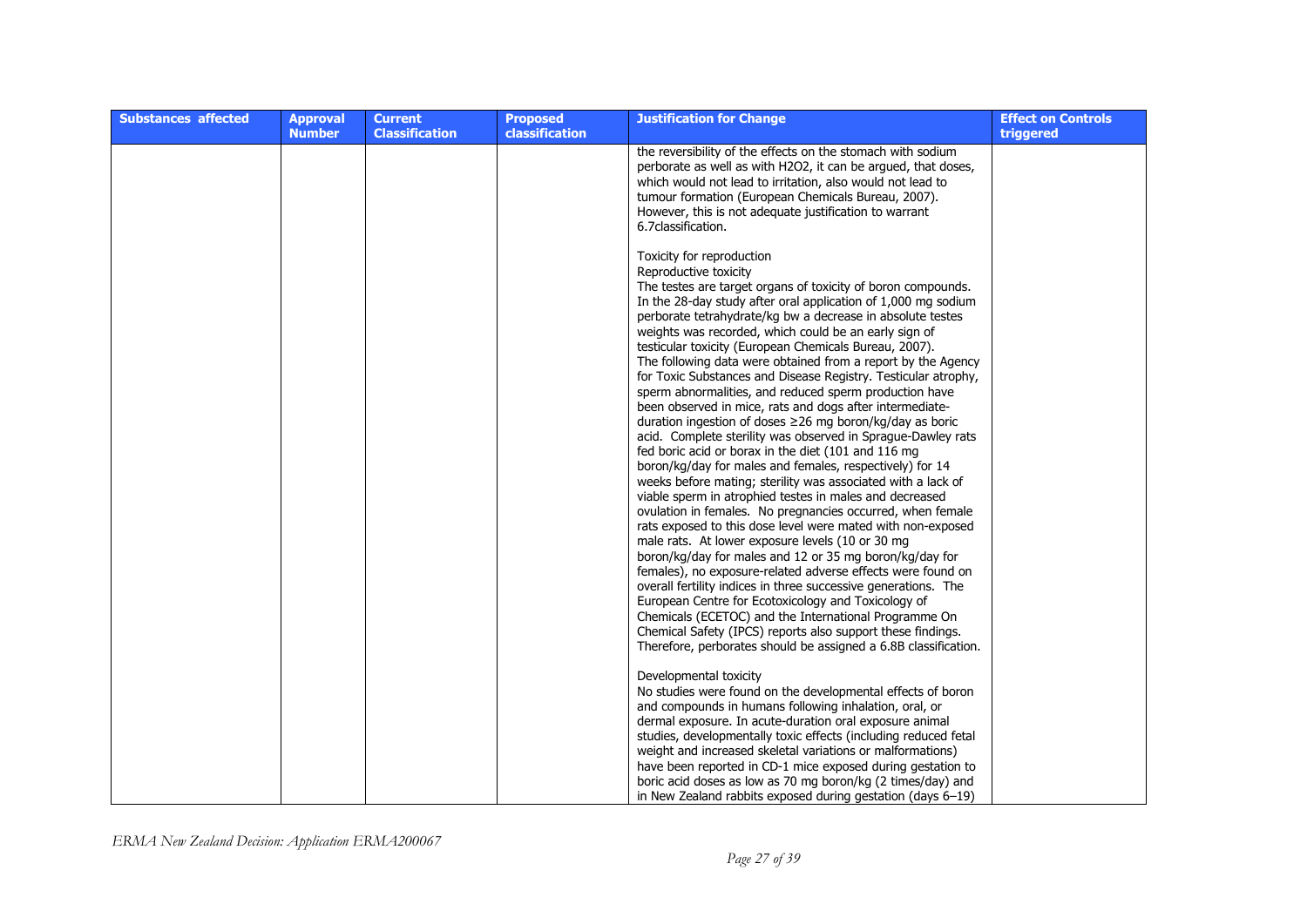| <b>Substances affected</b> | <b>Approval</b><br><b>Number</b> | <b>Current</b><br><b>Classification</b> | <b>Proposed</b><br>classification | <b>Justification for Change</b>                                                                                                                                                                                                                                                                                                                                                                                                                                                                                                                                                                                                                                                                                                                                                                                                                                                                                                                                                                                                                                                                                                                                                                                                                                                                                                                                                                                                                                                                                                                                                                                                                                                                                                                                                                                                                                                                                                                                                                                                                                                                                                               | <b>Effect on Controls</b><br>triggered |
|----------------------------|----------------------------------|-----------------------------------------|-----------------------------------|-----------------------------------------------------------------------------------------------------------------------------------------------------------------------------------------------------------------------------------------------------------------------------------------------------------------------------------------------------------------------------------------------------------------------------------------------------------------------------------------------------------------------------------------------------------------------------------------------------------------------------------------------------------------------------------------------------------------------------------------------------------------------------------------------------------------------------------------------------------------------------------------------------------------------------------------------------------------------------------------------------------------------------------------------------------------------------------------------------------------------------------------------------------------------------------------------------------------------------------------------------------------------------------------------------------------------------------------------------------------------------------------------------------------------------------------------------------------------------------------------------------------------------------------------------------------------------------------------------------------------------------------------------------------------------------------------------------------------------------------------------------------------------------------------------------------------------------------------------------------------------------------------------------------------------------------------------------------------------------------------------------------------------------------------------------------------------------------------------------------------------------------------|----------------------------------------|
|                            |                                  |                                         |                                   | to doses of 44 mg boron/kg/day. Developmental effects<br>(including decreased fetal weight, increased incidence of<br>skeletal variations and malformations, and increased<br>resorptions) have been observed in offspring of rat and mouse<br>dams exposed to 13-79 mg boron/kg/day as boric acid during<br>gestation for intermediate durations. The reduction in fetal<br>body weight is the most sensitive end point observed in rats.<br>Mice given intraperitoneal doses of 175 mg boron/kg (as boric<br>acid) on gestation day 8 exhibited hyperacetylation of<br>embryonic somites, inhibition of histone deacetylase, and<br>increased incidences of skeletal malformations (fused ribs and<br>vertebra, changes in the typical number of axial segments in<br>different axial districts). The association of these biochemical<br>and morphological effects suggest that boric acid-induced<br>skeletal malformations may result from inhibition of histone<br>deacetylase. Another study reported a cranial shift in the<br>anterior limits of the hoxa6 and hoxc6 genes in the foetuses of<br>pregnant rats given two gavage doses of 88 mg/boron/kg/day<br>(as boric acid) on gestation day 9. The control of position and<br>development of the foetal vertebrae have been associated with<br>the activity of these genes. Developmental effects (including<br>decreased foetal weight, increased incidence of skeletal<br>variations and malformations, and increased resorptions) have<br>been observed in offspring of rat and mouse dams exposed to<br>13–79 mg boron/kg/day as boric acid during gestation<br>(Agency for Toxic Substances and Disease Registry, 2007).<br>This suggests a 6.8B classification.<br>Animal-to-Human Extrapolations<br>There is no evidence of the reproductive effects occurring in<br>humans. This suggests a 6.8B classification rather than 6.8A.<br>Conclusions on classification:<br>Sodium perborate monohydrate - 6.1D, , 8.3A, 6.8B<br>Sodium perborate tetrahydrate - 6.1E, , 8.3A, 6.8B<br>Sodium perborate tetrahydrate, >25% in a non-hazardous<br>diluent - 6.1E, 8.3A, , 6.8B |                                        |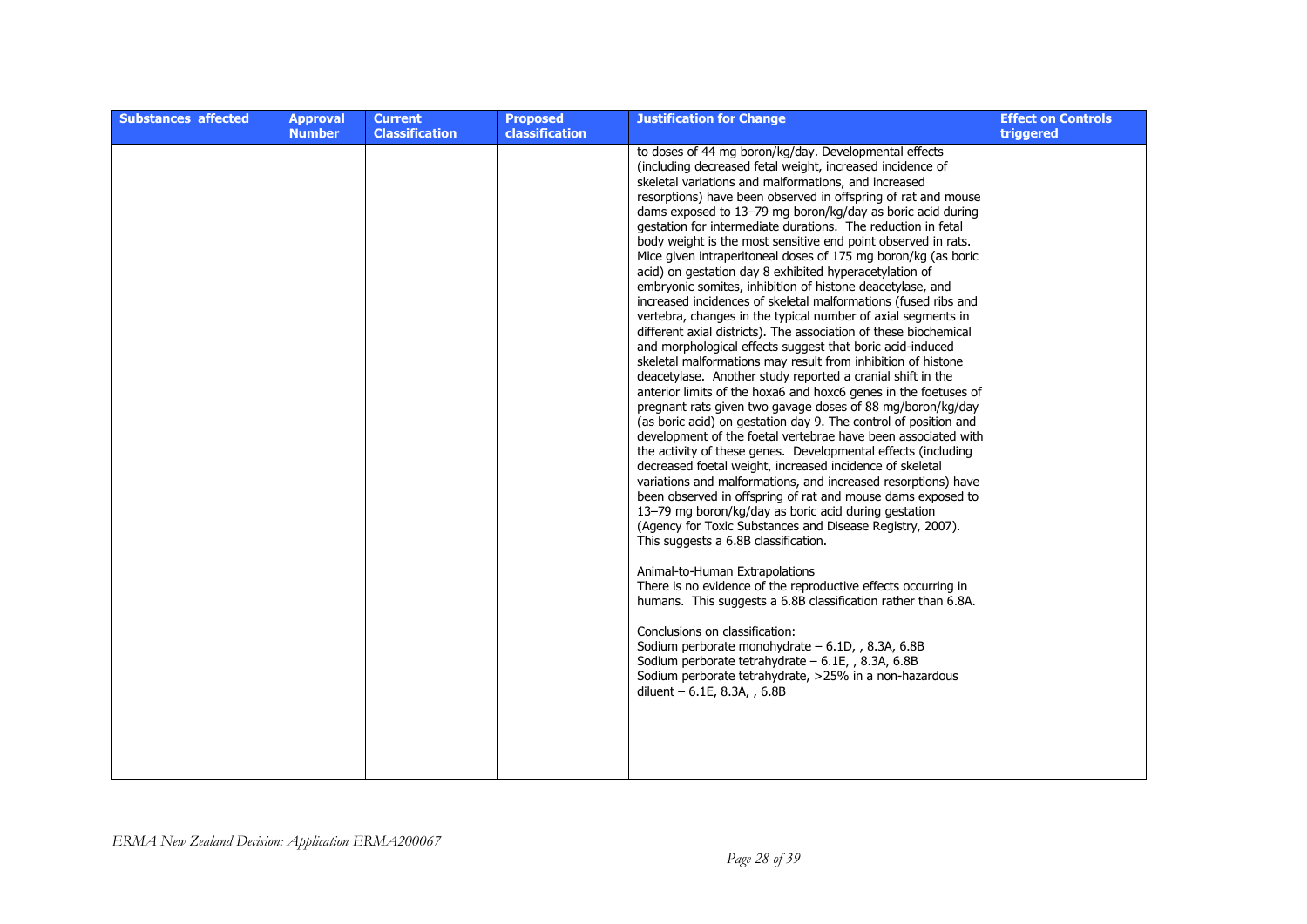| <b>Substances affected</b>                                                                  | <b>Approval</b><br><b>Number</b> | <b>Current</b><br><b>Classification</b>                 | <b>Proposed</b><br>classification                                                                                                                                                                                                                                                                                           | <b>Justification for Change</b>                                                                                                                                                                                                                                                                                                                                                                                                                                                                                                                                                                                                                                                           | <b>Effect on Controls</b><br>triggered                                                                                                                                                                                                                  |
|---------------------------------------------------------------------------------------------|----------------------------------|---------------------------------------------------------|-----------------------------------------------------------------------------------------------------------------------------------------------------------------------------------------------------------------------------------------------------------------------------------------------------------------------------|-------------------------------------------------------------------------------------------------------------------------------------------------------------------------------------------------------------------------------------------------------------------------------------------------------------------------------------------------------------------------------------------------------------------------------------------------------------------------------------------------------------------------------------------------------------------------------------------------------------------------------------------------------------------------------------------|---------------------------------------------------------------------------------------------------------------------------------------------------------------------------------------------------------------------------------------------------------|
| Sulphur dioxide CAS 7446-<br>$09 - 5$                                                       | HSR001068                        | $6.1C$ , 6.3B, 6.4A,<br>6.5A, 6.8B, 6.9A,<br>8.1A, 9.1A | 6.1C, 8.2B, 8.3A,<br>6.5A, 6.8B, 6.9A,<br>8.1A, 9.1A                                                                                                                                                                                                                                                                        | Change 6.3A to 8.2B<br>Change 6.4A to 8.3A<br>Sulphur dioxide has a UN number of 1079, class 2.3,<br>subsidiary risk 8. Based on the subsidiary risk 8, the substance<br>must have a HSNO classification of 8.2B/8.2C and 8.3A. This is<br>supported by the EU Risk Phrase of 34 which is also equivalent<br>to 8.2B/8.2C and 8.3A. The packing group will determine<br>whether it should be classified as 8.2B or 8.2C.Sulphur dioxide<br>is a gas so packing group is not applicable. Consequently the<br>substance classification for skin corrosivity (8.2) is equivocal.<br>However, using the conservative approach, it is recommended<br>that the substance is classified as 8.2B. | Controls to add as they<br>are triggered by<br>8.2B and 8.3A<br>EM <sub>2</sub>                                                                                                                                                                         |
| Aminotri(methylenephosph<br>onic acid)<br>CAS 6419-19-8                                     | HSR003668                        | 8.2C, 8.3A                                              | 6.1E, 6.3A, 6.4A                                                                                                                                                                                                                                                                                                            | Aminotri(methylenephosphonic acid) CAS 6419-19-8<br><b>Add 6.1E</b><br>change 8.2C to 6.3A<br>change 8.3A to 6.4A<br>Aminotri(methylenephosphonic acid), >5% in a non hazardous<br>diluents CAS 6419-19-8<br>Split into three approvals<br>A: Aminotri(methylenephosphonic acid), >56% in a non<br>hazardous diluent<br>Add 6.1E<br>change 8.2C to 6.3A                                                                                                                                                                                                                                                                                                                                   | Controls to be removed<br>as they are triggered by<br>8.2C and 8.3A<br>I2, I10, I17, I18, I22,<br>I29, P14, EM2, EM11,<br>EM12, EM13, PG3<br>Controls to add as they<br>are triggered by<br>6.1E, 6.3A, 6.4A;<br>EM6, I16, I8, I28, P13,<br>PS4, T1, T2 |
| Aminotri(methylenephosph<br>onic acid), >5% in a non<br>hazardous diluents<br>CAS 6419-19-8 | HSR004339                        | 8.2C, 8.3A                                              | А:<br>Aminotri(methylenep<br>hosphonic acid),<br>$>56\%$ in a non<br>hazardous diluents<br>6.1E, 6.3A, 6.4A<br>в:<br>Aminotri(methylenep<br>hosphonic acid),<br>$\geq$ 10 to 56% in a<br>non hazardous<br>diluents<br>6.3A, 6.4A<br>C:<br>Aminotri(methylenep<br>hosphonic acid),<br>>5to 10% in a non<br>hazardous diluent | change 8.3A to 6.4A<br>B: Aminotri(methylenephosphonic acid), $\geq$ 10 to 56% in a non<br>hazardous diluent<br>change 8.2C to 6.3A<br>change 8.3A to 6.4A<br>C: Aminotri(methylenephosphonic acid), >5to 10% in a non<br>hazardous diluent<br>change 8.2C to 6.3B<br>delete 8.3A<br>Classification changes are based on new data from the HERA<br>Human and Environmental risk Assessment on ingredients of<br>European household cleaning products Phosphonates report<br>http://www.heraproject.com/files/30-F-04-<br>%20HERA%20Phosphonates%20Full%20web%20wd.pdf,<br>original classifications were based on R phrases from<br>Chemwatch.                                             |                                                                                                                                                                                                                                                         |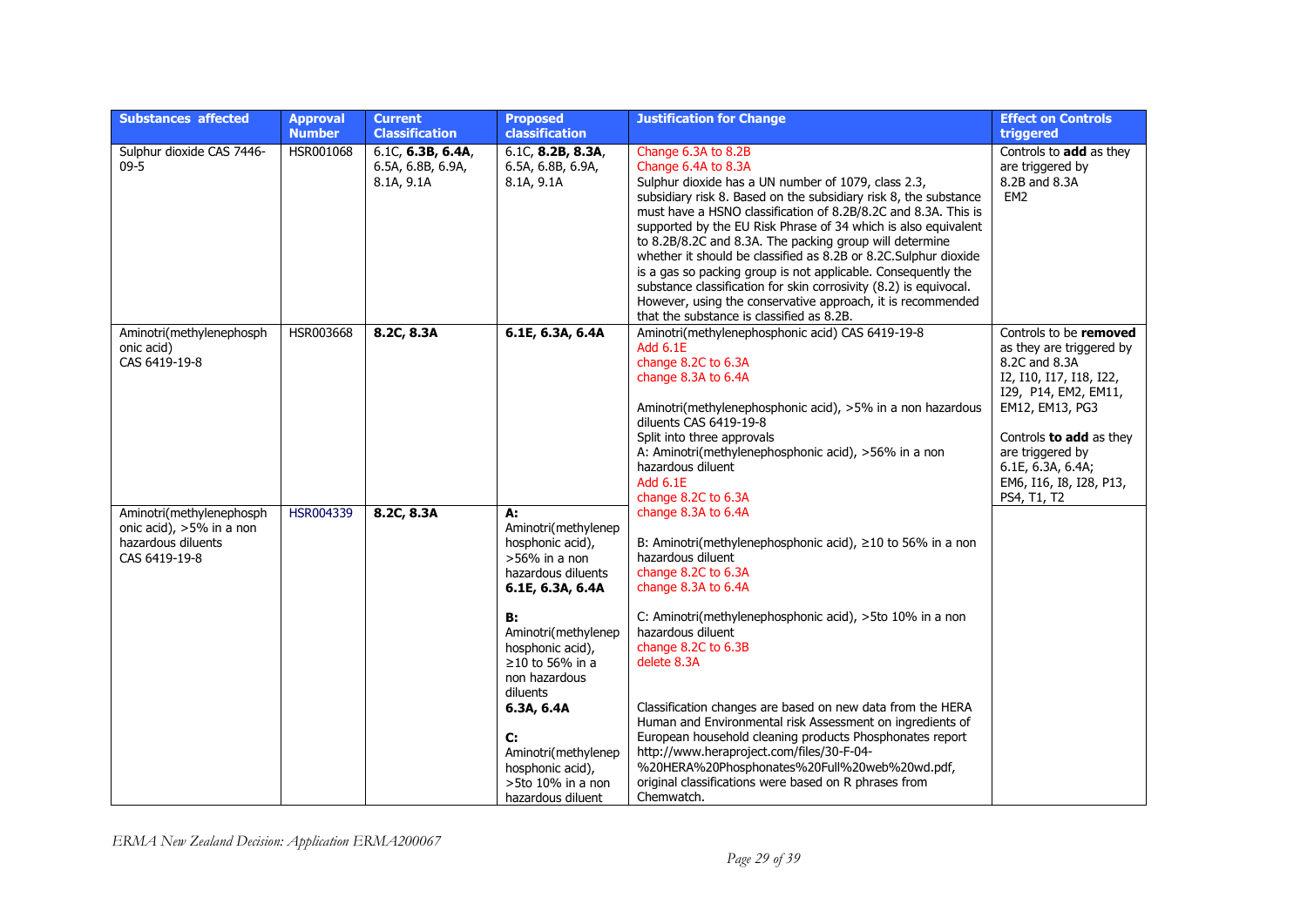| <b>Substances affected</b>      | <b>Approval</b><br><b>Number</b> | <b>Current</b><br><b>Classification</b> | <b>Proposed</b><br>classification          | <b>Justification for Change</b>                                                                                                                                                                                                                                                                                                                                                                                                                                                                                                                                                                                                                                                                                                                               | <b>Effect on Controls</b><br>triggered |
|---------------------------------|----------------------------------|-----------------------------------------|--------------------------------------------|---------------------------------------------------------------------------------------------------------------------------------------------------------------------------------------------------------------------------------------------------------------------------------------------------------------------------------------------------------------------------------------------------------------------------------------------------------------------------------------------------------------------------------------------------------------------------------------------------------------------------------------------------------------------------------------------------------------------------------------------------------------|----------------------------------------|
|                                 |                                  |                                         | change 8.2C to 6.3B<br>delete 8.3A<br>6.3B | Hera data for Aminotrimethylene phosphonic acid (ATMP) is as<br>follows;<br>LD50 (acid) in mg/kg/day: $rat - 2910$ ; mouse $- 2790$<br>Conclusion on classification<br>6.1E                                                                                                                                                                                                                                                                                                                                                                                                                                                                                                                                                                                   |                                        |
|                                 |                                  |                                         |                                            | Aqueous solution of 50% ATMP acid and 1% HCl applied as a<br>single dose of 0.5ml equivalent to 333 mg of acid under an<br>occlusive dressing for 4 hours to the shorn intact skin of three<br>New Zealand white rabbits. Assessments done 24, 48 and 72<br>hours after removal of patch and test substance. No oedema,<br>mild erythema. Primary irritation index (PII) = $0.4$ .<br>Using same method, ATMP powder and a 25% aqueous<br>solution of ATMP acid were tested. Powder: no visible<br>irritation. 25% acid: moderate erythema, defined oedema<br>which resolved after 7 days. $PII = 4.6$ . This implies either<br>oedema or erythema average score was >2.3 è implies 6.3A<br>classification for the acid.<br>Conclusion on classification 6.3A |                                        |
|                                 |                                  |                                         |                                            | 100 mg acid powder placed in conjunctival sac of rabbit eye.<br>Observations included oedema, lid closure, copious discharge,<br>moderate redness of the conjunctivae and mild corneal<br>cloudiness immediately after instillation. After 24hrs and<br>rinsing of the eyes, observations included lid closure and iris<br>congestion. Suggests 6.4A classification.<br>Conclusion on classification 6.4A                                                                                                                                                                                                                                                                                                                                                     |                                        |
|                                 |                                  |                                         |                                            | Cut offs for the >5% in a non hazardous diluents approval are<br>affected by the proposed classification change. The 6.1E<br>classification will apply down to 56%. The 6.3A and 64A<br>classification cut- off by mixture rules is 10%. 6.3B applies<br>between 1-10%. This approval needs to be split into 3<br>approvals to cover the current range.                                                                                                                                                                                                                                                                                                                                                                                                       |                                        |
| Etidronic acid<br>CAS 2809-21-4 | HSR003147                        | 6.1D, 6.8B, 6.9B,<br>8.3A, 9.1C, 9.3C   | 6.1D, 6.3B, 8.3A,<br>9.1C, 9.3C            | Remove 6.8B, 6.9B<br>Classification changes are based on new data from the HERA<br>Human and Environmental risk Assessment on ingredients of<br>European household cleaning products Phosphonates report<br>http://www.heraproject.com/files/30-F-04-<br>%20HERA%20Phosphonates%20Full%20web%20wd.pdf,<br>original classifications were based on limited data from the<br>internet available at the time of classification.                                                                                                                                                                                                                                                                                                                                   | No change to controls.                 |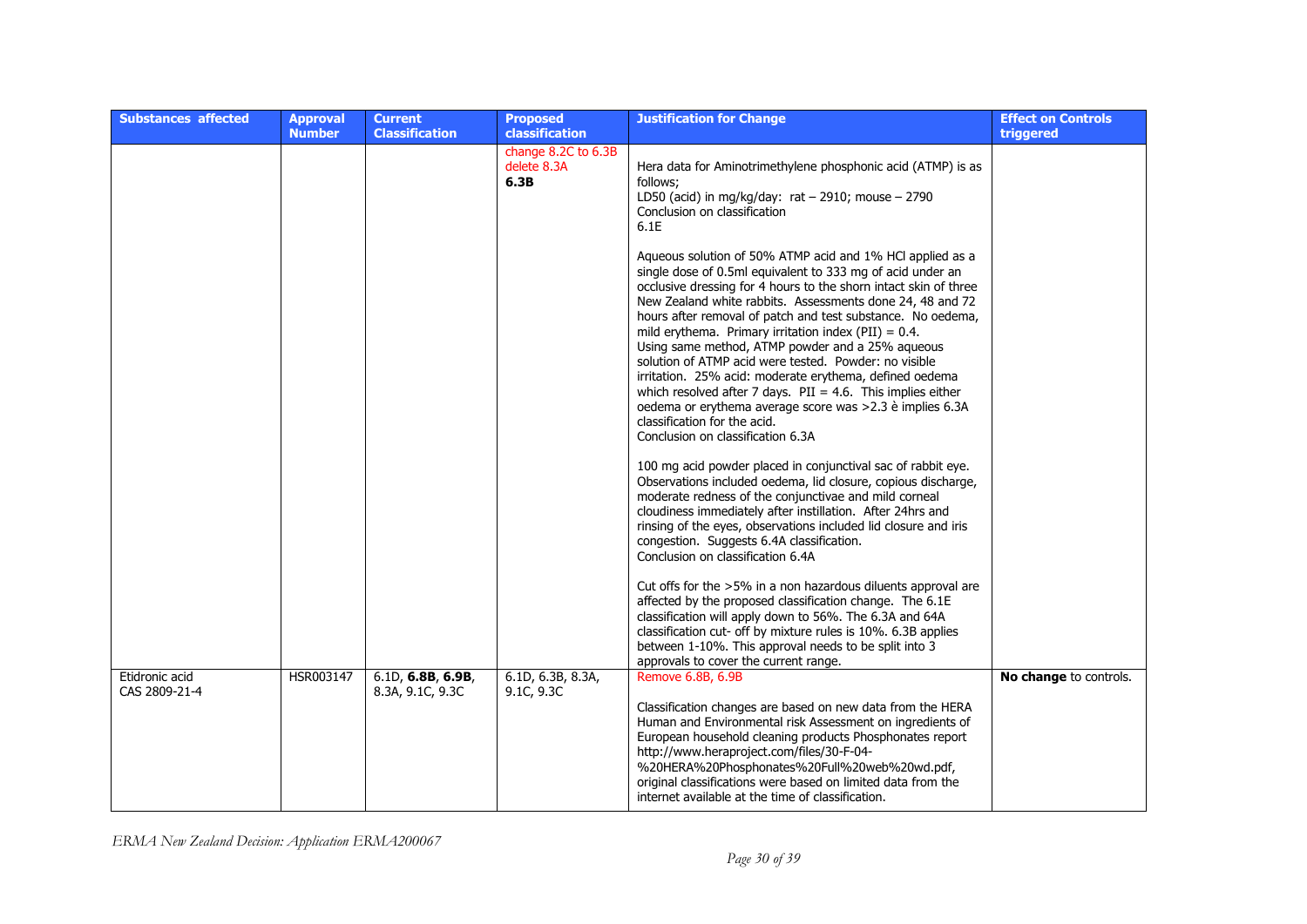| <b>Substances affected</b>                                 | <b>Approval</b><br><b>Number</b> | <b>Current</b><br><b>Classification</b> | <b>Proposed</b><br><b>classification</b> | <b>Justification for Change</b>                                                                                                                                                                                                                                                                                                                                                                                                         | <b>Effect on Controls</b><br>triggered |
|------------------------------------------------------------|----------------------------------|-----------------------------------------|------------------------------------------|-----------------------------------------------------------------------------------------------------------------------------------------------------------------------------------------------------------------------------------------------------------------------------------------------------------------------------------------------------------------------------------------------------------------------------------------|----------------------------------------|
| Etidronic acid, $>10 - 24\%$<br>in a non hazardous diluent | HSR006527                        | 6.1D, 6.8B, 6.9B,<br>8.3A, 9.1C, 9.3C   | 6.1D, 6.3B, 8.3A,<br>9.1C, 9.3C          | Hera data for HEDP Acid is as follows:<br>Studies summarised by the applicant indicate the following:<br>NOAEL (dog, 90 day oral) - $>1746$ mg/kg/day<br>NOAEL (rat, 90 day oral) - >1724 mg/kg/day<br>This suggests HEDP acid do not trigger classification as a<br>target organ toxicants as the dose levels are above that<br>require to trigger a 6.9 classification. It is recommended that<br>the 6.9B classification is removed. |                                        |
| Etidronic acid, >26% in a<br>non hazardous diluent         | HSR006528                        | $6.1E$ , 6.8B, 6.9B,<br>8.3A            | 6.1E, 6.3B, 8.3A                         | Test data indicates no reproductive/developmental toxicity for<br>the acid therefore it is recommended that the 6.8B<br>classification be removed.                                                                                                                                                                                                                                                                                      |                                        |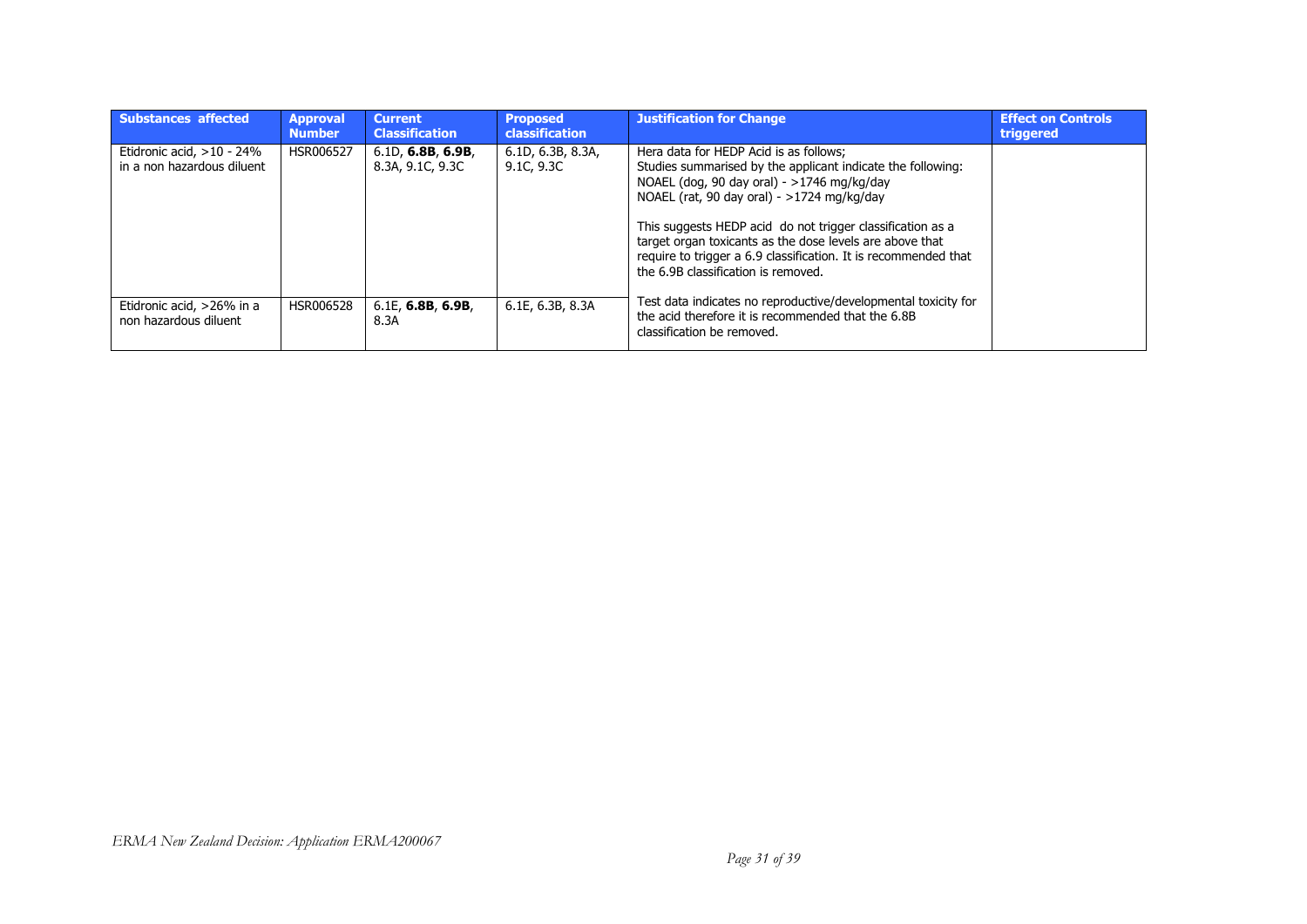| <b>Substances affected</b>                                                                 | <b>Approval</b><br><b>Number</b> | <b>Current</b><br><b>Classification</b>     | <b>Proposed</b><br>classification | <b>Justification for Change</b>                                                                                                                                                                                                                                                                                                                                                                                                                                                                                                                                                                                                                                                                                                                                                                                                                                                                                                                                                                                                                                                                                                                                                                                                                                                                                                                                                                                                                                                                                                                                                                                                                                                                                                                                                                                                                                                                                                                                             | <b>Effect on Controls</b><br>triggered                                                                                                                                                                        |
|--------------------------------------------------------------------------------------------|----------------------------------|---------------------------------------------|-----------------------------------|-----------------------------------------------------------------------------------------------------------------------------------------------------------------------------------------------------------------------------------------------------------------------------------------------------------------------------------------------------------------------------------------------------------------------------------------------------------------------------------------------------------------------------------------------------------------------------------------------------------------------------------------------------------------------------------------------------------------------------------------------------------------------------------------------------------------------------------------------------------------------------------------------------------------------------------------------------------------------------------------------------------------------------------------------------------------------------------------------------------------------------------------------------------------------------------------------------------------------------------------------------------------------------------------------------------------------------------------------------------------------------------------------------------------------------------------------------------------------------------------------------------------------------------------------------------------------------------------------------------------------------------------------------------------------------------------------------------------------------------------------------------------------------------------------------------------------------------------------------------------------------------------------------------------------------------------------------------------------------|---------------------------------------------------------------------------------------------------------------------------------------------------------------------------------------------------------------|
| Methylene diphenyl<br>diisocyanate, >2 - 10% in<br>a non hazardous diluent<br>CAS 101-68-8 | HSR006540                        | 6.1C, $6.3B$ , $6.5A$ ,<br>6.5B, 6.9B, 9.3C | 6.3B, 6.5A, 6.5B,<br>6.9B         | Change name to Methylene diphenyl diisocyanate, >1 - 7.4%<br>in a non hazardous diluent<br>Remove 6.1C, 9.3C<br>The substance has been approved as 6.1C (oral), but the<br>parent substance Methylene diphenyl diisocyanate is classified<br>as 6.1E (oral). The substance does not trigger a 6.1 (oral)<br>classification according to the mixture rules.<br>The 6.1 (inhalation classifications for this substance should be<br>reviewed against the parent record. The upper limit of the<br>range triggered 6.1D (inhalation) but the lower limit of the<br>range does not; no 6.1 (inhalation classification has been<br>applied to the range.<br>Methylene diphenyl diisocyanate has the following information<br>to support its current classifications of 6.1E(oral)<br>SPECIES: Mouse<br><b>ENDPOINT: LD50</b><br>VALUE: 2200 mg/kg<br>REFERENCE SOURCE: 85GMAT 1982 [RTECS]<br>Based on this information, the diluent will never have a 6.1E<br>classification unless it contained 100% of the active.<br>Therefore, it can be assumed that the diluent should not be<br>classified as 6.1C (oral).<br>However, the following data is given the 6.1B (inhalation)<br>classification of the parent:<br>SPECIES: Rat (M)<br><b>ENDPOINT: LC50</b><br>VALUE: 369 mg/cu m/4 hr (= 0.369 mg/l)<br><b>INHALATION FORM: Dust or mist</b><br>REFERENCE SOURCE: [American Conference of Governmental<br>Industrial Hygienists, Inc. Documentation of the Threshold<br>Limit Values and Biological Exposure Indices. 6th ed. Volumes<br>I,II, III. Cincinnati, OH: ACGIH, 1991. 978]**PEER<br>REVIEWED**[HSDB]<br>The estimated range for the LC50 value of the diluent<br>Methylene diphenyl diisocyanate $> 2 - 10\%$ in a non<br>hazardous diluent is $3.69q/L - 19.08 q/L$ since:<br>Tmix(inhalation) = $100 \div [2/0.369] = 19.08$ g/L:<br>Tmix(inhalation) = $100 \div [10/0.369] = 3.69$ g/L<br>As the trigger level for 6.1D (inhalation) is 1 mg/L < LC50 $\le$ 5 | Controls to be removed<br>as they are triggered by<br>6.1C and 9.3C<br>AH1, D5, E1, E2, E4, E6,<br>EM7, EM13, I8, I11, I20,<br>I29, I30, T3, T6, T8,<br>TR1<br>Variation codes 8, 11,<br>18 should be removed |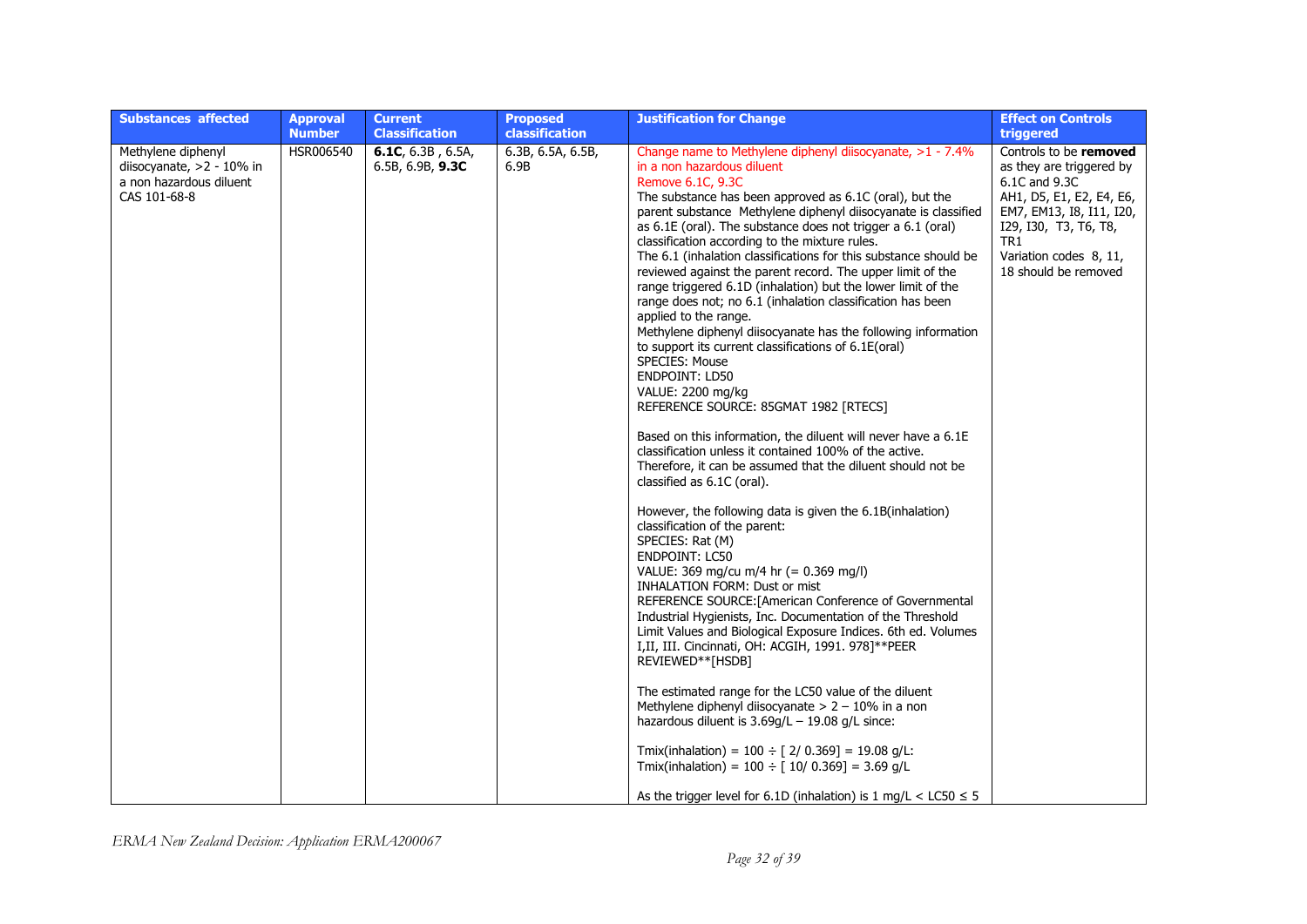| <b>Substances affected</b>                                | <b>Approval</b><br><b>Number</b> | <b>Current</b><br><b>Classification</b> | <b>Proposed</b><br><b>classification</b>                                                                                                                                                                                                            | <b>Justification for Change</b>                                                                                                                                                                                                                                                                                                                                                                                                                                                                                                                                                                                                                                                                                                                                                                                                                                                                                                                                                                                                                                                                                                                                                                                                                | <b>Effect on Controls</b><br>triggered                                                                                                                                                        |
|-----------------------------------------------------------|----------------------------------|-----------------------------------------|-----------------------------------------------------------------------------------------------------------------------------------------------------------------------------------------------------------------------------------------------------|------------------------------------------------------------------------------------------------------------------------------------------------------------------------------------------------------------------------------------------------------------------------------------------------------------------------------------------------------------------------------------------------------------------------------------------------------------------------------------------------------------------------------------------------------------------------------------------------------------------------------------------------------------------------------------------------------------------------------------------------------------------------------------------------------------------------------------------------------------------------------------------------------------------------------------------------------------------------------------------------------------------------------------------------------------------------------------------------------------------------------------------------------------------------------------------------------------------------------------------------|-----------------------------------------------------------------------------------------------------------------------------------------------------------------------------------------------|
|                                                           |                                  |                                         |                                                                                                                                                                                                                                                     | mg/L, the upper limit triggers the classification, but the lower<br>limit does not.<br>Active must have a concentration of $> 7.4\%$ if it is to trigger<br>the 6.1D (inhalation) classification based on the following<br>If $Tmix(inhalation) > 5 g/L$<br>Then $5 > 100 \div [x / 0.369]$ where $x =$ concentration of<br>active.<br>And $x = 7.38%$<br>Based on this, it is assumed that the substance description<br>should change to Methylene diphenyl diisocyanate $> 1 - 7.4$<br>% in a non hazardous diluent as the classification will change<br>if the active was a different concentrations.<br>As for the remaining classifications, based on the application of<br>mixture rules, the following classifications should be applied to<br>this substance:<br>6.3B, 6.5A, 6.5B, 6.9B.<br>It appears as if the 9.3C has been added in error as this<br>substance has no 6.1 data to support this classification and the<br>parent has no 9.3 classifications. This classification needs to<br>be deleted.<br>The following changes need to be made to this substance<br>• Remove 9.3C and 6.1C classifications as they are not<br>triggered.<br>• Change name to Methylene diphenyl diisocyanate $> 1 - 7.4$<br>% in a non hazardous |                                                                                                                                                                                               |
| Polyethylene glycol<br>nonylphenyl ether<br>CAS 9016-45-9 | HSR003054                        | 6.1E, 6.3B, 6.4A,<br>9.1B               | 1. Polyethylene<br>glycol nonylphenyl<br>ether $(1 - 7$ moles<br>of ethylene oxide):<br>6.1E, 6.3B, 6.4A,<br>9.1B.<br>2. Polyethylene<br>glycol nonylphenyl<br>ether $(8 - 14$ moles<br>of ethylene oxide):<br>6.1E, 8.3A, 9.1B.<br>3. Polyethylene | Split the approval into six based on the number or EO<br>Amend the classifications based on the CESIO documents<br>Polyethylene glycol nonylphenyl ether is a non-ionic surfactant<br>$(CAS 9016-45-9)$ .<br>Skin and eye irritancy for non ionic surfactant such as<br>polyethylene glycol nonylphenyl ether will depend on the<br>number of moles of ethylene oxide (EO) that will react with<br>the alkyl phenol. However polyethylene glycol nonylphenyl<br>ether current skin and eye irritancy classifications were not<br>based on this.<br>The Agency usually based surfactants skin and eye irritancy<br>classifications on the CESIO document recommendations for                                                                                                                                                                                                                                                                                                                                                                                                                                                                                                                                                                    | Various controls to add<br>based on the addition of<br>a 9.1 classification<br>Controls to add based<br>on the addition of<br>8.2C and 8.3A<br>I2, I10, I22, I29, I30,<br>P14, EM2, EM13, PS3 |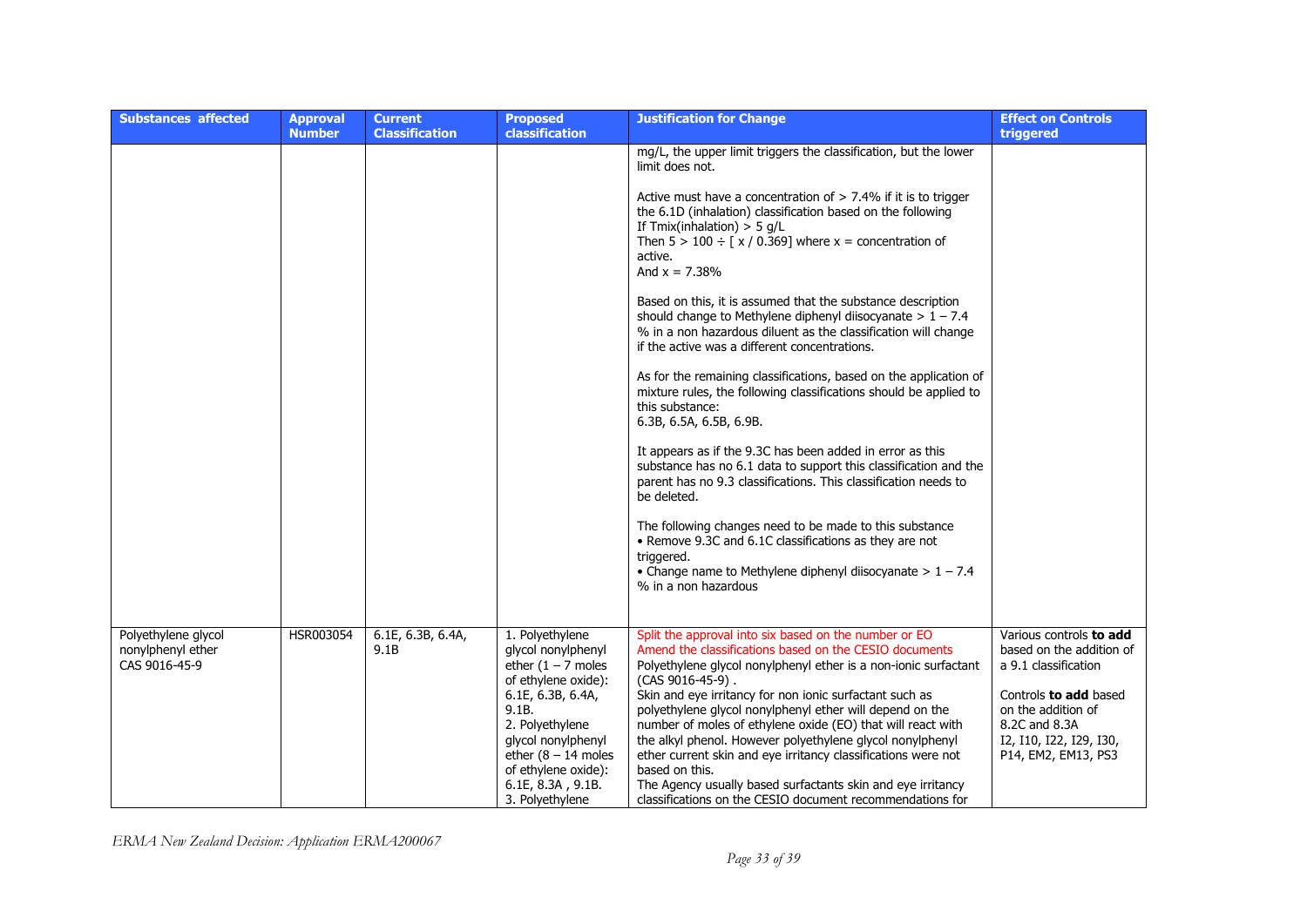| <b>Substances affected</b>                                             | <b>Approval</b><br><b>Number</b> | <b>Current</b><br><b>Classification</b> | <b>Proposed</b><br>classification                                                                                                                                                                                                                                                                                                                                                                                                                        | <b>Justification for Change</b>                                                                                                                                                                                                                                                                                                                                                                                                                                                                                                                                                                                             | <b>Effect on Controls</b><br>triggered                                                 |
|------------------------------------------------------------------------|----------------------------------|-----------------------------------------|----------------------------------------------------------------------------------------------------------------------------------------------------------------------------------------------------------------------------------------------------------------------------------------------------------------------------------------------------------------------------------------------------------------------------------------------------------|-----------------------------------------------------------------------------------------------------------------------------------------------------------------------------------------------------------------------------------------------------------------------------------------------------------------------------------------------------------------------------------------------------------------------------------------------------------------------------------------------------------------------------------------------------------------------------------------------------------------------------|----------------------------------------------------------------------------------------|
| Polyethylene glycol                                                    | HSR006598                        | 6.1E, 6.3B, 6.4A,                       | glycol nonylphenyl<br>ether $(> 14$ moles of<br>ethylene oxide):<br>6.1E, 9.1B.<br>Polyethylene<br>1.                                                                                                                                                                                                                                                                                                                                                    | Anionic and Non-ionic surfactants.<br>Based on both the toxicity and ecotoxicity documents,<br>polyethylene glycol nonylphenyl ether should be classified as<br>such:<br>EO moles $(1 - 2)$ : R36/R38, R51/53 -> 6.4A, 6.3A, 9.1A<br>EO moles (3-7): R36/R38, R51/53 -> 6.4A, 6.3A, 9.1B<br>EO moles $(8 - 10)$ : R22, R41, R51/53 -> 6.1D (oral), 8.3A,<br>9.1B<br>EO moles (11): R22, R41, R52/53 -> 6.1D (oral), 8.3A,<br>9.1C                                                                                                                                                                                           |                                                                                        |
| nonylphenyl ether, >50%<br>in a non hazardous diluent<br>CAS 9016-45-9 |                                  | 9.1B                                    | glycol nonylphenyl<br>ether, $>50\%$ in a<br>non hazardous<br>diluent $(1 - 7$ moles<br>of ethylene oxide):<br>6.1E, 6.3B, 6.4A,<br>9.1B.<br>2.<br>Polyethylene<br>glycol nonylphenyl<br>ether, $>50\%$ in a<br>non hazardous<br>diluent $(8 - 14)$<br>moles of ethylene<br>oxide): 6.1E, 8.3A,<br>9.1B.<br>3.<br>Polyethylene<br>glycol nonylphenyl<br>ether, >50% in a<br>non hazardous<br>diluent $(> 14$ moles<br>of ethylene oxide):<br>6.1E, 9.1B. | EO moles $(12 - 14)$ : R41, R52/53 -> 8.3A, 9.1C<br>EO moles $(14+)$ : R52/53 -> 9.1C<br>References:<br>1. Classification and Labelling of Surfactants for human health<br>hazards according to the Dangerous Substances Directive -<br>CESIO recommendations for Anionic and Non-ionic surfactants<br>http://www.cefic.org/files/Publications/Cesio-060501-<br>Classification_labelling-human_health.pdf<br>2. CESIO Recommendation for the Classification and Labelling<br>of Surfactants as 'Dangerous for the Environment<br>http://www.cefic.be/files/Publications/classification-<br>environment-final23042003web.doc |                                                                                        |
| Ethanol<br>CAS 64-17-5                                                 | HSR001144                        | 3.1B, 6.4A, 9.1D                        | 3.1B, 6.4A                                                                                                                                                                                                                                                                                                                                                                                                                                               | Remove 9.1D<br>The 9.1D classification to ethanol was assigned based on the<br>following data.<br>SPECIES: Daphnia magna (Water flea)<br>TYPE OF EXPOSURE:<br>DURATION: 48 hr<br>ENDPOINT: EC50 (IMM)<br>VALUE: 9.300 mg/L<br>REFERENCE SOURCE: Ref No: 14533. Barera, Y. and                                                                                                                                                                                                                                                                                                                                               | Controls to be removed<br>as they are triggered by<br>9.1D<br>D5, E1, E2, E6, EM7, I11 |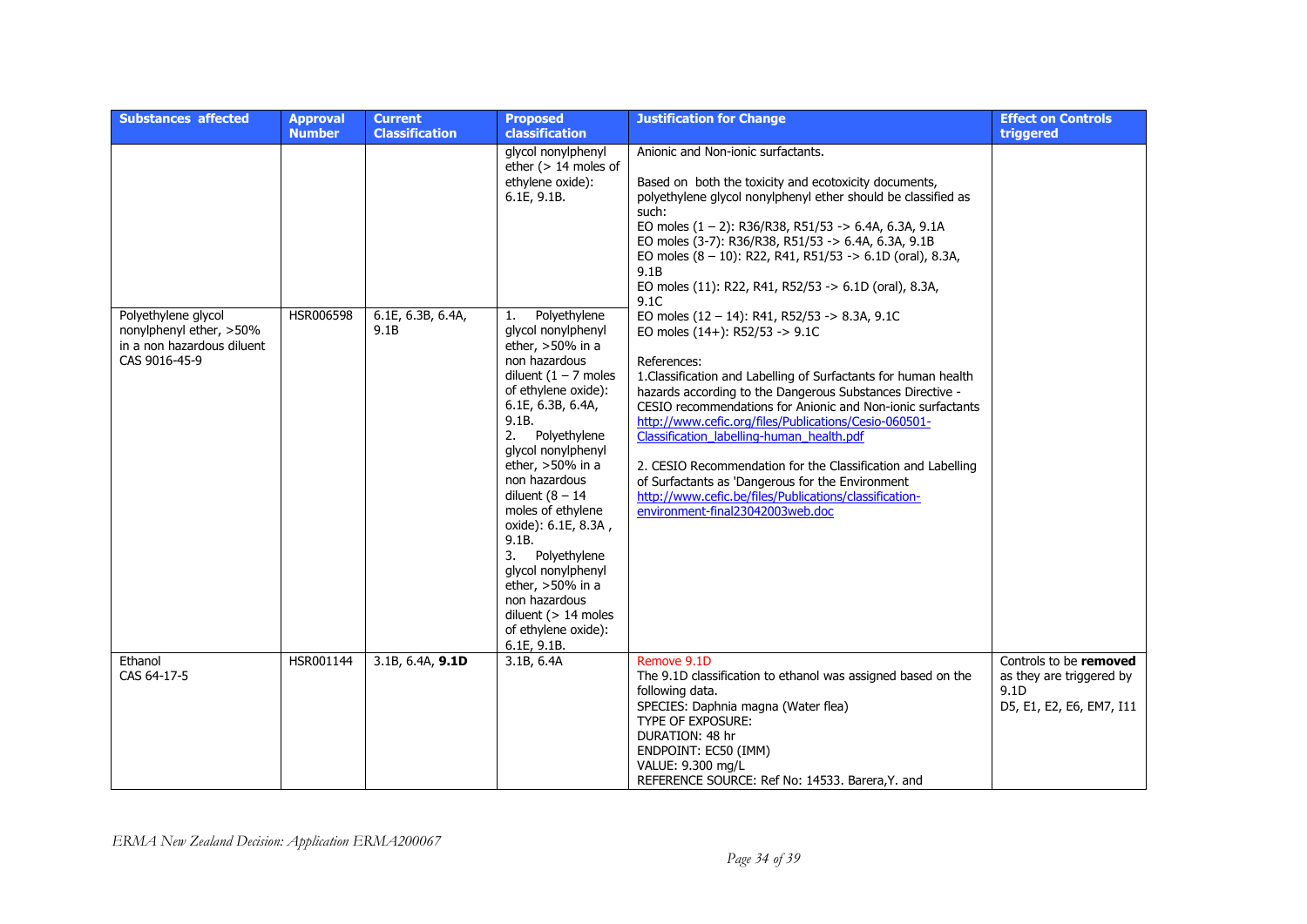| <b>Substances affected</b>                                                | <b>Approval</b><br><b>Number</b> | <b>Current</b><br><b>Classification</b>  | <b>Proposed</b><br><b>classification</b> | <b>Justification for Change</b>                                                                                                                                                                                                                                                                                                                                             | <b>Effect on Controls</b><br>triggered |
|---------------------------------------------------------------------------|----------------------------------|------------------------------------------|------------------------------------------|-----------------------------------------------------------------------------------------------------------------------------------------------------------------------------------------------------------------------------------------------------------------------------------------------------------------------------------------------------------------------------|----------------------------------------|
| Ethanol, >50% in a non<br>hazardous diluent<br>CAS 64-17-5                | HSR006424                        | 3.1B, 6.4A, 9.1D                         | 3.1B, 6.4A                               | W.J.Adams (1983) Resolving Some Practical Questions About<br>Daphnia Acute Toxicity Tests. In W.E.Bishop (Ed.), Aquatic<br>Toxicology and Hazard Assessment, 6th Symposium, ASTM                                                                                                                                                                                            |                                        |
| Ethanol, >24 - 50% in a<br>non hazardous diluentCAS<br>$64-17-5$          | HSR006707                        | 3.1C, 6.4A, 9.1D                         | 3.1C, 6.4A                               | STP 802, Philadelphia, PA:509-518 [ECOTOX]<br>This is a secondary reference source. The original reference<br>shows that the EC50 for ethanol is 9.3 $q/L$ not 9.3 mg/L.<br>9.3 g/L if greater than 100 mg/L therefore ethanol should not<br>be classed as a 9.1D and this classification should be removed.<br>The 9.1D should also be removed from the ethanol dilutions. |                                        |
| Ethanol $40-80%$ +<br>Isopropanol $10-40%$ +<br>Methyl ethyl ketone 5-50% | HSR001514                        | $3.1B$ , 6.1E, 6.3B,<br>6.4A, 6.9B, 9.1D | $3.1B$ , 6.1E, 6.3B,<br>6.4A, 6.9B       |                                                                                                                                                                                                                                                                                                                                                                             |                                        |
| Methylated spirits,<br>denatured with between<br>0.1% and 2% methanol     | <b>HRC05002</b>                  | 3.1B, 6.1E, 6.4A,<br>6.8B, 6.9A, 9.1D    | 3.1B, 6.1E, 6.4A,<br>6.8B, 6.9A          |                                                                                                                                                                                                                                                                                                                                                                             |                                        |
| Cellulose, nitrate, > 25%<br>ethanol, (<12.6% nitrogen<br>by dry mass)    | HSR001491                        | 4.1.3B, 6.4A, 9.1D                       | 4.1.3B, 6.4A                             |                                                                                                                                                                                                                                                                                                                                                                             |                                        |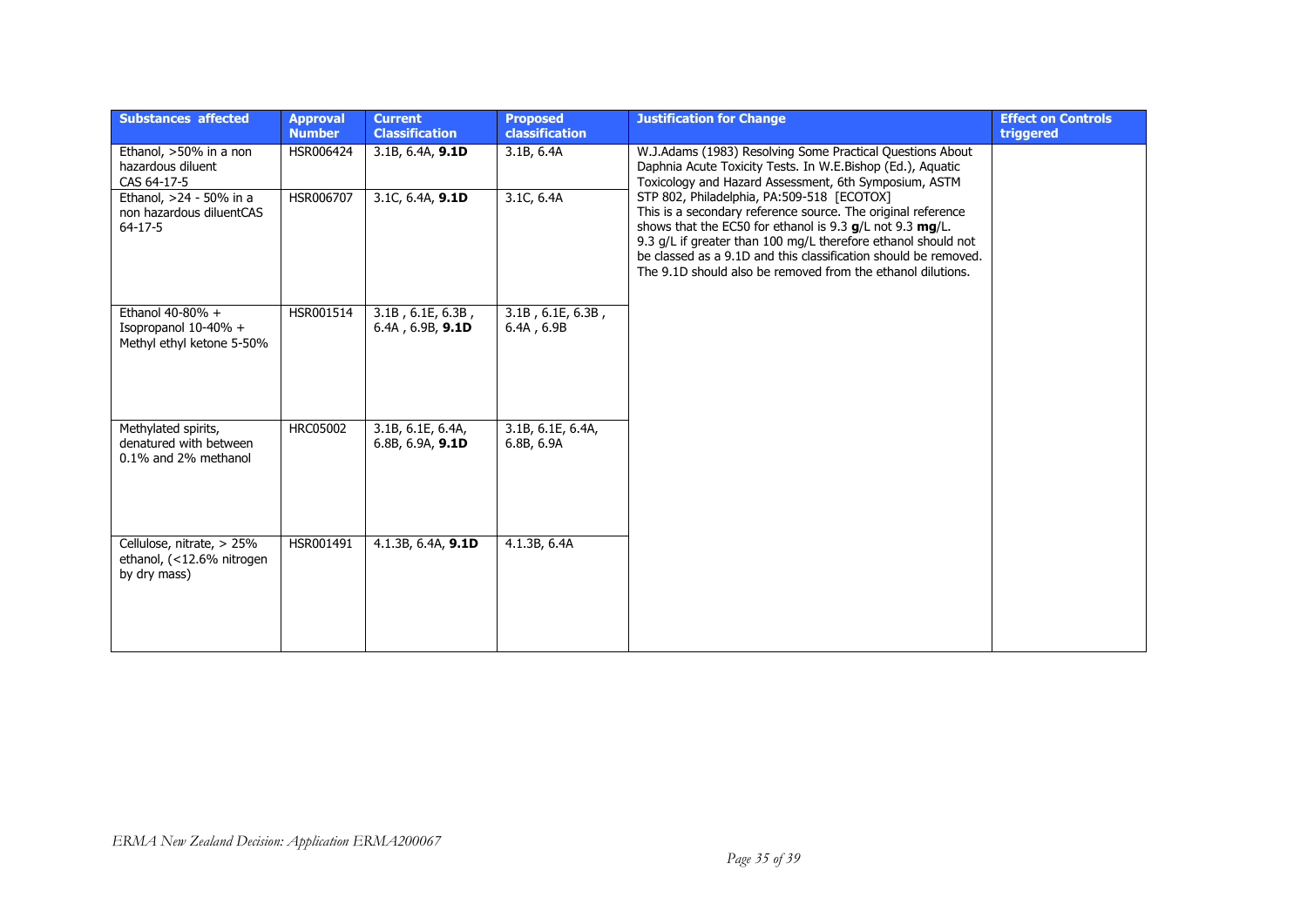| <b>Substances affected</b>                                                              | <b>Approval</b><br><b>Number</b> | <b>Current</b><br><b>Classification</b> | <b>Proposed</b><br>classification                    | <b>Justification for Change</b>                                                                                                                                                                                                                                                                                                                                                                                                                                                                                                                                                                                                                                                                                                                                                                                                                                                                                                                                                                                                                                                                                                                                                                                                                                                                                                                                                                                                                                                                                                                                      | <b>Effect on Controls</b><br>triggered                                                                                                                  |
|-----------------------------------------------------------------------------------------|----------------------------------|-----------------------------------------|------------------------------------------------------|----------------------------------------------------------------------------------------------------------------------------------------------------------------------------------------------------------------------------------------------------------------------------------------------------------------------------------------------------------------------------------------------------------------------------------------------------------------------------------------------------------------------------------------------------------------------------------------------------------------------------------------------------------------------------------------------------------------------------------------------------------------------------------------------------------------------------------------------------------------------------------------------------------------------------------------------------------------------------------------------------------------------------------------------------------------------------------------------------------------------------------------------------------------------------------------------------------------------------------------------------------------------------------------------------------------------------------------------------------------------------------------------------------------------------------------------------------------------------------------------------------------------------------------------------------------------|---------------------------------------------------------------------------------------------------------------------------------------------------------|
| Guazatine<br>CAS 13516-27-3                                                             | HSR005098                        | 6.1D, 6.3A, 6.4A,<br>9.1A, 9.3C         | 6.1B, 8.2C, 8.3A,<br>6.9A, 9.1A, 9.3B                | Change name to ininoctadine<br>Crate a new approval for Guazatine CAS 108173-90-6 with the<br>same classifications as ininoctadine CAS 13516-27-3<br>6.1D change to 6.1B<br>6.3A change to 8.2C<br>6.4A change to 8.3A<br>9.3C change to 9.3B<br><b>Add 6.9A</b><br>Guazatine acetate was transferred in the Hazardous Substance<br>(Chemical) Transfer Notice 2006 with the following<br>classifications 6.1B, 6.7B, 6.9A, 8.2C, 8.3A, 9.1A, 9.1A,<br>9.3B. The 6.7B classification was removed by s67A<br>amendment in October 2007. The data used to classify the<br>acetate was based on quazatine information. Guazatine,<br>ininoctadine and guazatine acetate should have consistent<br>classifications. It is proposed that the acetate classifications be<br>adopted for all three substances.<br>Based on information from Alanwood Compendium of Pesticide<br>Common Names for CAS 13516-27-3 "The ISO common name<br>guazatine was originally given to this substance, but the<br>definition of guazatine was later changed when it became<br>known that the commercial substance was a complex reaction<br>product containing this as well as several other active<br>compounds."Therefore the substance description for CAS<br>13516-273 should be iminoctadine not guazatine. This means<br>there will not be an approval for guazatine. It is proposed that<br>a new approval be created for guazatine with the same<br>classifications as iminoctadine and guazatine acetate.<br>Reference:<br>http://www.alanwood.net/pesticides/iminoctadine.html | Controls to add based<br>on the classification<br>changes<br>EM2, I10, I2, I22, P14,<br>PG2, T3, T6                                                     |
| Limonene, D-<br>CAS 5989-27-5                                                           | HSR002725                        | 3.1C, 6.1E, 6.3B,<br>6.4A, 9.1A, 9.2B   | 3.1C, 6.1E, 6.3B,<br>6.4A, $6.5B$ , $9.1A$ ,<br>9.2B | <b>Add 6.5B</b><br>Limonene occurs as the d and I isomers, and the racemic<br>mixture dl-limonene known as dipentene.                                                                                                                                                                                                                                                                                                                                                                                                                                                                                                                                                                                                                                                                                                                                                                                                                                                                                                                                                                                                                                                                                                                                                                                                                                                                                                                                                                                                                                                | Controls to add as they<br>are triggered by<br>6.5B                                                                                                     |
| Cyclohexene, 1-methyl-4-<br>(1-methylethenyl)-<br>CAS 138-86-3<br>(synonym dl-limonene) | HSR001142                        | 3.1C, 6.3B, 6.4A,<br>9.1A               | 3.1C, 6.3B, 6.4A,<br>6.5B, 9.1A                      | Both NICNAS/HSIS and ECB assign the R Phrase R43 to dl-<br>limonene, d-limonene and l-limonene                                                                                                                                                                                                                                                                                                                                                                                                                                                                                                                                                                                                                                                                                                                                                                                                                                                                                                                                                                                                                                                                                                                                                                                                                                                                                                                                                                                                                                                                       | T5, I17, I18                                                                                                                                            |
| Methyltrioctylammonium<br>chloride<br>CAS 5137-55-3                                     | HSR005057                        | 6.1D, 6.3A, 6.4A,<br>9.3C               | 6.1C, 6.3A, 6.4A,<br>9.3C                            | Change 6.1D to 6.1C<br>The 6.1D classification was based on the conversion of R22<br>without LD50 data. The default classification for R22 is 6.1D.<br>A number of sources review gave the LD50 value of 223<br>mg/kg (rat, oral). The classification should be changed to a<br>6.1C based on the LD50 data. R22 covers part of the 6.1C<br>range.                                                                                                                                                                                                                                                                                                                                                                                                                                                                                                                                                                                                                                                                                                                                                                                                                                                                                                                                                                                                                                                                                                                                                                                                                   | Controls to add as they<br>are triggered by<br>6.1C<br>PG3, T3 (T6,AH1 and<br>TR1 were deleted in the<br>chemicals transfer notice<br>so should also be |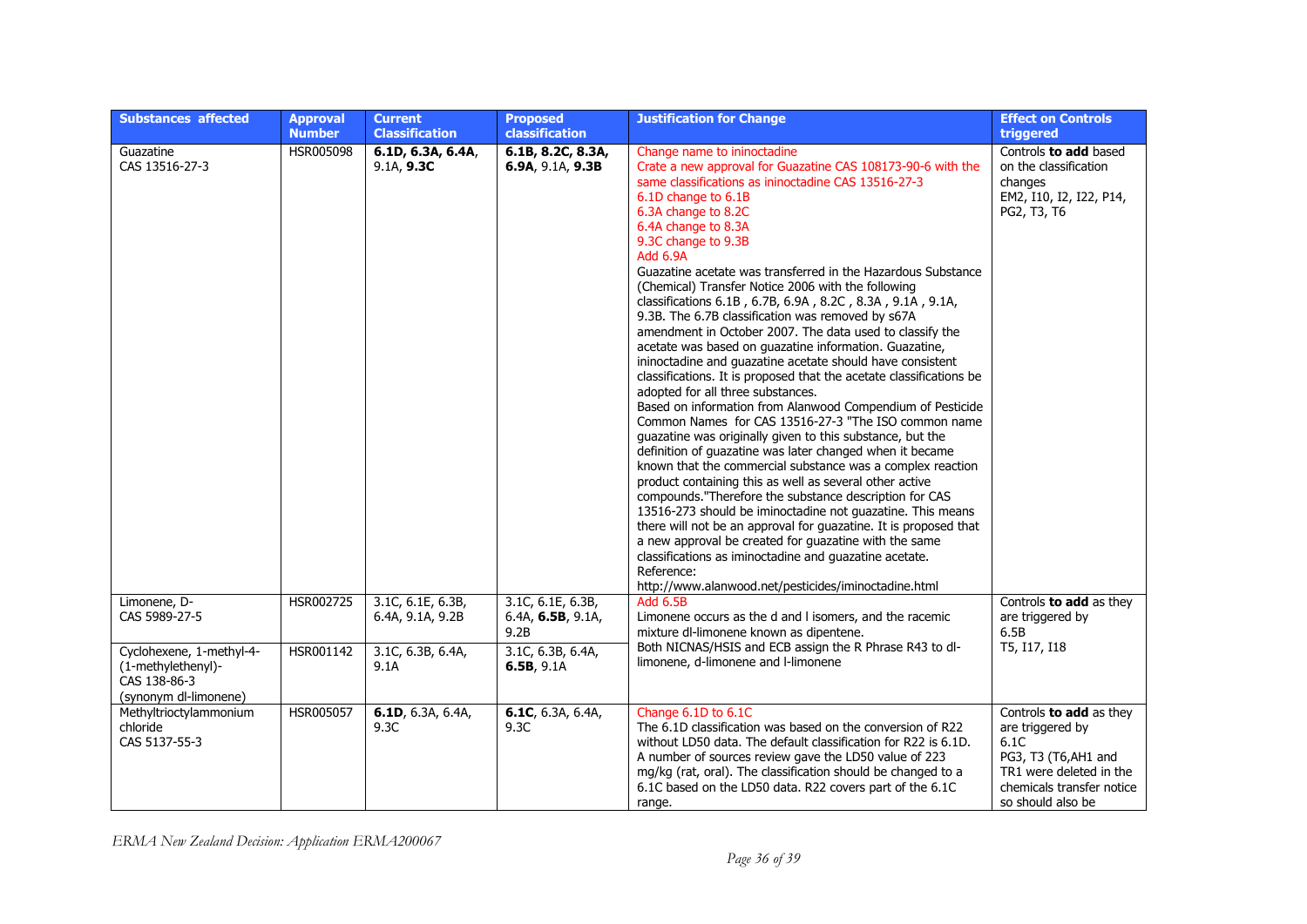| <b>Substances affected</b>                                         | <b>Approval</b><br><b>Number</b> | <b>Current</b><br><b>Classification</b>                    | <b>Proposed</b><br>classification                                   | <b>Justification for Change</b>                                                                                                                                                                                                                                                                                                                                                                                                                                                                                                                                                                                                                                                                                                                                                                                                                                                                                                                                                                                                                                      | <b>Effect on Controls</b><br>triggered                                                                 |
|--------------------------------------------------------------------|----------------------------------|------------------------------------------------------------|---------------------------------------------------------------------|----------------------------------------------------------------------------------------------------------------------------------------------------------------------------------------------------------------------------------------------------------------------------------------------------------------------------------------------------------------------------------------------------------------------------------------------------------------------------------------------------------------------------------------------------------------------------------------------------------------------------------------------------------------------------------------------------------------------------------------------------------------------------------------------------------------------------------------------------------------------------------------------------------------------------------------------------------------------------------------------------------------------------------------------------------------------|--------------------------------------------------------------------------------------------------------|
|                                                                    |                                  |                                                            |                                                                     |                                                                                                                                                                                                                                                                                                                                                                                                                                                                                                                                                                                                                                                                                                                                                                                                                                                                                                                                                                                                                                                                      | deleted for this<br>substance and replace<br>with the requirement to<br>be kept under lock and<br>key) |
| Preventol TX-CE 12                                                 | HSR007912                        | 3.1D, 6.4A, 6.5B,<br>6.7B, 6.9B, 9.1B,<br>9.2C, 9.3C       | 3.1D, 6.4A, 6.5B,<br>6.7B, 6.9B, 9.1B,<br>9.2C, 9.3B                | 9.3C change to 9.3B for listed mixtures<br>Base on the following new data Thiacloprid, CAS 111988-49-9,<br>should be classified 9.3A due to avian toxicity.                                                                                                                                                                                                                                                                                                                                                                                                                                                                                                                                                                                                                                                                                                                                                                                                                                                                                                          | No change to controls.                                                                                 |
| Preventol TX-CT 50                                                 | HSR007913                        | 6.1D, 6.3B, 6.4A,<br>6.5B, 6.7B, 6.9B,<br>9.1A, 9.2B, 9.3C | 6.1D, 6.3B, 6.4A,<br>6.5B, 6.7B, 6.9B,<br>9.1A, 9.2B, 9.3B          | Species: Japanese quail*<br>Test: Acute Oral<br>Toxicity Endpoint: LD50 49 mg ai/kg bw                                                                                                                                                                                                                                                                                                                                                                                                                                                                                                                                                                                                                                                                                                                                                                                                                                                                                                                                                                               |                                                                                                        |
| Suspension concentrate<br>containing 480 g/litre<br>thiacloprid    | HSR000715                        | 6.1D, 6.7B, 6.8B,<br>6.9B, 9.1A, 9.2C,<br>9.3C, 9.4C       | 6.1D, 6.7B, 6.9B,<br>9.1A, 9.2C, 9.3B,<br>9.4C                      | Reference: Schmuck, R. (2001). Ecotoxicological profile of the<br>insecticide thiacloprid. Planzenschutz-Nachrichten Bayer 54<br>$(2)$ , 161-184                                                                                                                                                                                                                                                                                                                                                                                                                                                                                                                                                                                                                                                                                                                                                                                                                                                                                                                     |                                                                                                        |
| Proteus                                                            | HSR007653                        | 6.1D, 6.4A, 6.7B,<br>6.8B, 6.9B, 9.1A,<br>9.3C, 9.4A       | 6.1D, 6.4A, 6.7B,<br>6.9B, 9.1A, $9.3B$ ,<br>9.4A                   | Thiocloprid does not have an individual approval but the listed<br>substances are affected by the change in classification of<br>thiacloprid.                                                                                                                                                                                                                                                                                                                                                                                                                                                                                                                                                                                                                                                                                                                                                                                                                                                                                                                        |                                                                                                        |
| <b>Taratek</b>                                                     | HSR000046                        | 6.1C, 8.1A, 8.2C,<br>8.3A, 6.9A, 9.1A,<br>9.2C, 9.3C       | 6.1C, 8.1A, 8.2C,<br>8.3A, 6.6A, 6.8A,<br>6.9B, 9.1A, 9.2C,<br>9.3C | Add 6.6A, 6.8A<br>6.9A change to 6.9B<br>Taratek GC was approved via Part V in 2002. Subsequent to<br>that approval, the classification of one of the constituent<br>components (carbendazim) was revised which resulted in the<br>addition of 6.6A and 6.8A. Carbendazim is at a sufficient<br>concentration in Taratek GC to confer these two classifications<br>to the formulated product. Carbendazim was transferred in the<br>Hazardous Substances (Chemicals) Transfer Notice 2006 with<br>the classifications 6.1E, 6.6A, 6.8A, 6.9B, 9.1A, 9.3A and 9.4A.<br>The mixtures affected by this change in classification were not<br>determined at the time.<br>There was also a shift in policy (consistent with GHS)<br>subsequent to 2002 which related to the assignation of<br>6.9A/6.9B classifications in mixtures when 6.9A components<br>were present at $< 10\%$ . This change meant that the 6.9A<br>classification originally assigned to Taratek GC would be down-<br>graded to a 6.9B as the concentration of each 6.9A component<br>is $< 10\%$ . | No change to controls.                                                                                 |
| Emulsifiable concentrate<br>containing 50 g/litre<br>esfenvalerate | HSR000320                        | 6.1D, 6.3B, 6.5B,<br>6.9B, 9.1A, 9.3C,<br>9.4A             | 3.1D, 6.1D, 6.3B,<br>6.5B, 6.9B, 9.1A,<br>9.3C, 9.4A                | <b>Add 3.1D</b><br>Based on flashpoint data of 69°C for the product a 3.1D<br>classification should be added. This product is the only mixture                                                                                                                                                                                                                                                                                                                                                                                                                                                                                                                                                                                                                                                                                                                                                                                                                                                                                                                       | Controls to add as they<br>are triggered by<br>3.1D                                                    |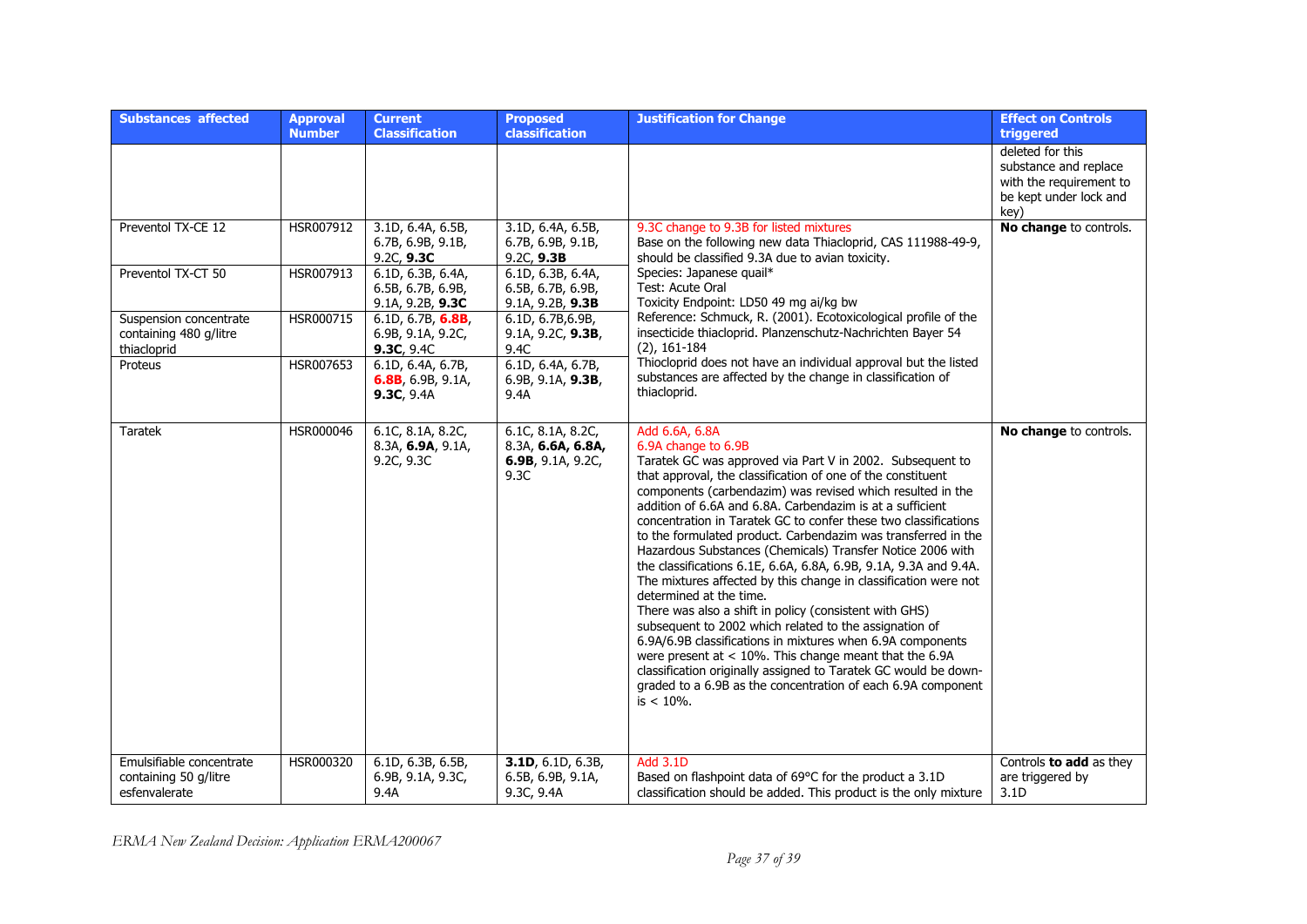| <b>Substances affected</b>                            | <b>Approval</b><br><b>Number</b> | <b>Current</b><br><b>Classification</b> | <b>Proposed</b><br><b>classification</b> | <b>Justification for Change</b>                                                                                                                                                                                                                                                                                                                                                                                                                                                                                                                                                                                                                                                                                                                                                                                                                                                                                                                                                                                               | <b>Effect on Controls</b><br>triggered                                                                                                                                                 |
|-------------------------------------------------------|----------------------------------|-----------------------------------------|------------------------------------------|-------------------------------------------------------------------------------------------------------------------------------------------------------------------------------------------------------------------------------------------------------------------------------------------------------------------------------------------------------------------------------------------------------------------------------------------------------------------------------------------------------------------------------------------------------------------------------------------------------------------------------------------------------------------------------------------------------------------------------------------------------------------------------------------------------------------------------------------------------------------------------------------------------------------------------------------------------------------------------------------------------------------------------|----------------------------------------------------------------------------------------------------------------------------------------------------------------------------------------|
|                                                       |                                  |                                         |                                          | covered by this approval.                                                                                                                                                                                                                                                                                                                                                                                                                                                                                                                                                                                                                                                                                                                                                                                                                                                                                                                                                                                                     | D2, EM9, EM10, F2, F11,<br>F6, GN35A, I5, I13, I25                                                                                                                                     |
| Bait containing $0.05q/kg -$<br>0.1 g/kg bromadiolone | HSR001603                        | 6.9B, 9.1D                              | 6.9B, 9.3A                               | Add 9.3A classification<br>Remove 9.1D<br>During the assessment of HSR06142 (Liquid Bromatrol and<br>Liquid Bait containing 0.06g/L bromadiolone) data was<br>identified which indicates that 9.3A classification should apply.<br>Application of the additivity mixture rule using acute oral<br>mammalian data as described under sub-class 6.1 results in a<br>calculated LD50 which does not trigger the threshold for sub-<br>class $9.3$ .<br>However, the Agency has identified a number of dietary<br>studies that report complete (or near complete) mortality in<br>test animals (rats and mice) fed 0.005% (50 ppm)<br>bromadiolone formulations. Noting that the criteria for a 9.3A<br>classification is an acute avian or mammalian LC50 £ 500 ppm<br>in the diet, these dietary studies suggest that a 9.3A<br>classification is appropriate at much lower levels than using<br>the LD50.<br>The 9.1D classification needs to be removed as the amount of<br>bromadiolone does not trigger this classification | Controls <b>to add</b> as they<br>are triggered by<br>9.3A<br>AH1, E4, E5, E7, I3, I23,<br>TR <sub>1</sub><br>Controls to be removed<br>as they are triggered by<br>9.1D<br>EM11, EM12 |